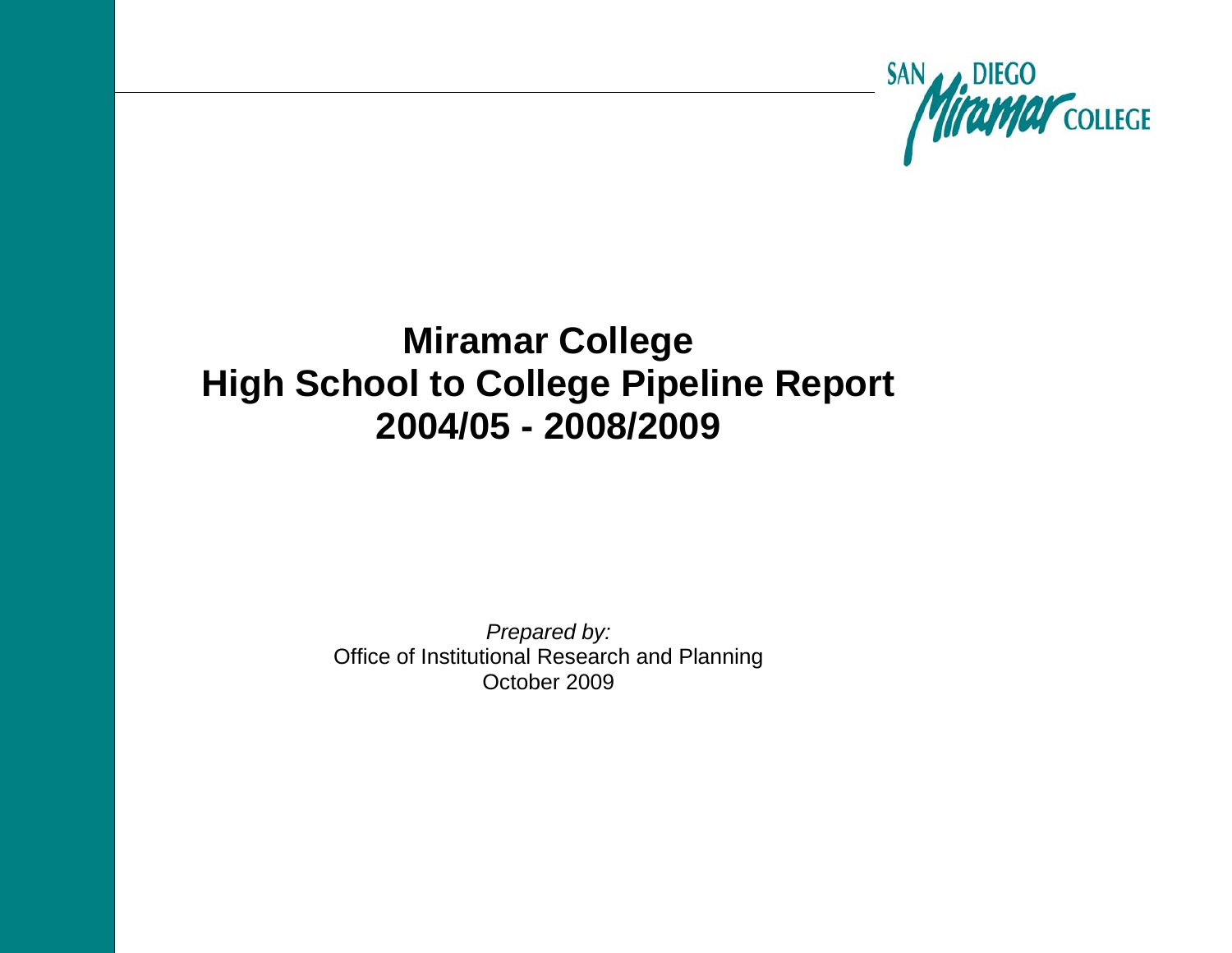# **Table of Contents**

| Chapter 5: Longitudinal Performance Outcomes of Incoming SDUSD Enrollee Cohorts by Preparation Level 46 |  |
|---------------------------------------------------------------------------------------------------------|--|
|                                                                                                         |  |
|                                                                                                         |  |
|                                                                                                         |  |
|                                                                                                         |  |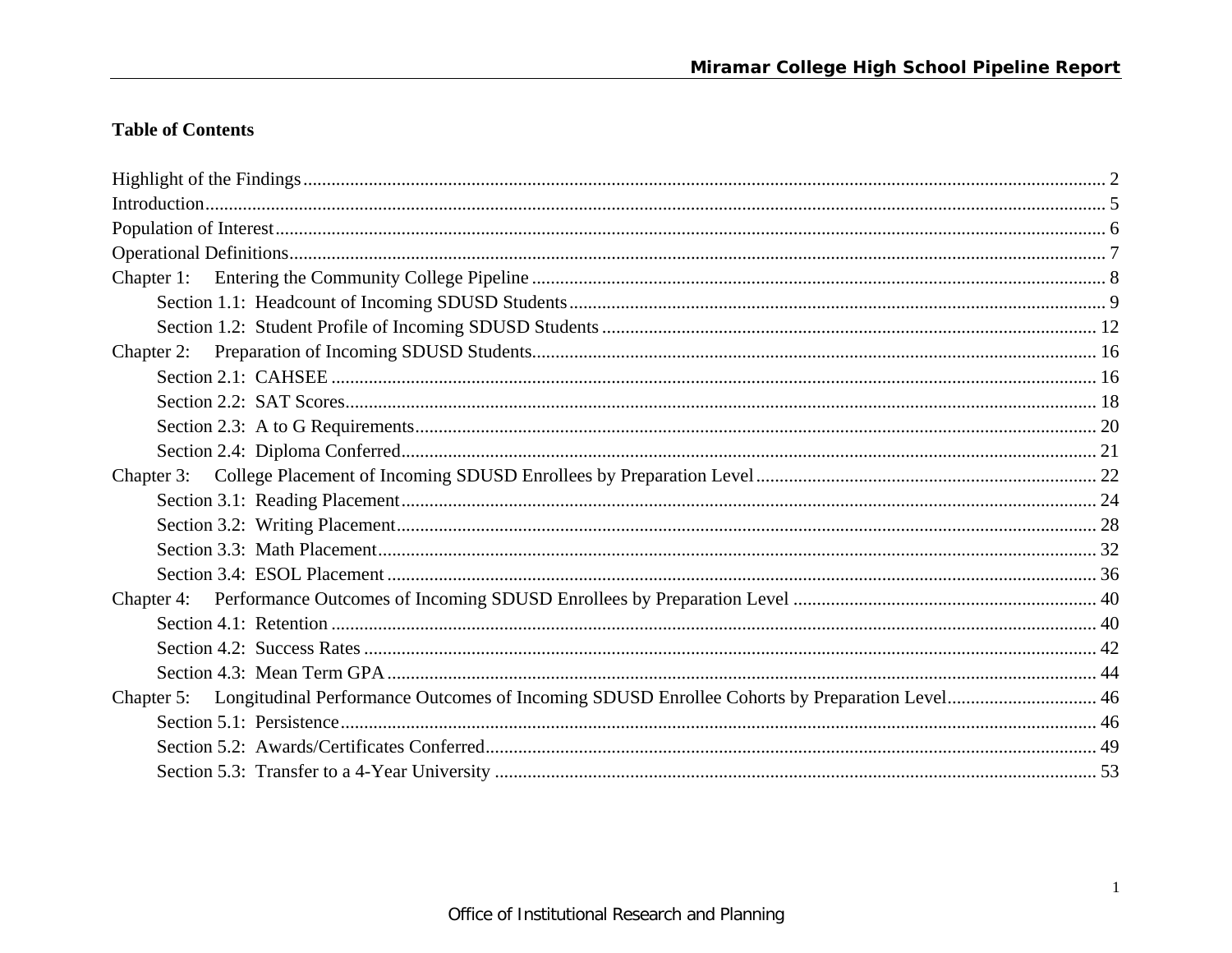# **Highlight of the Findings**

- 1. In 2008/09, approximately 5% (549 students) of the 2007/08 SDUSD high school seniors (11,021 students) entered Miramar College between Summer 2008 and Spring 2009, which is consistent the 5-year average of 5%.
- 2. Approximately 1% (100 students) of the 2007/08 SDUSD high school seniors (11,021 students) were concurrently enrolled at Miramar College in their senior year, which is consistent with the 5-year average of 1%. Of those who were concurrently enrolled seniors in 2007/08 SDUSD (100 students), 73% (73) directly entered Miramar College between Summer 2008 and Spring 2009. This represents an increase from the 5-year average of 68%.
- 3. Twenty-two percent of incoming SDUSD enrollees reported that they were the first person in their family to attend college in 2008/09. This is comparable to the 5-year average of 20%. Furthermore, the percentage of first generation to college incoming SDUSD enrollees was higher in 2008/09 than in 2004/05, representing a 27% change from 2004/05 to 2008/09.
- 4. On average, the greatest proportion of incoming SDUSD enrollees who attempted and earned their total units enrolled were those who enrolled in the 0.1-2.9 unit range (82%). The least proportion of students who attempted and earned their total units enrolled were those in the 9.0-11.9 unit range (42%).
- 5. Over 3 years, 93% of the incoming SDUSD enrollees passed the CAHSEE ELA and 92% passed the CAHSEE math. This is higher than the 2008/09 proportion of incoming SDUSD enrollees who passed the ELA and math exams (87% and 86%, respectively). The proportion of incoming SDUSD enrollees who passed the ELA exam increased slightly from 2006/07 to 2007/08 (95% to 96%) and then declined in 2008/09 to 87%. The proportion of incoming SDUSD enrollees who passed the math exam followed a similar pattern (95% in 2006/07, 96% in 2007/08, and 86% in 2008/09).
- 6. The proportion of incoming SDUSD enrollees who took the reading and math SAT exams decreased from 2004/05 to 2006/07 (47% to 42%), increased to 49% in 2007/08, and declined to a 5-year low of 40% in 2008/09. The average SAT reading and math scores of incoming SDUSD enrollees were 460 and 483, respectively, from 2004/05 to 2008/09 and were comparable to 2008/09 mean scores (468 reading and 483 math).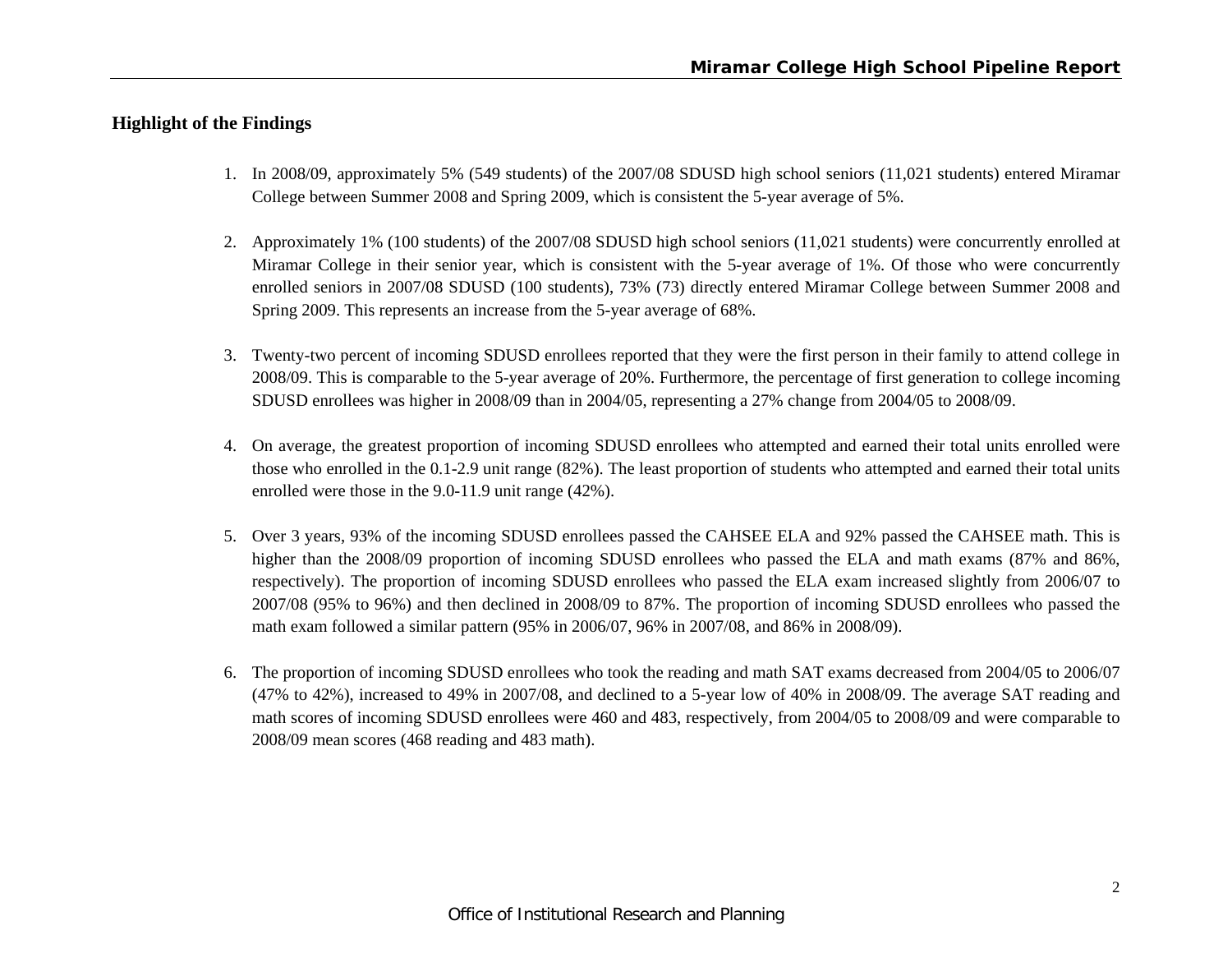- 7. Twenty-six percent of the incoming SDUSD enrollees on average completed their A to G requirements across the 5 years being reported. This is comparable to the 2008/09 incoming SDUSD enrollees who completed their A to G requirements (23%).
- 8. On a 5-year average, approximately 85% of incoming SDUSD enrollees successfully graduated from high school and approximately 16% did not receive a diploma. These figures are comparable to 2008/09 findings.
- 9. Overall, students who had higher SAT scores had higher reading, writing and math placements. Similarly, those students who received a high school diploma placed higher than those who did not. There was no evidence that students who met the A to G requirements placed higher than those who did not.
- 10. From 2004/05 to 2008/09, the percentage difference between the retention rates of students who scored in the highest SAT score range (1011-1600) and students who scored in the mid-level SAT score range (771-1010 SAT) was not large (-1% lower to 5% higher). A comparison of retention rates between students who scored in the mid-level SAT score range (771-1010) and students who scored in the lowest SAT score range (400-770) followed a comparable trend (-2% lower to 7% higher). In contrast, the retention rates for SDUSD enrollees by A to G completion and diploma conferred varied proportionately by preparation level. From 2004/05 to 2008/09, the retention rates of students who met the A to G requirements were 5% to 14% higher than students who did not meet the A to G requirements.
- 11. From 2004/05 to 2008/09, the success rates of students who scored in the highest SAT score range (1011-1600) were 0% to 17% higher than the success rates of students who scored in the mid-level SAT score range (771-1010). The success rates of students who scored in the mid-level SAT score range (771-1010) were 5% to 18% higher than the success rates of students who scored in the lowest SAT score range (400-770). In contrast, the success rates of students who met the A to G requirements were 20% to 30% higher than students who did not meet the A to G requirements over 5 years.
- 12. From 2004/05 to 2008/09, the mean term GPAs of students who earned honors diplomas were .76 to 1.14 points higher than students who earned standard diplomas. Students who did not earn a diploma had lower mean term GPAs by .03 to .76 points than students who earned a standard diploma across 5 years. Comparable to retention and success rates for students holding no diploma, mean term GPAs exhibited a general decline from 1.95 in 2004/05 to 1.64 in 2008/09, with a 5-year low of 1.52 occurring in 2007/08.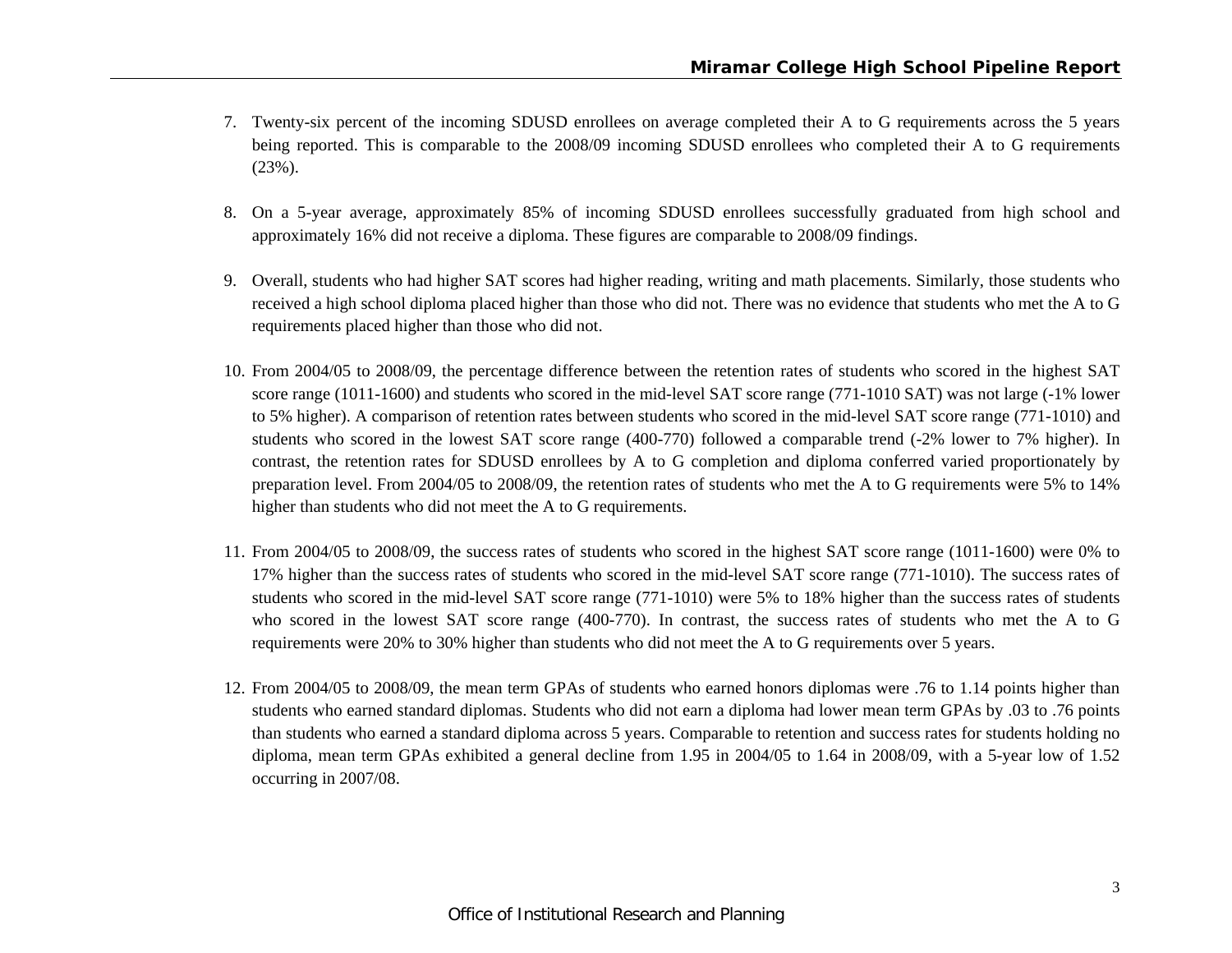- 13. Among the Fall 2004, 2005 2006 and 2007 incoming SDUSD enrollee cohorts, 64% on average persisted to the following spring term, while on average, 44% of the incoming SDUSD enrollee 2004 to 2007 cohorts annually persisted through to their second fall term.
- 14. Over 11 terms, 18% of the SDUSD enrollees who met the A to G requirements received an award/certificate and 5% of students who did not meet the A to G requirements received an award/certificate. Similarly, a greater proportion of students who earned a high school honors diploma went on to earn a college award/certificate (19%) than did those who earned a standard high school diploma (8%) or did not earn a high school diploma (3%).
- 15. Over 10 terms, 31% of students who met the A to G requirements transferred to a 4-year university and 10% of students who did not meet the A to G requirements transferred to a 4-year university. Across these 10 terms, students who earned honors diplomas had the highest transfer rate on average (38%), followed by students who earned standard diplomas (14%), and students who did not earn a diploma (0%).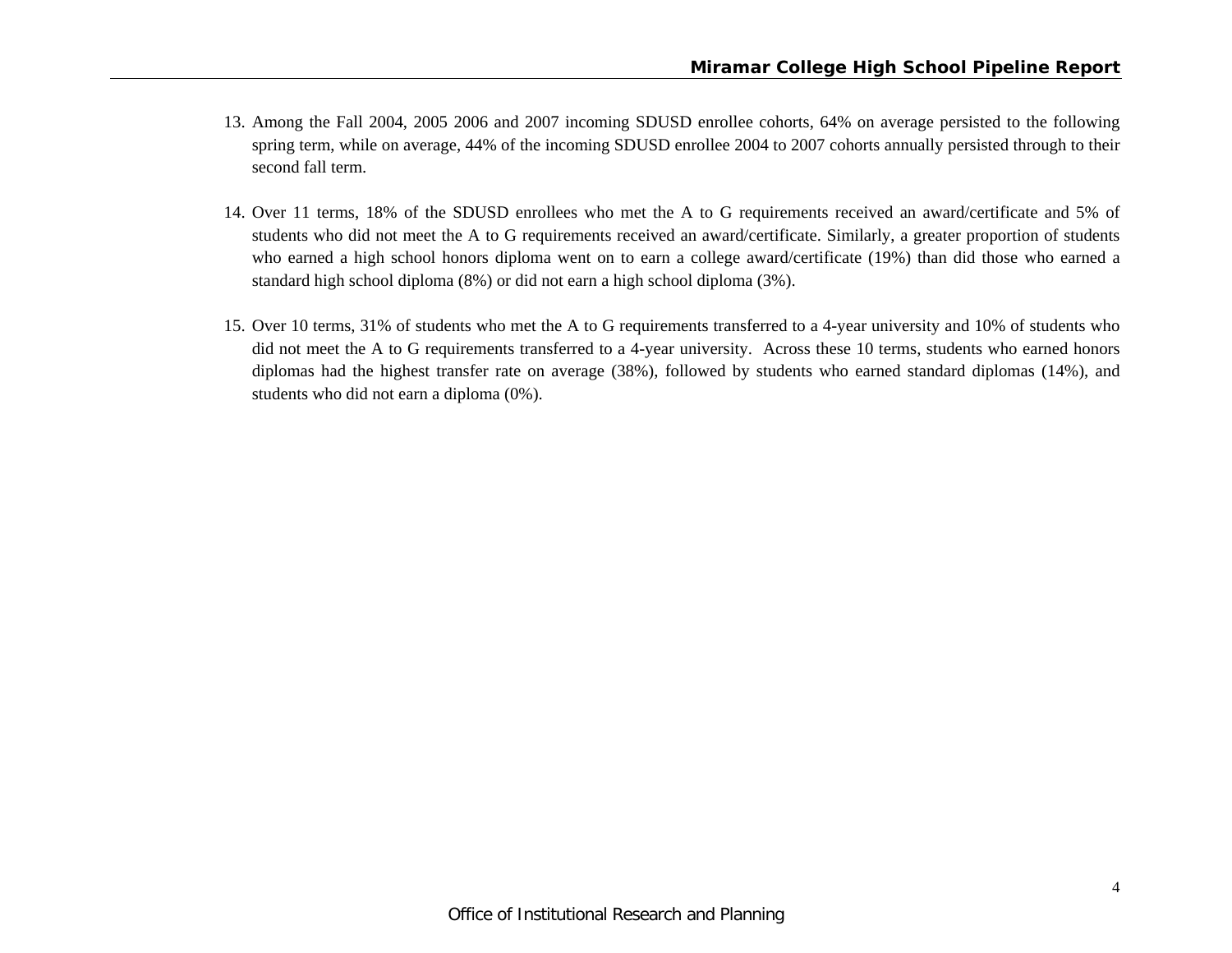# **Introduction**

The Annual High School to Community College Pipeline Report provides the San Diego Community College District (SDCCD) community a comprehensive and descriptive analysis of recent high school seniors from the San Diego Unified School District (SDUSD) attending one of the district colleges. The report is part of a larger initiative to provide the colleges and the district with information for integrating plans and strategies that support student success and enrollment management. The report is intended to inform college and district decision-making, instructional programs and support services planning, and outreach and marketing.

The High School Pipeline report series comprises four reports: 1) All Colleges, 2) City College/ECC, 3) Mesa College, and 4) Miramar College. Each report contains five chapters that focus on SDUSD students who have enrolled at a SDCCD college within one year of their senior year. Figure 1 depicts the flow of the pipeline as presented in the first five chapters. Chapter 1 focuses on SDUSD seniors' entry into a SDCCD college and provides a descriptive profile of the incoming enrollees from SDUSD, including demographic characteristics and college placement. Chapter 2 describes the general preparation of incoming enrollees from SDUSD. Chapter 3 describes the placement of incoming enrollees from SDUSD. First-term performance of the incoming enrollees from SDUSD is reported in Chapter 4. Finally, Chapter 5 presents a longitudinal study of performance outcomes among the fall enrollees from SDUSD. This report focuses each of its chapters on the incoming SDUSD enrollees to Miramar College.

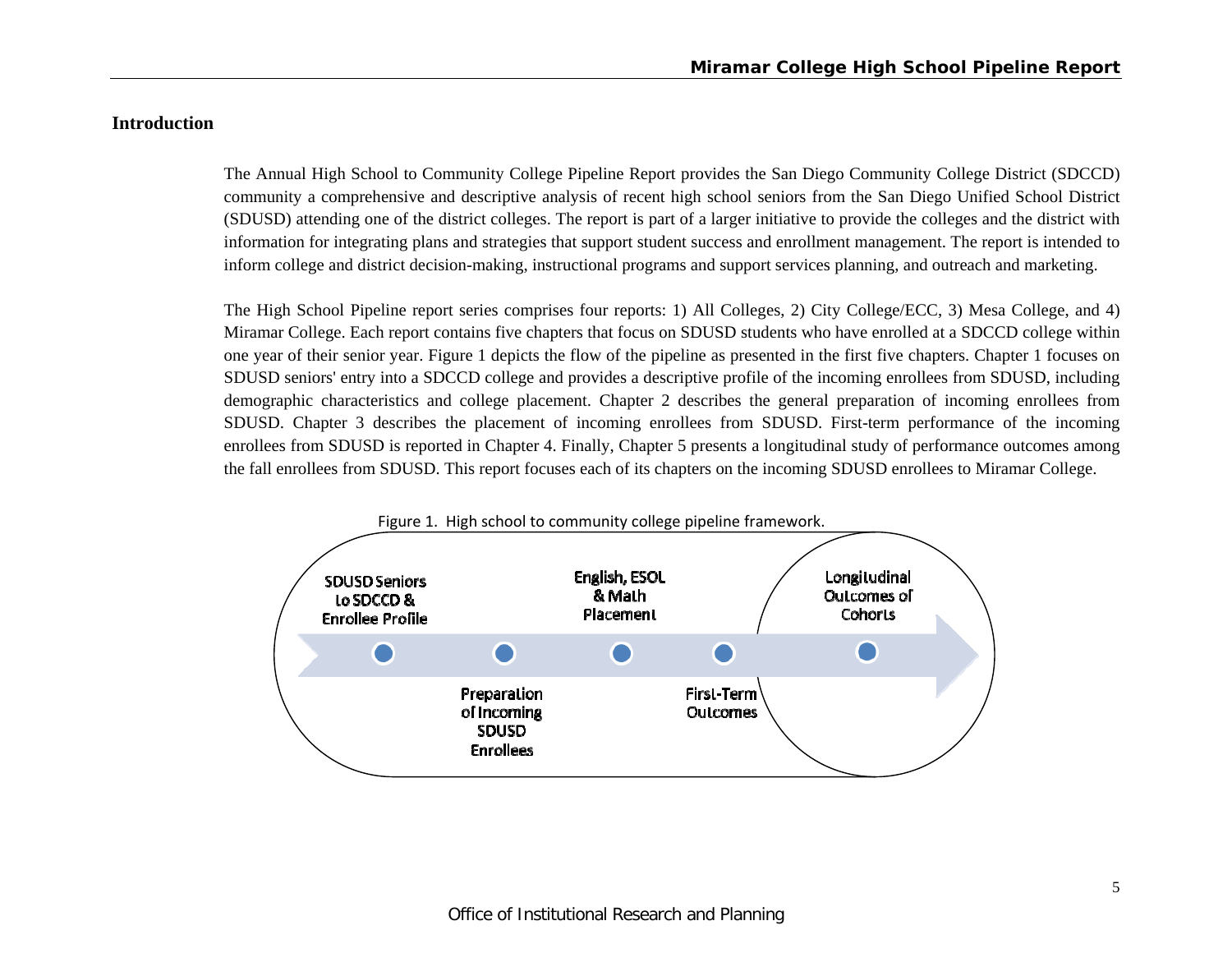### **Population of Interest**

*Incoming enrollees from SDUSD:* This population (referred to as *enrollees* in tables and charts), is defined as students who were seniors at a SDUSD high school in the years 2003/04, 2004/05, 2005/06, or 2007/08 and who subsequently enrolled at Miramar College within one year of senior status. Included were first-time students as well as students who previously took a course at Miramar College while enrolled at a SDUSD high school (previously concurred enrollees). A list of seniors was provided by SDUSD and matched to SDCCD's student database using the following three criteria: (1) the student was classified as a senior and attended a SDUSD high school in the reporting years, (2) the student reported on their Miramar College application that they were not currently enrolled in high school, and (3) the student enrolled in at least one course as of census within one year of SDUSD senior status. Note that students were matched between databases by name and birth date. While a 100% match between databases was not possible, most students were matched, thus providing a representative group of students for the study.

#### **Disaggregated Subgroups**

*SAT Score Range:* Incoming enrollees from SDUSD who took both the reading and math Scholastic Aptitude Tests (SAT) in high school were disaggregated into subgroups by score. Each student's highest reading and math SAT scores were summed to provide a total SAT score. (Note that as of March 2005 students were also required to take a Writing exam. Due to the scope of the years of interest in this study, writing scores were excluded from the total SAT score.) Based on incoming enrollees' mean SAT scores and the distribution of students by SAT scores, 3 disaggregated subgroups of scores were created: group 1, 400-770; group 2, 771- 1010; and group 3, 1011-1600. A comparison of student characteristics and outcomes within each group is provided in Chapters 3 to 6.

*A to G Completion:* To satisfy the basic entrance requirements for the California State University and University of California Systems, students must complete a number of courses that fit into specified subject areas, also known as the "A to G" subjects or requirements. The academic requirements are: (a) two years of history/social science, (b) four years of English, (c) three years of college preparatory mathematics, (d) two years of laboratory science, (e) two years of a language other than English, (f) one year of visual and performing arts, and (g) one year of college preparatory electives. As a measurement of preparation, incoming enrollees from SDUSD were disaggregated into the following subgroups based on their A to G completion status: group 1 did not meet A to G requirements, and group 2 met A to G requirements. A comparison of student characteristics and outcomes within each group is provided in Chapters 3 to 6.

*Diploma Conferred:* Incoming enrollees from SDUSD were disaggregated into three subgroups based on their high school diploma graduating document: group 1 included students who did not receive a diploma, group 2 included students who received a standard diploma, and group 3 included students who received an honors diploma.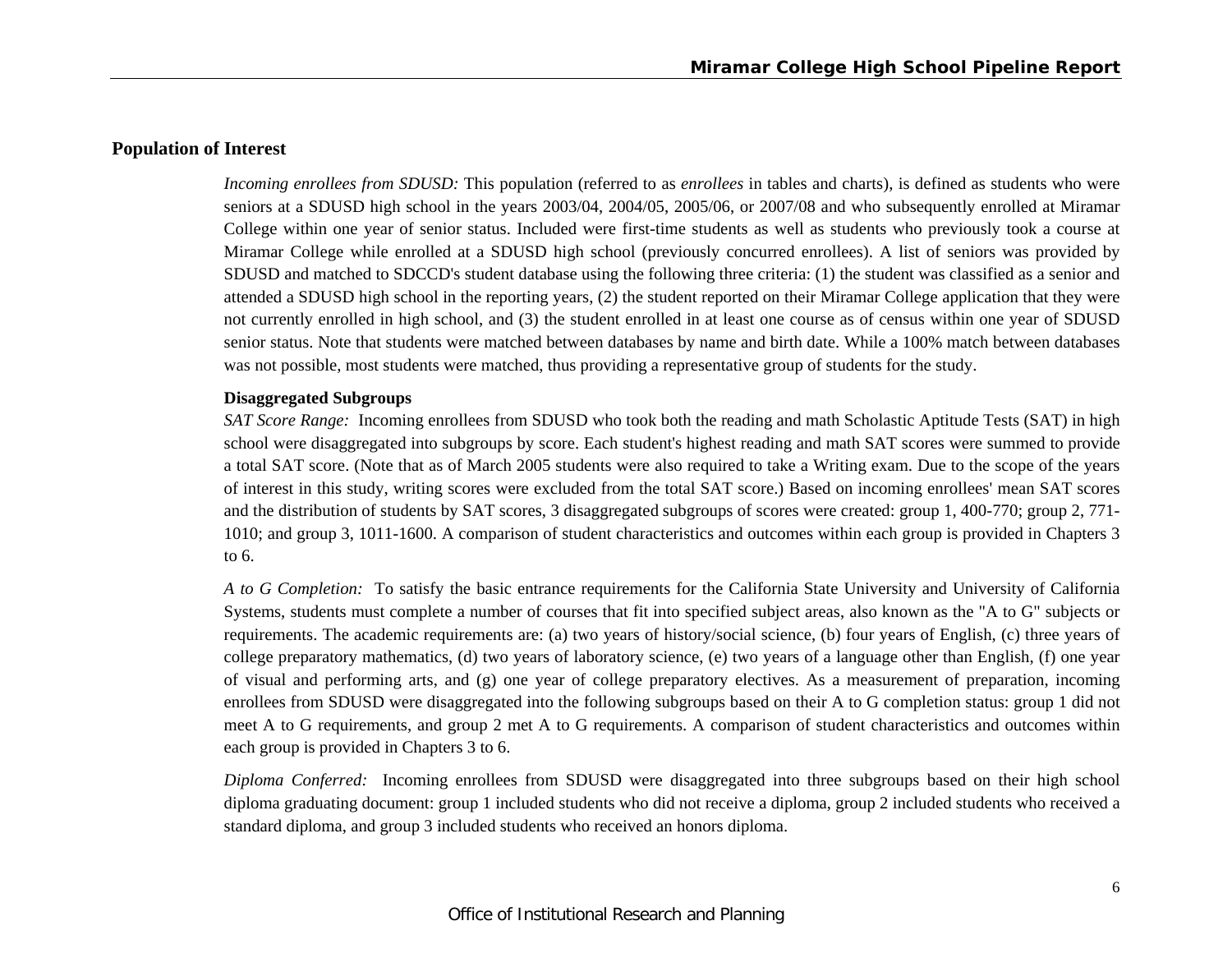# **Operational Definitions**

### **Annual Persistence Rate**

The percentage of incoming SDUSD enrollees in their first fall term enrolled at Miramar College after SDUSD senior status who received a grade notation of A, B, C, D, F, CR, NC, I or RD and who enrolled in at least one course at Miramar College in the subsequent spring and fall terms and received a grade notation of A, B, C, D, F, CR, NC, I or RD in each term.

# **Direct Enrollment**

The first summer, fall or spring term a student is enrolled at Miramar College after SDUSD senior status.

### **Headcount**

The number of incoming SDUSD enrollees who enroll in at least one course as of the course designated census day (excludes Drops and Never Attends but includes Withdrawals). This is an unduplicated count of students. Students are measured in the first summer, fall or spring term enrolled at Miramar College after SDUSD senior status.

### **Incoming Enrollees from SDUSD**

Students who were seniors at a SDUSD high school in the years 2003/04, 2004/05, 2005/06, and 2007/08 and who subsequently enrolled at Miramar College within one year of senior status. Included are first-time students as well as students who previously took a course at Miramar College while enrolled at a SDUSD high school.

### **Retention Rate**

The percentage of incoming SDUSD enrollees who complete a course at Miramar College with a grade of A, B, C, D, F, CR, NC, I or RD out of total census enrollments. Students are measured in the first summer, fall or spring term enrolled at Miramar College after SDUSD senior status. (Note: Tutoring classes are included).

### **Success Rate**

The percentage of incoming SDUSD enrollees who complete a course at Miramar College with a grade of A, B, C, or CR out of total census enrollments. Students are measured in the first summer, fall or spring term enrolled at Miramar College after SDUSD senior status. (Note: Tutoring courses are excluded).

# **Term Persistence Rate**

The percentage of incoming SDUSD enrollees in their first fall term enrolled at Miramar College after SDUSD senior status who received a grade notation of A, B, C, D, F, CR, NC, I or RD and who enrolled in at least one course at Miramar College in the subsequent spring term and received a grade notation of A, B, C, D, F, CR, NC, I or RD.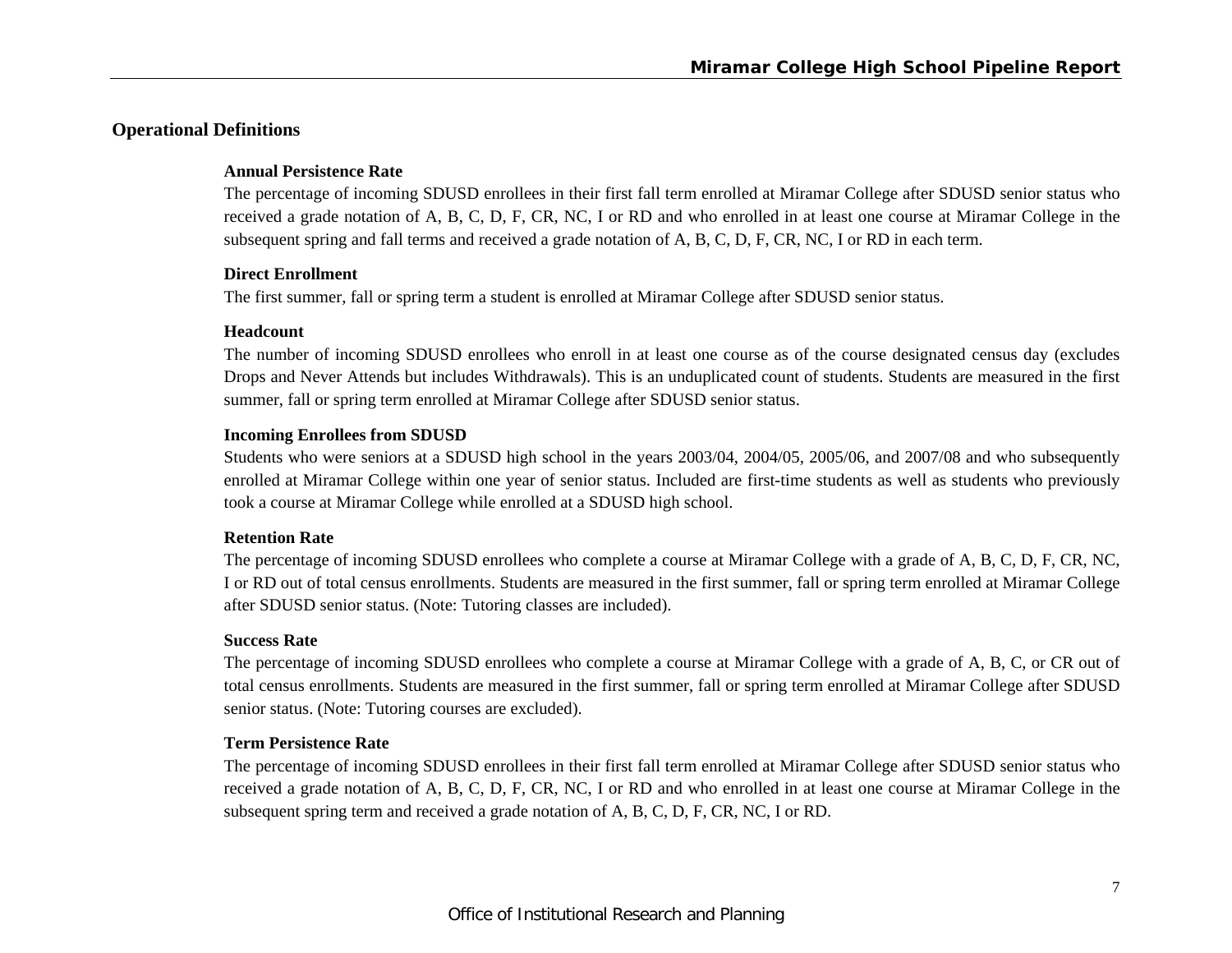# **Chapter 1: Entering the Community College Pipeline**

This chapter describes different aspects of the enrollment patterns of San Diego Unified School District (SDUSD) high school students enrolled at Miramar College and provides a profile of the entering students. In each table, SDUSD student enrollment is disaggregated by high school (see Table 1). Section 1.1 describes all SDUSD seniors who directly enrolled at Miramar College from 2004/05 to 2008/09 (*incoming SDUSD enrollees*). A subset of the direct enrollees, SDUSD students who had previously attended Miramar College while in high school and directly enrolled at Miramar College after senior status (*previously concurrent enrollees*), is described in Section 1.2.

| Table 1. San Diego Unified High Schools Reported |  |  |  |  |  |
|--------------------------------------------------|--|--|--|--|--|
|--------------------------------------------------|--|--|--|--|--|

| <b>SDUSD High Schools</b>          | <b>College Service Area</b> |
|------------------------------------|-----------------------------|
| Audeo                              | Miramar                     |
| <b>Charter School of San Diego</b> | Miramar                     |
| Clairemont                         | Mesa                        |
| Cortez Hill                        | City                        |
| Crawford                           | City                        |
| Garfield                           | City                        |
| Gompers                            | City                        |
| <b>Henry</b>                       | Mesa                        |
| <b>High Tech High</b>              | City                        |
| Hoover                             | City                        |
| Kearny                             | <b>Mesa</b>                 |
| La Jolla                           | <b>Mesa</b>                 |
| <b>LCI Instruction</b>             | Mesa                        |
| Madison                            | <b>Mesa</b>                 |
| Mira Mesa                          | <b>Miramar</b>              |
| <b>Mission Bay</b>                 | <b>Mesa</b>                 |
| <b>Morse</b>                       | City                        |
| Non-public Schools                 | multiple colleges           |
| Other                              | multiple colleges           |
| Point Loma                         | City                        |
| Preuss School UCSD                 | <b>Mesa</b>                 |
| San Diego                          | City                        |
| <b>SCPA</b>                        | City                        |
| <b>Scripps Ranch</b>               | Miramar                     |
| Serra                              | <b>Mesa</b>                 |
| <b>Trace</b>                       | Miramar                     |
| Twain                              | <b>Mesa</b>                 |
| <b>University City</b>             | Miramar                     |

had 50 or fewer students for one entry year. Note. The 'other' category includes high schools that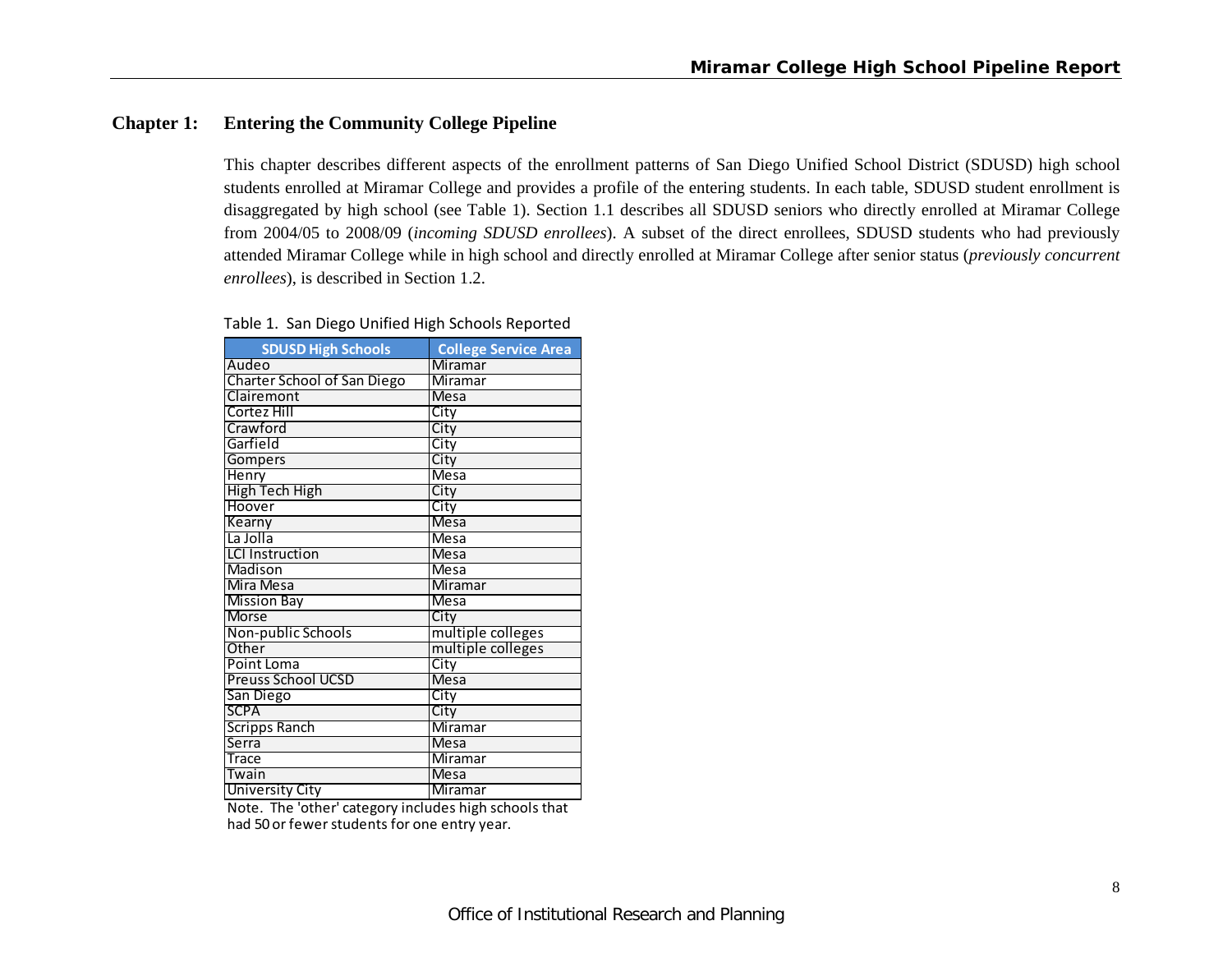# *Section 1.1: Headcount of Incoming SDUSD Students*

### Headcount of Direct Incoming SDUSD Students

- In 2008/09, approximately 5% (549 students) of the 2007/08 SDUSD high school seniors (11,021 students) entered Miramar College between Summer 2008 and Spring 2009 (see Table 2). This is equal to the 5-year average of 5%.
- The average percentage of incoming SDUSD enrollees in 2008/09 ranged from 0% (Cortez Hill, LCI Instruction, Morse, and Preuss School UCSD) to 31% (Mira Mesa) (see Table 2). Those schools with zero or few students that migrated to Miramar College tended to be from City College or Mesa College service areas, while Mira Mesa high school was within the Miramar College service area.
- From 2004/05 to 2008/09, the percentage change in the number of SDUSD seniors increased by 15% and the percentage change in the number of incoming SDUSD enrollees increased by 9% (see Table 2).

Headcount of Students who Concurrently Attended SDUSD and Miramar College in Their Senior Year

- Approximately 1% (100 students) of the 2007/08 SDUSD high school seniors (11,021 students) were concurrently enrolled at Miramar College in their senior year (see Table 2 and 3). This is equal to the 5-year average of 1%.
- On average, from 2004/05 to 2008/09 the percentage change in the number of SDUSD concurrently enrolled seniors increased by 30% (see Table 3).

Headcount of Incoming SDSUSD Enrollees who Previously had Attended SDUSD and Miramar College in Their Senior Year

- Approximately 73% (73 students) of the 2007/08 SDUSD concurrently enrolled seniors (100 students) directly entered Miramar College between Summer 2008 and Spring 2009 (see Table 3). This represents an increase from the 5-year average of 68%.
- In 2008/09, the percentage of incoming SDUSD enrollees who had been concurrent students in their senior year ranged from 46% (Twain) to 100% (Garfield, Henry, High Tech, La Jolla, Madison, schools classified as 'Other', Point Loma and Serra; see Table 3). Note the service areas and the small number of students in some categories when comparing percentages.
- From 2004/05 to 2008/09, the percentage change in the number of incoming SDUSD enrollees who previously had been concurrent students increased 38%, from 53 students to 73 students (see Table 3).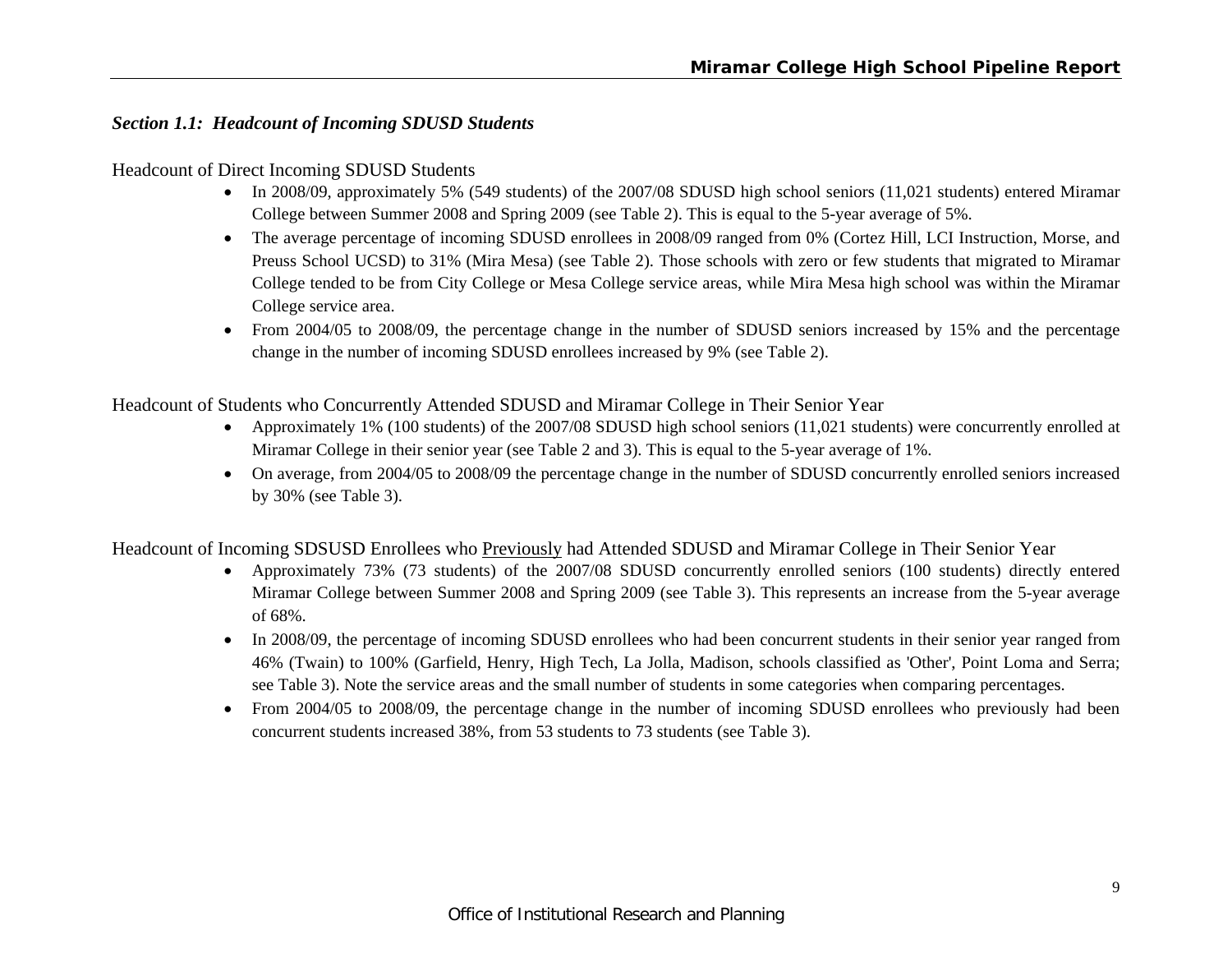|                                |              |                  |                          |              |                  |                  |                |                  |                  |                |                  |                  |                |                  |                  | 2003/04        |                  |                   |
|--------------------------------|--------------|------------------|--------------------------|--------------|------------------|------------------|----------------|------------------|------------------|----------------|------------------|------------------|----------------|------------------|------------------|----------------|------------------|-------------------|
|                                | 2003/04      |                  |                          | 2004/05      |                  |                  | 2005/06        |                  |                  | 2006/07        |                  |                  | 2007/08        |                  |                  | 2007/08        | 2004/05          | 2004/05-          |
|                                | <b>SDUSD</b> | 2004/05          | 2004/05                  | <b>SDUSD</b> | 2005/06          | 2005/06          | <b>SDUSD</b>   | 2006/07          | 2006/07          | <b>SDUSD</b>   | 2007/08          | 2007/08          | <b>SDUSD</b>   | 2008/09          | 2008/09          | <b>SDUSD</b>   | 2008/09          | 2008/09           |
| <b>SDUSD High Schools</b>      | Seniors      | <b>Enrollees</b> | <b>Enrollees</b> Seniors |              | <b>Enrollees</b> | <b>Enrollees</b> | <b>Seniors</b> | <b>Enrollees</b> | <b>Enrollees</b> | <b>Seniors</b> | <b>Enrollees</b> | <b>Enrollees</b> | Seniors        | <b>Enrollees</b> | <b>Enrollees</b> | <b>Seniors</b> | <b>Enrollees</b> | <b>Enrollees</b>  |
|                                | N            | N.               | %                        | N            | N                | %                | N.             | N                | %                | N              | N                | %                | N <sub>1</sub> | N                | %                |                | 5-Year % Change  | 5-Year<br>Average |
| Audeo                          | 68           |                  | 1%                       | 81           |                  | 1%               | 106            | $\overline{2}$   | 2%               | 138            | 5                | 4%               | 204            | 5                | 2%               | 200%           | 400%             | 2%                |
| Charter School of<br>San Diego | 621          | 5                | 1%                       | 601          | 10               | 2%               | 682            | 22               | 3%               | 782            | 23               | 3%               | 987            | 43               | 4%               | 59%            | 760%             | 3%                |
| Clairemont                     | 271          | 14               | 5%                       | 277          |                  | 3%               | 280            | 6                | 2%               | 287            | 15               | 5%               | 282            | 13               | 5%               | 4%             | $-7%$            | 4%                |
| Cortez Hill                    | 19           |                  | 5%                       | 35           |                  | 3%               | 38             | 0                | 0%               | 48             | $\Omega$         | 0%               | 50             | $\overline{0}$   | 0%               | 163%           | $-100%$          | 1%                |
| Crawford                       | 500          | $\overline{3}$   | 1%                       | 601          | 6                | 1%               | 551            | 5                | 1%               | 568            | 3                | 1%               | 566            | 5                | 1%               | 13%            | 67%              | 1%                |
| Garfield                       | 572          |                  | 0%                       | 503          |                  | 1%               | 619            | 4                | 1%               | 636            |                  | 1%               | 539            | 5                | 1%               | $-6%$          | 400%             | 1%                |
| Gompers                        | 136          | $\Omega$         | 0%                       | 127          | <sup>0</sup>     | 0%               | 125            | $\mathbf 0$      | 0%               | 148            | $\Omega$         | 0%               | $\overline{0}$ | $\overline{0}$   |                  | $-100%$        |                  | 0%                |
| Henry                          | 453          | 12               | 3%                       | 497          |                  | 2%               | 494            | 8                | 2%               | 492            |                  | 1%               | 489            | 17               | 1%               | 8%             | $-42%$           | 2%                |
| High Tech High                 | 114          | $\boldsymbol{8}$ | 7%                       | 84           |                  | 0%               | 116            | $\mathbf{1}$     | 1%               | 194            |                  | 1%               | 280            | 5                | 2%               | 146%           | $-38%$           | 2%                |
| Hoover                         | 404          | 3                | 1%                       | 464          |                  | 1%               | 420            | 6                | 1%               | 455            |                  | 0%               | 445            | 5                | 1%               | 10%            | 67%              | 1%                |
| Kearny                         | 319          | $\overline{7}$   | 2%                       | 338          |                  | 2%               | 320            | 12               | 4%               | 323            | 15               | 5%               | 348            | 11               | 3%               | 9%             | 57%              | 3%                |
| La Jolla                       | 390          | $\overline{8}$   | 2%                       | 361          |                  | 2%               | 391            | 8                | 2%               | 373            | 6                | 2%               | 373            | 10               | 3%               | $-4%$          | 25%              | 2%                |
| <b>LCI Instruction</b>         | 70           | $\overline{0}$   | 0%                       | 71           | $\overline{0}$   | 0%               | 103            | $\overline{0}$   | 0%               | 98             |                  | 1%               | 124            | $\mathbf 0$      | 0%               | 77%            |                  | 0%                |
| Madison                        | 596          | 14               | 2%                       | 544          | 18               | 3%               | 569            | 18               | 3%               | 497            | 14               | 3%               | 497            | 15               | 3%               | $-17%$         | 7%               | 3%                |
| Mira Mesa                      | 960          | 237              | 25%                      | 825          | 255              | 31%              | 811            | 242              | 30%              | 767            | 227              | 30%              | 732            | 224              | 31%              | $-24%$         | $-5%$            | 29%               |
| <b>Mission Bay</b>             | 320          | 10               | 3%                       | 321          |                  | 2%               | 288            | 6                | 2%               | 299            | 5                | 2%               | 320            | 5                | 2%               | 0%             | $-50%$           | 2%                |
| Morse                          | 697          | $\overline{3}$   | 0%                       | 889          |                  | 1%               | 654            | 5                | 1%               | 540            | 5                | 1%               | 548            | $\overline{1}$   | 0%               | $-21%$         | $-67%$           | 1%                |
| Non-public Schools             | 189          |                  | 4%                       | 96           |                  | 2%               | 128            | 3                | 2%               | 69             | 0                | 0%               | 95             | $\overline{4}$   | 4%               | 7%             | 0%               | 3%                |
| Other                          | 176          |                  | 0%                       | 116          | 6                | 5%               | 191            | $\overline{3}$   | 2%               | 163            |                  | 2%               | 470            | 9                | 2%               | 167%           |                  | 2%                |
| Point Loma                     | 398          | 7                | 2%                       | 430          | 13               | 3%               | 369            |                  | 2%               | 349            | 6                | 2%               | 436            | 5                | 1%               | 10%            | $-29%$           | 2%                |
| Preuss School UCSD 56          |              | 0                | 0%                       | 75           | $\Omega$         | 0%               | 87             |                  | 1%               | 78             |                  | 1%               | 97             | $\overline{0}$   | 0%               | 73%            |                  | 1%                |
| San Diego                      | 473          | 7                | 1%                       | 483          |                  | 1%               | 491            | 3                | 1%               | 524            | $\mathcal{P}$    | 0%               | 565            | 9                | 2%               | 19%            | 29%              | 1%                |
| <b>SCPA</b>                    | 177          | $\overline{0}$   | 0%                       | 181          | 3                | 2%               | 196            | 3                | 2%               | 186            | 0                | 0%               | 174            | $\overline{2}$   | 1%               | $-2%$          |                  | 1%                |
| Scripps Ranch                  | 486          | 117              | 24%                      | 486          | 98               | 20%              | 514            | 93               | 18%              | 522            | 97               | 19%              | 500            | 107              | 21%              | 3%             | $-9%$            | 20%               |
| Serra                          | 368          | 15               | 4%                       | 354          |                  | 2%               | 361            | 15               | 4%               | 393            | 24               | 6%               | 430            | 27               | 6%               | 17%            | 80%              | 5%                |
| Trace                          | 291          | $\overline{2}$   | 1%                       | 321          |                  | 0%               | 419            | 3                | 1%               | 738            | 8                | 1%               | 694            | 17               | 1%               | 138%           | 250%             | 1%                |
| Twain                          | 146          | 5                | 3%                       | 200          |                  | 3%               | 216            | 15               | 7%               | 378            | 13               | 3%               | 326            | 8                | 2%               | 123%           | 60%              | 4%                |
| <b>University City</b>         | 431          | 19               | 4%                       | 426          | 23               | 5%               | 420            | 13               | 3%               | 413            | 11               | 3%               | 450            | 17               | 4%               | 4%             | $-11%$           | 4%                |
|                                | Total 9,601  | 503              | 5%                       | 9.787        | 508              | 5%               | 9,959          | 504              | 5%               | 10.458         | 500              | 5%               | 11.021         | 549              | 5%               | 15%            | 9%               | 5%                |

Table 2. Miramar College Direct Incoming Enrollees from SDUSD

Source: SDUSD Senior Data and SDCCD Information Systems

Note 1. The 'other' category includes high schools that had 50 or fewerstudents for one entry year.

Note 2. Students are unduplicated within each year.

Note 3. An asterisk denotes <sup>a</sup> value that cannot be computed.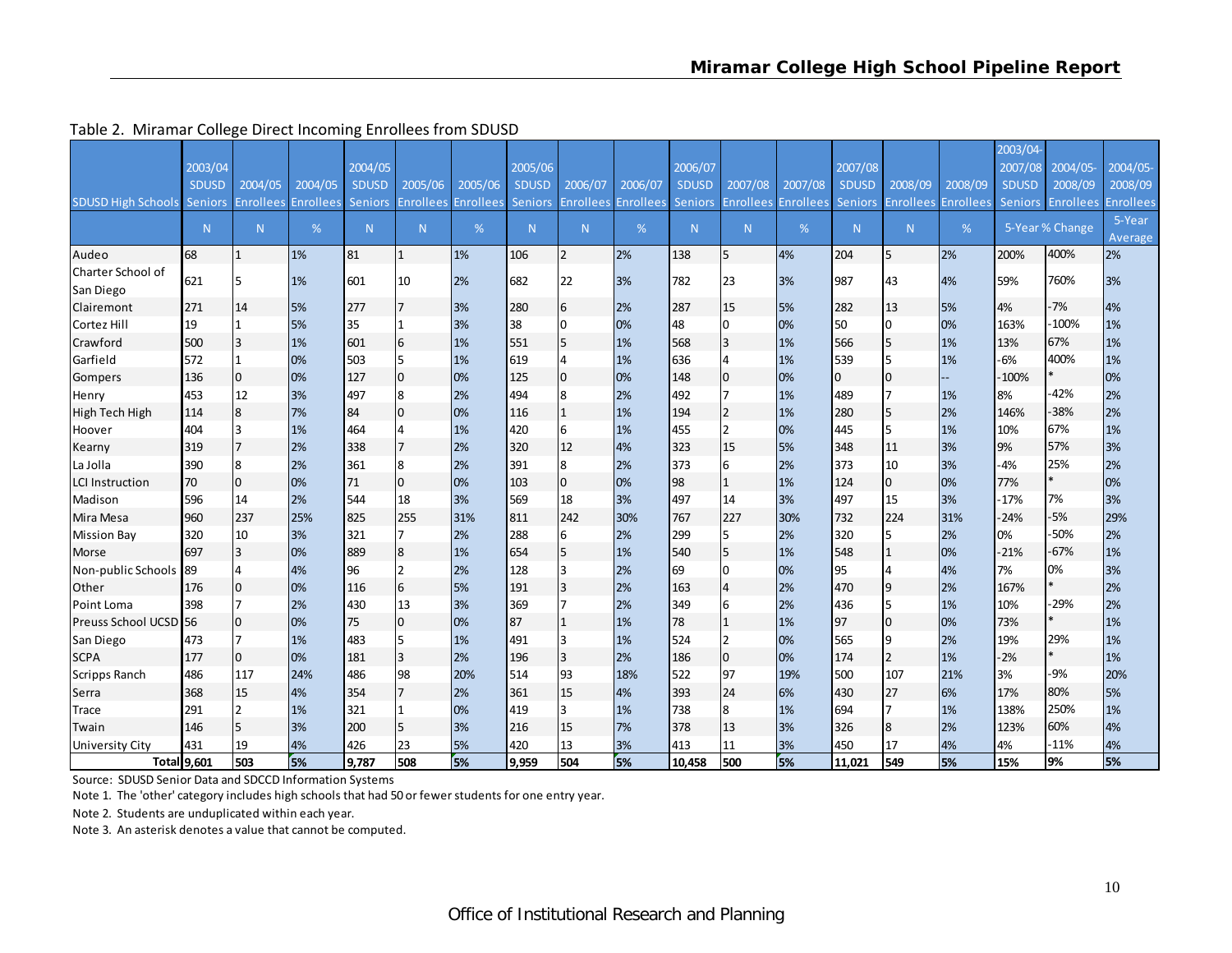|                           |                |                |                  |                |    |                  |                |              |                  |                |              |            |                |                |                  | 2003/04-     | 2004/05-          | 2004/05-       |
|---------------------------|----------------|----------------|------------------|----------------|----|------------------|----------------|--------------|------------------|----------------|--------------|------------|----------------|----------------|------------------|--------------|-------------------|----------------|
|                           | 2003/04        |                | Previously       | 2004/05        |    | Previously       | 2005/06        |              | Previously       | 2006/07        |              | Previously | 2007/08        |                | Previously       | 2007/08      | 2008/09           | 2008/09        |
|                           | <b>SDUSD</b>   |                | Concurrent       | <b>SDUSD</b>   |    | Concurrent       | <b>SDUSD</b>   |              | Concurrent       | SDUSD          |              | Concurrent | <b>SDUSD</b>   |                | Concurrent       | <b>SDUSD</b> | Previously        | Previously     |
|                           | Concurrent     |                | 2004/05          | Concurrent     |    | 2005/06          | Concurrent     |              | 2006/07          | Concurrent     |              | 2007/08    | Concurrent     |                | 2008/09          | Concurrent   | <b>Concurrent</b> | Concurrent     |
| <b>SDUSD High Schools</b> | <b>Seniors</b> |                | <b>Enrollees</b> | <b>Seniors</b> |    | <b>Enrollees</b> | <b>Seniors</b> |              | <b>Enrollees</b> | <b>Seniors</b> |              | Enrollees  | <b>Seniors</b> |                | <b>Enrollees</b> | Seniors      | <b>Enrollees</b>  | Enrollees      |
|                           |                |                |                  |                |    |                  |                |              |                  |                |              |            |                |                |                  |              |                   | 5-Year         |
|                           | N              | N              | %                | N              | N. | %                | N              | N            | %                | N              | N            | %          | N              | N              | $\%$             |              | 5-Year % Change   | <b>Average</b> |
| Audeo                     | $\overline{0}$ | $\overline{0}$ |                  | $\Omega$       | Iо |                  | Iо             | 0            |                  | $\mathsf{I}$   | I٥           |            | 3              | $\overline{2}$ | 67%              |              |                   | 67%            |
| Charter School of         |                | $\mathbf{1}$   | 100%             |                |    | 100%             | 5              |              | 80%              | 10             |              | 80%        |                |                | 75%              | 300%         | 200%              | 81%            |
| San Diego                 |                |                |                  |                |    |                  |                |              |                  |                |              |            |                |                |                  |              |                   |                |
| Clairemont                | 4              | 3              | 75%              |                | I0 | 0%               | IО             | 0            |                  |                |              | 100%       | 0              | 0              |                  | $-100%$      | $-100%$           | 71%            |
| <b>Cortez Hill</b>        | 0              | $\Omega$       |                  |                | I٥ |                  | n.             | 0            |                  | l0             |              |            | <sup>0</sup>   | $\Omega$       |                  |              |                   |                |
| Crawford                  | 6              | 3              | 50%              | 6              | l3 | 50%              |                |              | 100%             |                | $\Omega$     | 0%         | $\Omega$       | $\overline{0}$ |                  | $-100%$      | $-100%$           | 50%            |
| Garfield                  | l0             | 0              |                  |                | I٥ |                  |                |              | 100%             |                | <sup>0</sup> | 0%         |                |                | 100%             |              |                   | 50%            |
| Gompers                   | 11             | $\mathbf{1}$   | 100%             |                | lO |                  |                | $\mathbf 0$  |                  | 0              |              |            | $\Omega$       | $\overline{0}$ |                  | $-100%$      | $-100%$           | 100%           |
| Henry                     | 3              | $\overline{3}$ | 100%             |                | I٥ |                  |                | $\Omega$     |                  |                |              | 100%       | 11             | 11             | 100%             | 267%         | 267%              | 100%           |
| High Tech High            | $\overline{0}$ | $\mathbf 0$    |                  |                | lo |                  |                | 0            | 0%               | 8              |              | 63%        | 1              |                | 100%             |              |                   | 60%            |
| Hoover                    | $\overline{0}$ | $\overline{0}$ |                  |                | I٥ |                  |                | $\Omega$     | 0%               | 0              |              |            | $\Omega$       | 0              |                  |              |                   | 0%             |
| Kearny                    | $\overline{0}$ | $\bf{0}$       |                  |                | l0 |                  |                |              | 100%             |                | 0            | 0%         |                |                | 50%              |              |                   | 50%            |
| La Jolla                  | 5              | $\overline{4}$ | 80%              |                |    |                  |                |              | 50%              | 0              |              |            |                |                | 100%             | $-80%$       | $-75%$            | 75%            |
| <b>LCI</b> Instruction    | $\overline{0}$ | $\bf{0}$       |                  |                | 10 |                  | $\Omega$       | 0            |                  | 0              | $\Omega$     |            |                | $\overline{0}$ |                  |              |                   | $\star$        |
| Madison                   | $\overline{0}$ | $\Omega$       |                  | $\overline{z}$ |    | 50%              | $\overline{ }$ | 3            | 43%              | 8              |              | 88%        |                |                | 100%             |              | $\ast$            | 67%            |
| Mira Mesa                 | 42             | 29             | 69%              | 42             | 34 | 81%              | 103            | 68           | 66%              | 72             | 50           | 69%        | 41             | 28             | 68%              | $-2%$        | $-3%$             | 70%            |
| <b>Mission Bay</b>        | <b>2</b>       | $\mathbf{1}$   | 50%              | 11             |    | 100%             |                |              | 100%             | 0              |              |            |                | <sup>0</sup>   |                  | $-100%$      | $-100%$           | 75%            |
| Morse                     | $\overline{0}$ | $\bf{0}$       |                  |                | 10 |                  |                |              | 100%             | $\overline{0}$ | $\Omega$     |            |                | $\overline{0}$ |                  |              |                   | 100%           |
| Non-public Schools 0      |                | $\Omega$       |                  |                |    |                  |                |              | 50%              | 0              |              |            |                |                |                  |              |                   | 50%            |
| Other                     | 0              | $\mathbf 0$    |                  |                | I٥ | 0%               | $\overline{0}$ | $\mathbf{0}$ |                  |                |              | 50%        |                |                | 100%             |              |                   | 60%            |
| Point Loma                | $\Omega$       | $\Omega$       |                  |                |    |                  | <sup>0</sup>   |              |                  |                |              | 100%       |                |                | 100%             |              |                   | 100%           |
| Preuss School UCSD 0      |                | $\pmb{0}$      |                  |                | l0 |                  | $\Omega$       | $\mathbf{0}$ |                  | 0              | $\Omega$     |            |                | $\overline{0}$ |                  |              |                   |                |
| San Diego                 |                | 1              | 100%             |                |    | 100%             | O              |              |                  |                |              | 100%       |                | n.             |                  | $-100%$      | $-100%$           | 100%           |
| <b>SCPA</b>               | $\overline{0}$ | $\pmb{0}$      |                  |                | lo | 0%               | $\overline{0}$ | $\mathbf 0$  |                  | $\overline{0}$ |              |            | $\Omega$       | $\overline{0}$ |                  |              |                   | 0%             |
| <b>Scripps Ranch</b>      |                | 5              | 71%              |                |    | 83%              |                |              | 0%               | 8              |              | 63%        |                |                | 86%              | 0%           | 20%               | 72%            |
| Serra                     | <b>2</b>       | $\mathbf{1}$   | 50%              | <sup>0</sup>   | Io |                  |                |              | 100%             | 10             | 8            | 80%        | 5              |                | 100%             | 150%         | 400%              | 83%            |
| Trace                     | 0              | 0              |                  |                |    |                  |                |              | 33%              |                |              | 100%       |                |                | 57%              |              |                   | 62%            |
| Twain                     | $\overline{0}$ | $\pmb{0}$      |                  |                | Io | 0%               | 9              | 6            | 67%              | 18             | 6            | 33%        | 13             | 6              | 46%              |              |                   | 44%            |
| <b>University City</b>    |                |                | 33%              |                |    | 100%             | 0              | 0            |                  | <sup>0</sup>   | 0            |            | $\Omega$       | 0              |                  | $-100%$      | $-100%$           | 50%            |
| Total 77                  |                | 53             | 69%              | 64             | 47 | 73%              | 140            | 90           | 64%              | 150            | 100          | 67%        | 100            | 73             | 73%              | 30%          | 38%               | 68%            |

Table 3. Students who Previously Concurrently Attended both SDUSD and at Miramar College

Source: SDUSD Senior Data and SDCCD Information Systems

Note 1. The 'other' category includes high schools that had 50 or fewerstudents for one entry year.

Note 2. Students are unduplicated within each year.

Note 3. An asterisk denotes <sup>a</sup> value that cannot be computed.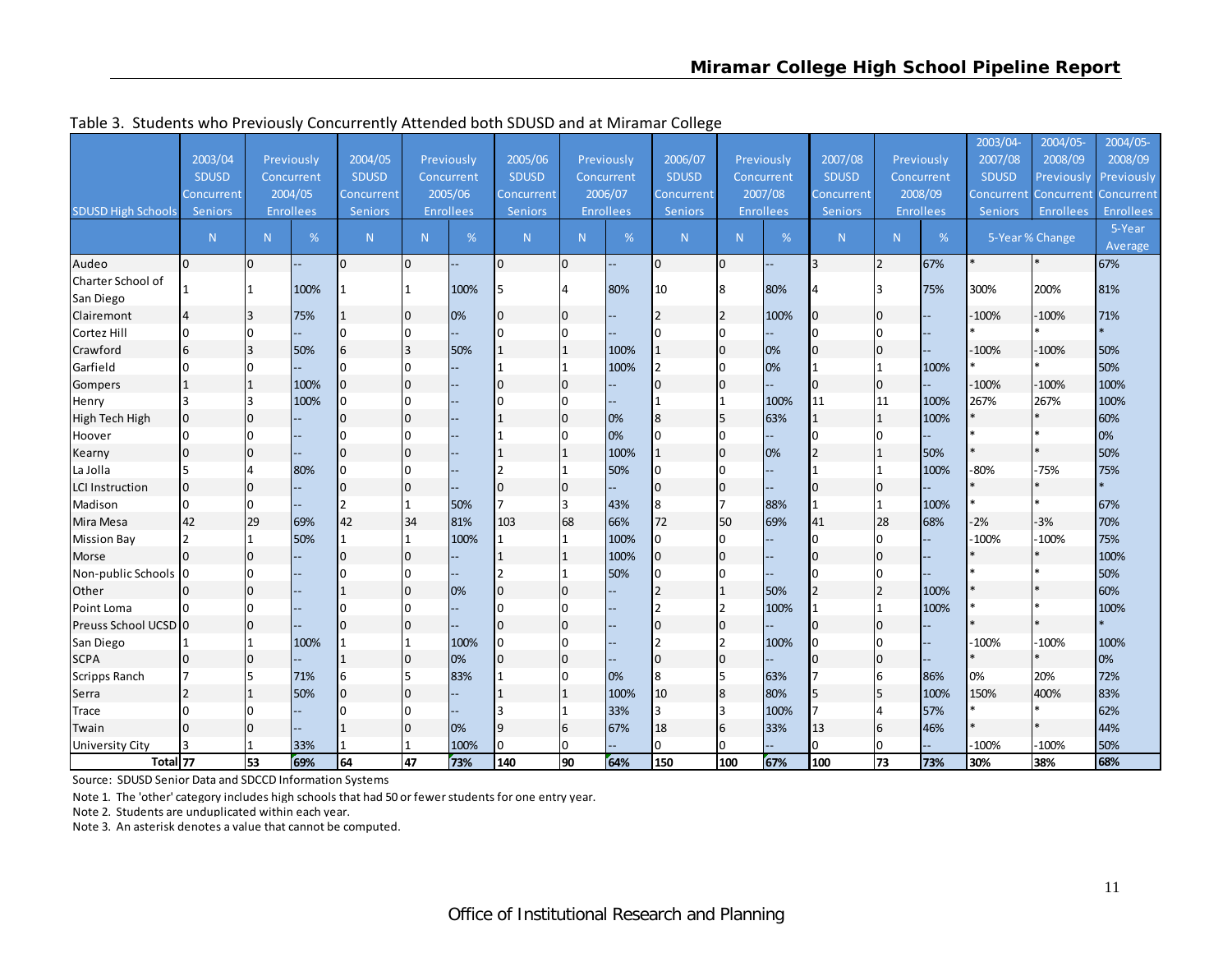# *Section 1.2: Student Profile of Incoming SDUSD Students*

Table 4 shows the gender, ethnicity and first generation compositions of the incoming SDUSD enrollees from 2004/05 to 2008/09, as well as their educational goals. Table 5 shows the number of units attempted (in rows) by the number of units earned (in columns) across 5 years.

# Gender

 $\bullet$  Males (60%) encompassed a larger percentage of the incoming SDUSD enrollees in 2008/09 than did females (40%; see Table 4). This is comparable to the 5-year average (male, 59% and female, 41%).

# Ethnicity

- In terms of ethnic composition, in 2008/09, incoming SDUSD enrollees were 25% White, 21% Latino, 20% Asian/Pacific Islander, 16% Filipino, 7% African American, 4% reported 'Other' ethnicity, and 1% were American Indian (see Table 4). The percentage of Latino students was higher in 2008/09 (21%) than the 5-year average (16%).
- From 2004/05 to 2008/09, students reporting 'Other' ethnicity had the largest positive percentage change (77% increase), followed by Latino students (59% increase; see Table 4). Students who did not report their ethnicity and Filipino students had the largest negative percentage changes (11% decrease and 7% decrease, respectively).

# First Generation Status

- Twenty-two percent of incoming SDUSD enrollees reported that they were the first person in their family to attend college in 2008/09. This is comparable to the 5-year average of 20% (see Table 4).
- The percentage of first generation to college incoming SDUSD enrollees was higher in 2008/09 than in 2004/05, representing a 27% change from 2004/05 to 2008/09 (see Table 4).

### Educational Goal

In 2008/09, the majority of incoming SDUSD enrollees cited transfer (either with or without their AA/AS) as their educational objective (46%; less than the 5-year average of 50%), followed by undecided (24%; slightly less than the 5-year average of 27%) and concurrent student to meet 4-year requirements (10%; greater than the 5-year average of 5%; see Table 4).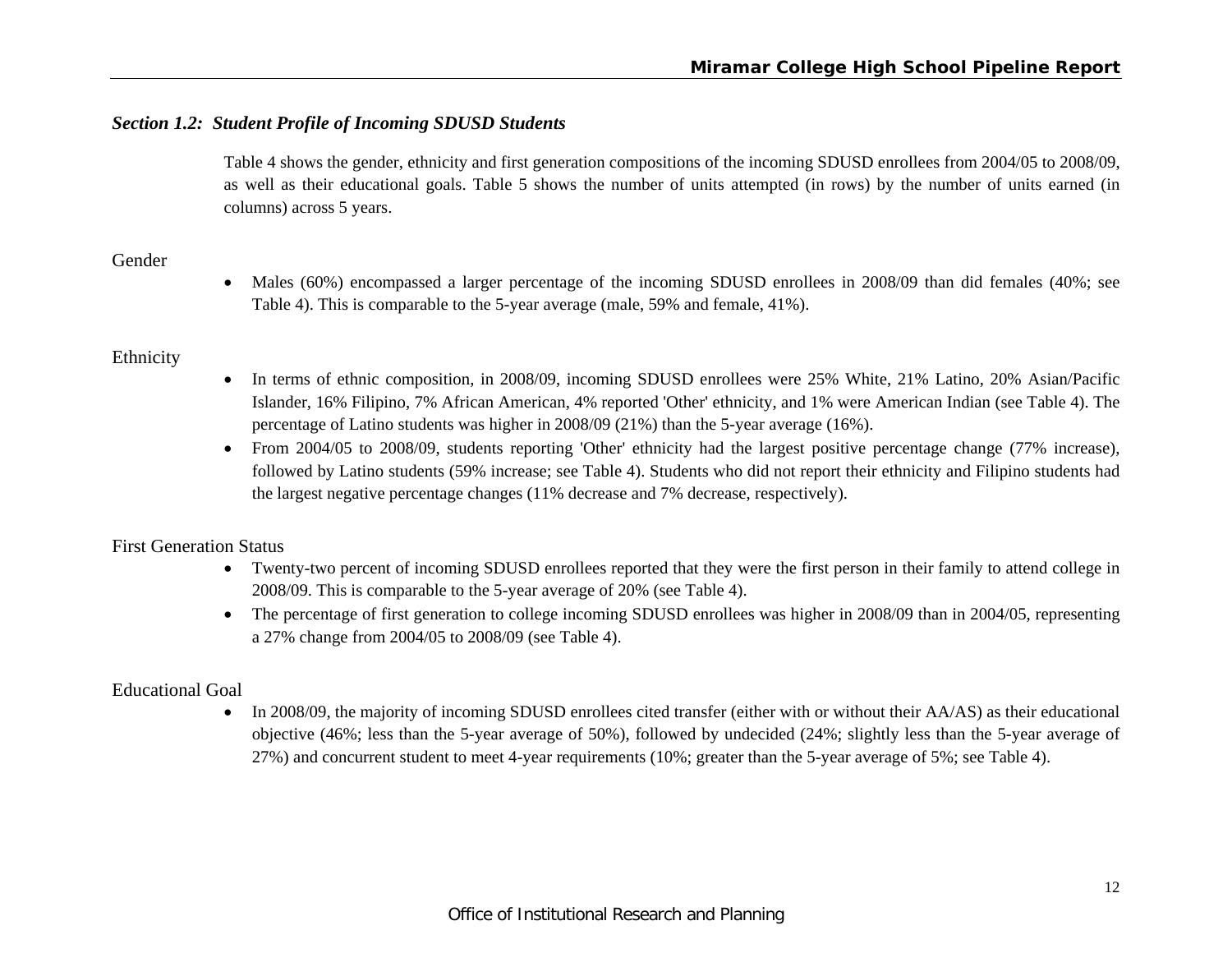$\bullet$  Note that from 2004/05 to 2008/09, the difference in the 5-year average and the percentage change may in part be due to the new concurrent student classification available to students on their application beginning in 2007/08 (see Table 4). For example, although transfer as an educational goal was lower in 2008/09 (46%) than in 2004/05 (53%), it was comparable to the previous year (47%). Although concurrent student status was higher in 2008/09 (10%) than in 2004/05 (0%), it was just slightly lower than the previous year (12%). Therefore, a more concise comparison would be between 2007/08 and 2008/09.

Units Attempted and Units Completed

- On average, the greatest proportion of incoming SDUSD enrollees who attempted and earned their total units enrolled were those who enrolled in the 0.1-2.9 unit range (82%; see Table 5). The least proportion of students who attempted and earned their total units enrolled were those in the 9.0-11.9 unit range (42%).
- $\bullet$  The number of students who attempted and earned between 9.0-11.9 units increased by 33% over the 5 years being reported (see Table 5). Furthermore, the number of students who attempted and earned between 0.1-2.9 units decreased by 60% over the same time period.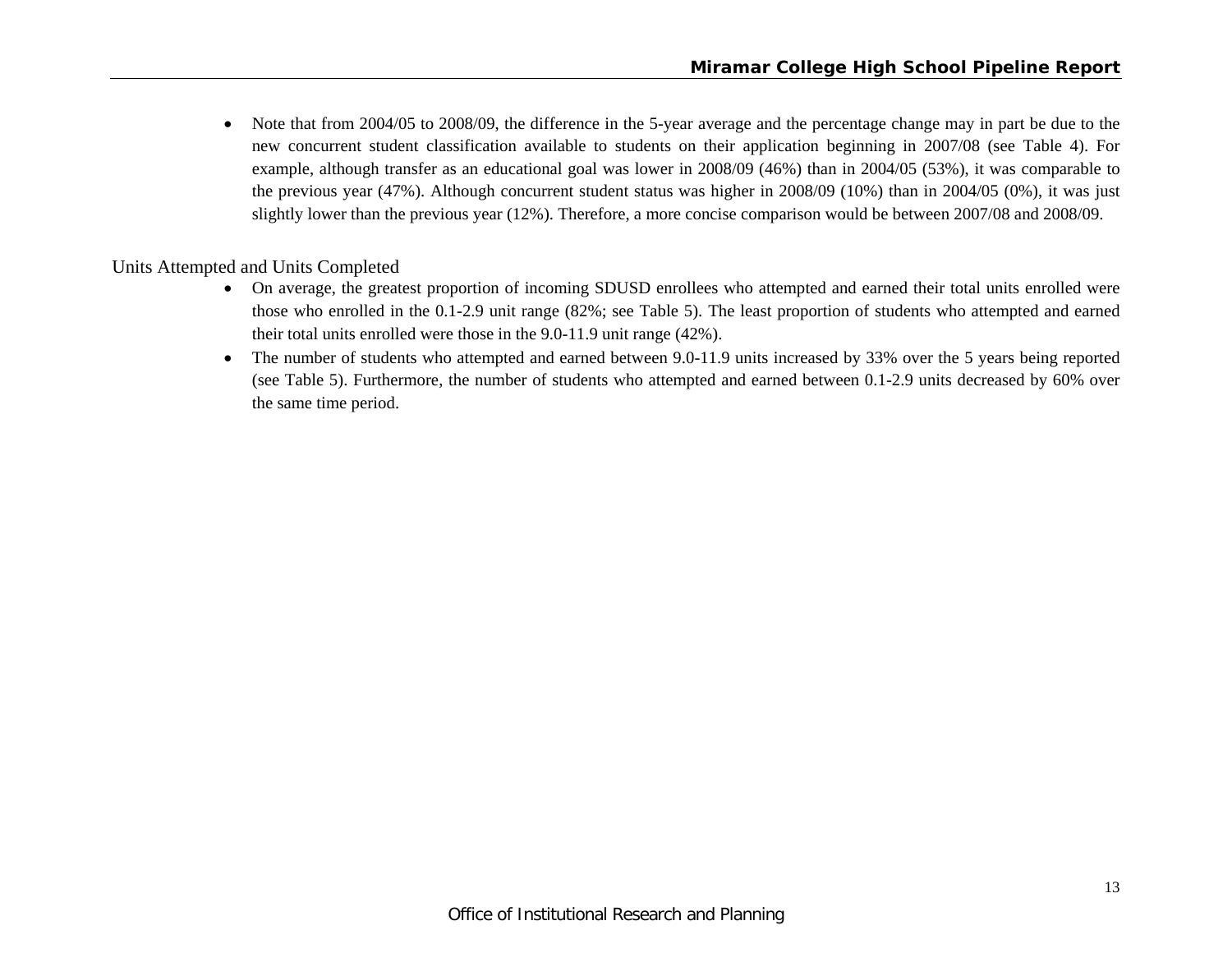|                                  |         |         |                         |         |         |            | 2004/05 - 2008/09 |
|----------------------------------|---------|---------|-------------------------|---------|---------|------------|-------------------|
|                                  | 2004/05 | 2005/06 | 2006/07                 | 2007/08 | 2008/09 | Total/5-yr |                   |
|                                  |         |         |                         |         |         | Average    | % Change          |
| <b>Total N of Students</b>       | 503     | 508     | 504                     | 500     | 549     | 2,564      | 9%                |
|                                  |         |         | Gender                  |         |         |            |                   |
| Female                           | 42%     | 41%     | 39%                     | 43%     | 40%     | 41%        | 5%                |
| Male                             | 58%     | 59%     | 61%                     | 56%     | 60%     | 59%        | 13%               |
| Unreported                       | $< 1\%$ | $< 1\%$ | 0%                      | 1%      | 0%      | $< 1\%$    | $-100%$           |
|                                  |         |         | Ethnicity               |         |         |            |                   |
| African American                 | 6%      | 6%      | 8%                      | 8%      | 7%      | 7%         | 19%               |
| American Indian                  | 0%      | $< 1\%$ | $< 1\%$                 | 1%      | 1%      | 1%         |                   |
| Asian/Pacific Islander           | 23%     | 23%     | 23%                     | 20%     | 20%     | 22%        | $-2%$             |
| Filipino                         | 19%     | 21%     | 18%                     | 18%     | 16%     | 18%        | $-7%$             |
| Latino                           | 14%     | 13%     | 15%                     | 16%     | 21%     | 16%        | 59%               |
| White                            | 28%     | 28%     | 26%                     | 25%     | 25%     | 26%        | $-2%$             |
| Other                            | 3%      | 5%      | 3%                      | 2%      | 4%      | 4%         | 77%               |
| Unreported                       | 8%      | 4%      | 6%                      | 10%     | 6%      | 7%         | $-11%$            |
|                                  |         |         | <b>First Generation</b> |         |         |            |                   |
| <b>First Generation</b>          | 19%     | 19%     | 19%                     | 19%     | 22%     | 20%        | 27%               |
| <b>Not First Generation</b>      | 81%     | 81%     | 81%                     | 80%     | 78%     | 80%        | 5%                |
| Unreported                       | $< 1\%$ | $< 1\%$ | 0%                      | 1%      | $< 1\%$ | $< 1\%$    | 0%                |
|                                  |         |         | <b>Educational Goal</b> |         |         |            |                   |
| Transfer w/without AA/AS         | 53%     | 48%     | 53%                     | 47%     | 46%     | 50%        | $-5%$             |
| Associate Degree No Transfer     | 4%      | 3%      | 3%                      | 3%      | 4%      | 4%         | 20%               |
| <b>Vocational Certificate</b>    | 2%      | 1%      | $< 1\%$                 | 2%      | 2%      | 2%         | $-8%$             |
| Formulate Career Plans/Goals     | 7%      | 7%      | 8%                      | 6%      | 7%      | 7%         | $-3%$             |
| Update/Maintain Job Skills       | 3%      | 3%      | 1%                      | 2%      | 2%      | 2%         | $-7%$             |
| Ed Development                   | 2%      | 2%      | 1%                      | 1%      | 2%      | 2%         | 13%               |
| <b>Complete HS Credits</b>       | 1%      | 2%      | 2%                      | 2%      | 2%      | 2%         | 67%               |
| Undecided                        | 26%     | 33%     | 29%                     | 23%     | 24%     | 27%        | $-1%$             |
| Move from Noncredit to Credit    | 0%      | 0%      | 0%                      | 0%      | 0%      | 0%         | $-$               |
| Concurrent Student to Meet 4 yr. | 0%      | 0%      | 0%                      | 12%     | 10%     | 5%         | $\overline{a}$    |
| Unreported                       | 1%      | 2%      | 2%                      | 2%      | 1%      | 1%         | -50%              |

Table 4. Gender, Ethnicity, First Generation Status and Educational Goal

Source: SDUSD Senior Data and SDCCD Information Systems

Note: Students are unduplicated within each year.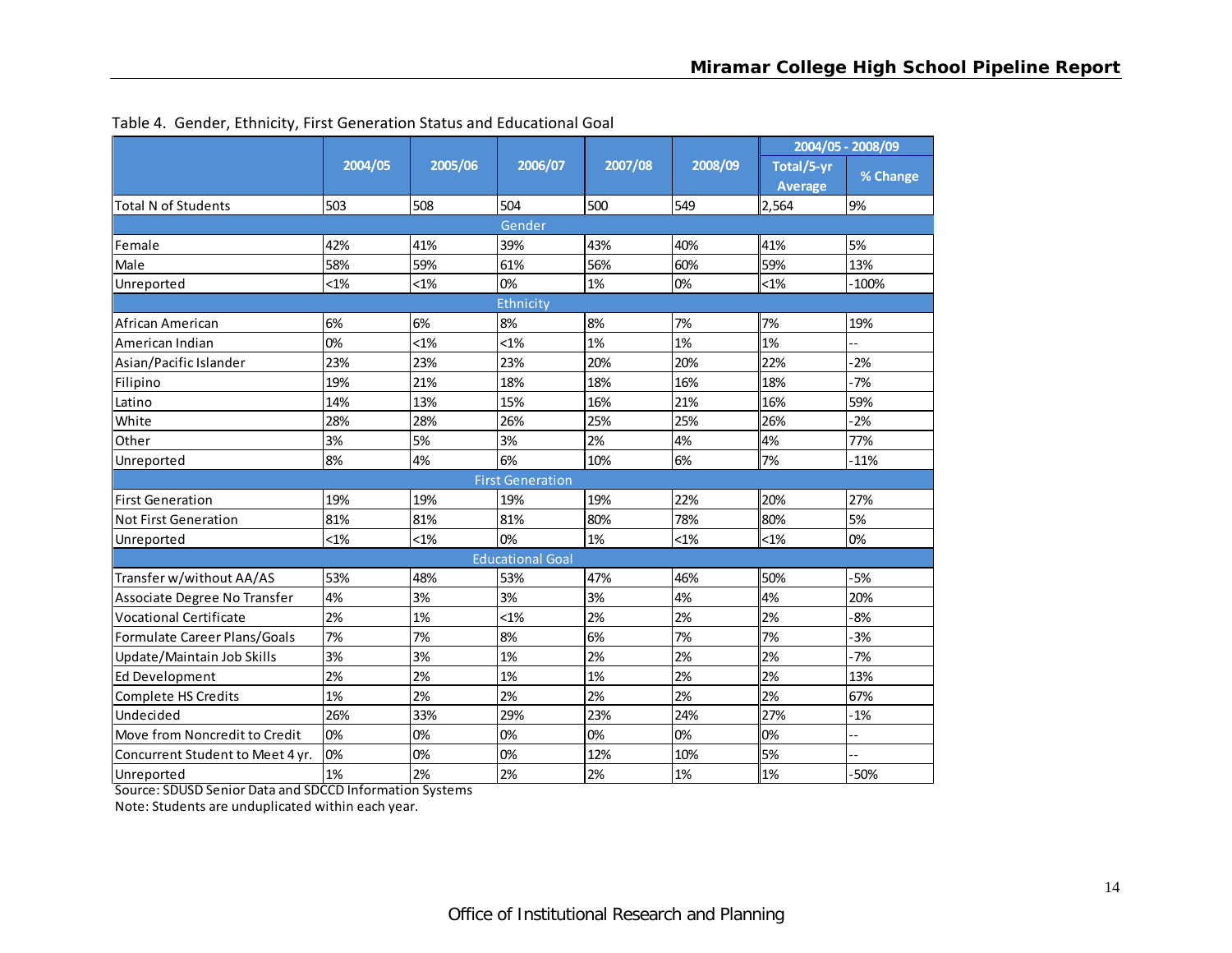|                        |                              |                               |         | <b>Units Earned</b> |                                 |     |                                    |                |
|------------------------|------------------------------|-------------------------------|---------|---------------------|---------------------------------|-----|------------------------------------|----------------|
|                        |                              |                               | 0 Units |                     | 0.1 - 2.9 Units 3.0 - 5.9 Units |     | 6.0 - 8.9 Units   9.0 - 11.9 Units | $12.0 + Units$ |
|                        |                              | 0.1 - 2.9 Units               | 17%     | 83%                 |                                 |     |                                    |                |
|                        | L٥<br>$\mathbf C$            | 3.0 - 5.9 Units               | 40%     | 3%                  | 57%                             |     |                                    |                |
|                        | $\overline{a}$               | 6.0 - 8.9 Units               | 25%     | 1%                  | 17%                             | 57% |                                    |                |
|                        | $\overline{20}$              | 9.0 - 11.9 Units              | 16%     | 0%                  | 17%                             | 24% | 43%                                |                |
|                        |                              | $12.0 + Units$                | 13%     | 0%                  | 7%                              | 13% | 21%                                | 47%            |
|                        |                              | 0.1 - 2.9 Units               | 23%     | 77%                 |                                 |     |                                    |                |
|                        | C<br>$\circ$                 | 3.0 - 5.9 Units               | 36%     | 1%                  | 63%                             |     |                                    |                |
|                        | E<br>$\circ$                 | 6.0 - 8.9 Units               | 34%     | 3%                  | 21%                             | 43% |                                    |                |
|                        | Ō<br>$\overline{\mathbf{C}}$ | 9.0 - 11.9 Units              | 18%     | 0%                  | 17%                             | 20% | 45%                                |                |
|                        |                              | $12.0 + Units$                | 7%      | 0%                  | 7%                              | 14% | 21%                                | 51%            |
| <b>Units Attempted</b> |                              | $0.1 - 2.9$ Units             | 27%     | 73%                 |                                 |     |                                    |                |
|                        | ö                            | 3.0 - 5.9 Units               | 37%     | 4%                  | 59%                             |     |                                    |                |
|                        | 2006                         | 6.0 - 8.9 Units               | 22%     | 3%                  | 19%                             | 56% |                                    |                |
|                        |                              | 9.0 - 11.9 Units              | 17%     | 0%                  | 13%                             | 34% | 36%                                |                |
|                        |                              | $12.0 + Units$                | 11%     | 1%                  | 9%                              | 12% | 22%                                | 46%            |
|                        |                              | 0.1 - 2.9 Units               | 14%     | 86%                 |                                 |     |                                    |                |
|                        | $\frac{8}{2}$                | 3.0 - 5.9 Units               | 34%     | 1%                  | 65%                             |     |                                    |                |
|                        | <b>Z007</b>                  | 6.0 - 8.9 Units               | 27%     | 0%                  | 18%                             | 56% |                                    |                |
|                        |                              | 9.0 - 11.9 Units              | 21%     | 1%                  | 17%                             | 32% | 28%                                |                |
|                        |                              | $12.0 + Units$                | 6%      | 1%                  | 8%                              | 9%  | 22%                                | 54%            |
|                        |                              | 0.1 - 2.9 Units               | 14%     | 86%                 |                                 |     |                                    |                |
|                        | ဥ                            | 3.0 - 5.9 Units               | 40%     | 0%                  | 60%                             |     |                                    |                |
|                        | 2008                         | 6.0 - 8.9 Units               | 28%     | 1%                  | 15%                             | 55% |                                    |                |
|                        |                              | 9.0 - 11.9 Units              | 14%     | 0%                  | 14%                             | 18% | 55%                                |                |
|                        |                              | $12.0 + Units$                | 12%     | 1%                  | 6%                              | 10% | 22%                                | 50%            |
|                        |                              | 2004/05 - 2008/09 Average  -- |         | 82%                 | 61%                             | 53% | 42%                                | 49%            |
|                        |                              | 2004/05 - 2008/09 % Change -- |         | 60%                 | 1%                              | 3%  | 33%                                | 27%            |

#### Table 5. Percent Change in Units Attempted by Units Earned

Source: SDCCD Information System

Note: Tutoring and non‐graded courses were excluded. Percent change was based on counts.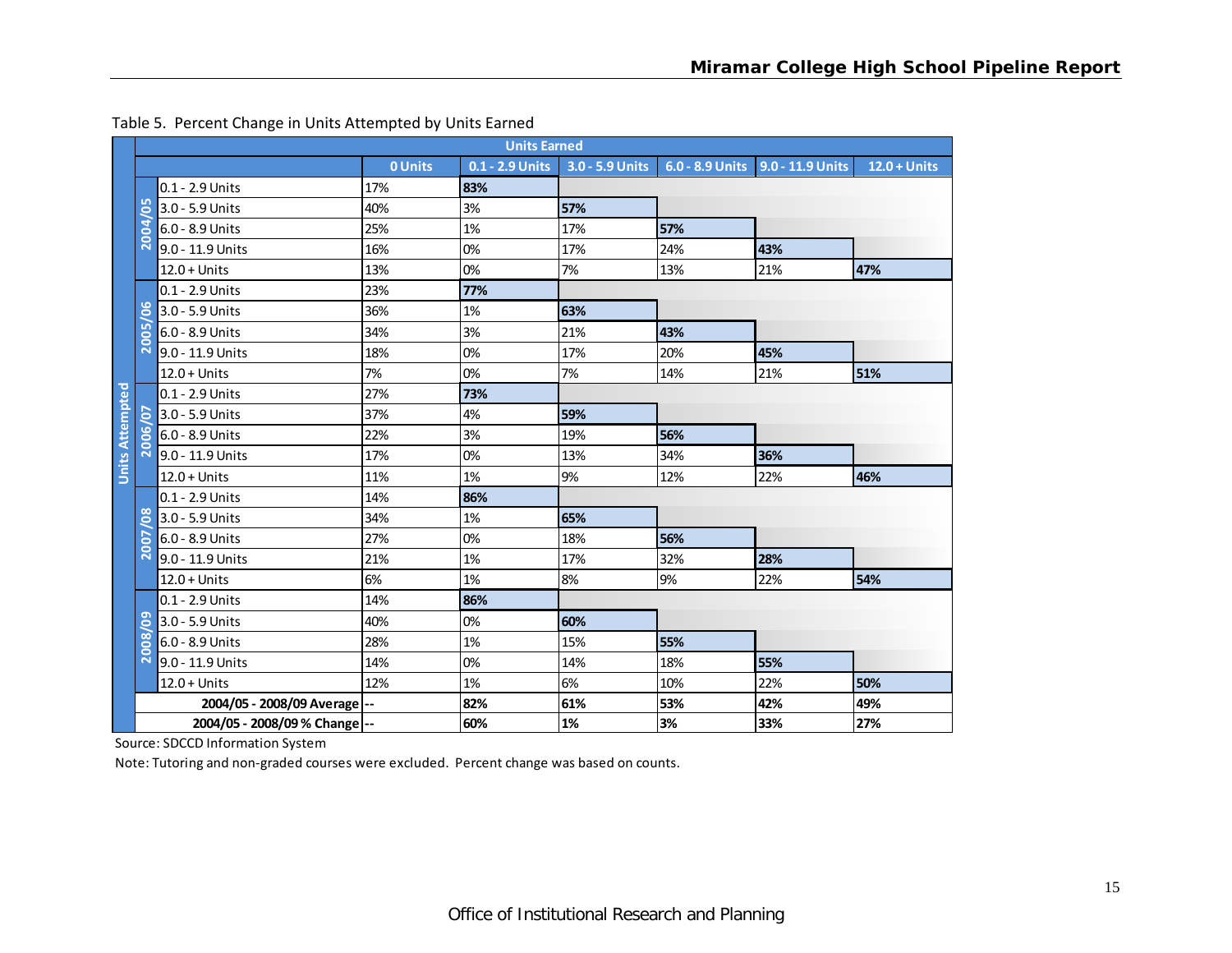# **Chapter 2: Preparation of Incoming SDUSD Students**

This chapter examines the preparation of the incoming SDUSD enrollees for college. The measures of preparedness in this report are determined by the CAHSEE, SAT scores, A to G requirements, and diploma conferred.

# *Section 2.1: CAHSEE*

Figures 4 and 5 as well as Tables 6 and 7 show the outcomes of the incoming SDUSD enrollees that took the California High School Exit Examination (CAHSEE) in English language arts (ELA) and math. Beginning with the class of 2005/06, all public school students were required to pass the exam to earn a high school diploma. Therefore, results are presented for the most current 3 years of incoming SDUSD enrollees.

- Over 3 years, 93% of the incoming SDUSD enrollees passed the CAHSEE ELA and 92% passed the CAHSEE math (see Tables 6 and 7). This is higher than the 2008/09 proportion of incoming SDUSD enrollees who passed the ELA and math exams (87% and 86%, respectively; see Figures 4 and 5).
- The proportion of incoming SDUSD enrollees who passed the ELA exam increased slightly from 2006/07 to 2007/08 (95% to 96%) and then declined in 2008/09 to 87% (see Figure 4). The proportion of incoming SDUSD enrollees who passed the math exam followed a similar pattern (95% in 2006/07, 96% in 2007/08, and 86% in 2008/09; see Figure 5).
- The number of incoming SDUSD enrollees who did not pass the ELA exam had a greater percentage increase (165%) than incoming SDUSD enrollees who did not pass the math exam (181%) from 2006/07 to 2008/09 (see Tables 6 and 7). The percentage change among those incoming SDUSD enrollees who passed the ELA or math exams during the same time period was minimal (0% and -1%, respectively).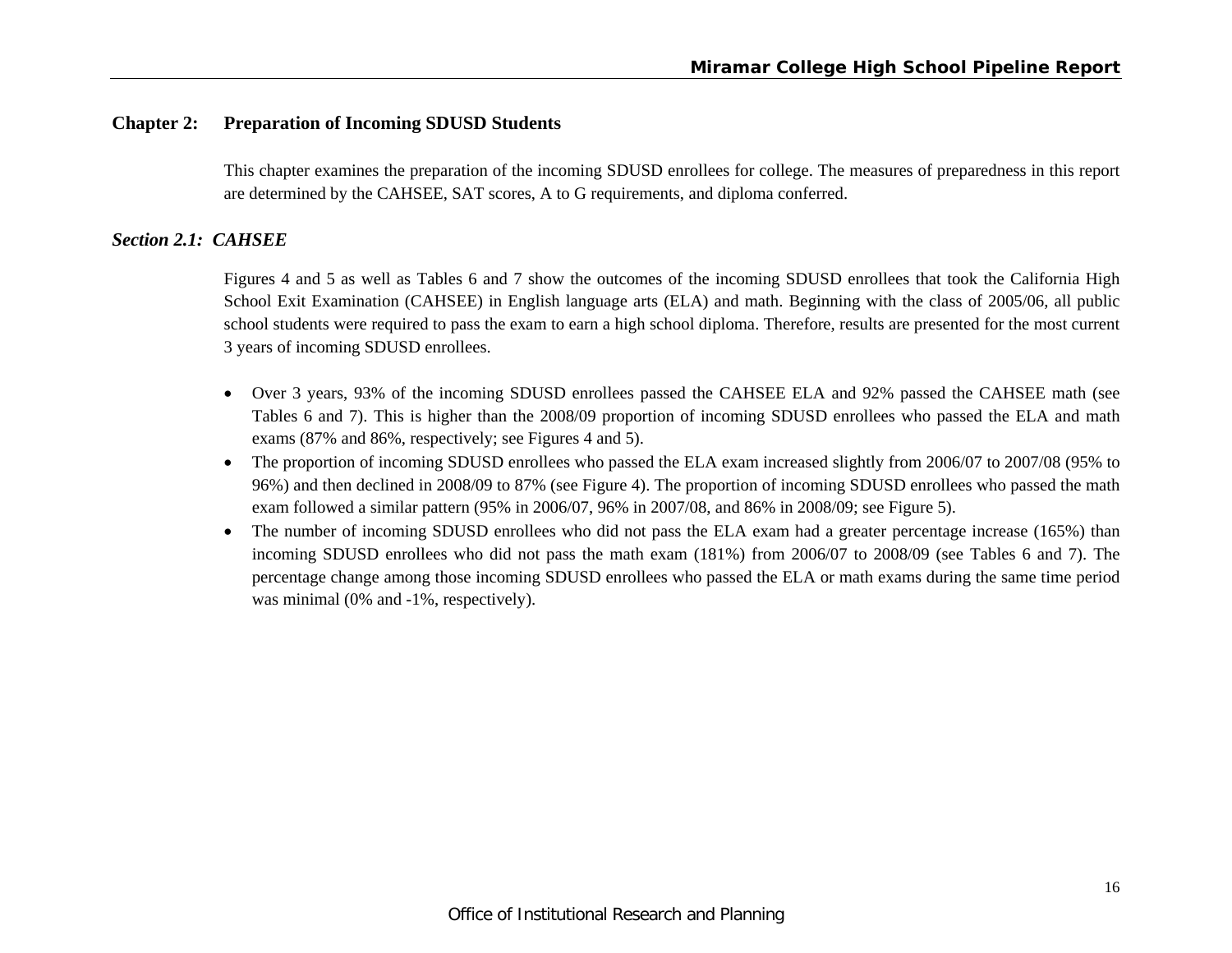# Figure 4. Percent of Incoming SDUSD Enrollees by CAHSEE English Language Arts (ELA) Exit Status



#### Table 6. Incoming SDUSD Enrollees by CAHSEE ELA Exit Status

|              | 2006/07 | 2007/08 | 2008/09 | 2006/07 - 2008/09 |                                 |                    |  |  |
|--------------|---------|---------|---------|-------------------|---------------------------------|--------------------|--|--|
|              | N       | N       | N       | <b>Total N</b>    | <b>Average</b><br>$\frac{1}{2}$ | %<br><b>Change</b> |  |  |
| Pass         | 478     | 481     | 480     | 1,439             | 93%                             | 0%                 |  |  |
| Did Not Pass | 26      | 19      | 69      | 114               | 7%                              | 165%               |  |  |
| Total        | 504     | 500     | 549     | 1,553             | 100%                            | <b>9%</b>          |  |  |

Source: SDUSD Senior Data and SDCCD Information Systems

# Figure 5. Percent of Incoming SDUSD Enrollees by CAHSEE Math Exit Status



#### Table 7. Incoming SDUSD Enrollees by CAHSEE Math Exit Status

|              | 2006/07 | 2007/08 | 2008/09 | 2006/07 - 2008/09 |                |        |  |  |  |
|--------------|---------|---------|---------|-------------------|----------------|--------|--|--|--|
|              |         | N       | N       | <b>Total N</b>    | <b>Average</b> | %      |  |  |  |
|              | N       |         |         |                   | %              | Change |  |  |  |
| Pass         | 477     | 478     | 473     | 1,428             | 92%            | $-1%$  |  |  |  |
| Did Not Pass | 27      | 22      | 76      | <b>125</b>        | 8%             | 181%   |  |  |  |
| <b>Total</b> | 504     | 500     | 549     | 11,553            | 100%           | 9%     |  |  |  |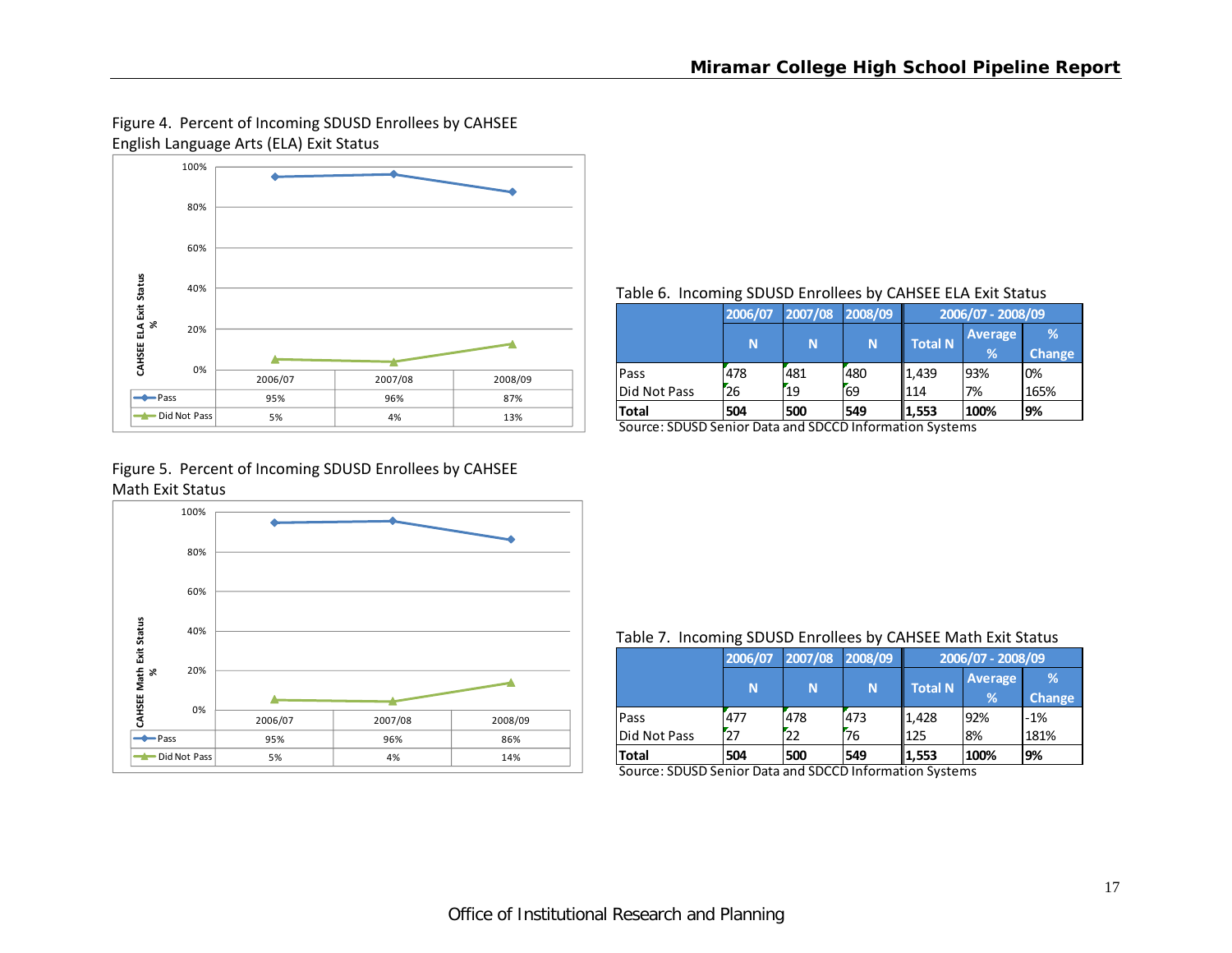### *Section 2.2: SAT Scores*

Scholastic Aptitude Test (SAT) scores of incoming SDUSD enrollees are presented in Table 8, including the average reading, math, writing, and combined reading and math scores. Given that a student may take the SAT exam multiple times, only the highest score was counted for each student who took the exam. Not all students entering Miramar College take the SATs; therefore, Figure 6 presents the percent of incoming SDUSD enrollees that took the reading, math or writing exams.

### Reading and Math Components

- The proportion of incoming SDUSD enrollees who took the reading and math SAT exams decreased from 2004/05 to 2006/07 (47% to 42%), increased to 49% in 2007/08, and declined to a 5-year low of 40% in 2008/09 (see Figure 6).
- The average SAT reading and math scores of incoming SDUSD enrollees were 460 and 483, respectively, from 2004/05 to 2008/09 (see Table 8) and were comparable to 2008/09 mean scores (468 reading and 483 math).
- 0 Average scores of incoming SDUSD enrollees who took the reading component of the SATs increased by 2% from 2004/05 to 2008/09. Average scores of incoming SDUSD enrollees who took the math component of the SATs remained steady with no change from 2004/05 to 2008/09 (see Table 8).

### Writing Component

- $\bullet$  The SAT writing section was introduced in March 2005. Therefore, the first substantial data for students who took the exam were among students entering Miramar College in 2006/07. From 2006/07 to 2008/09 the proportion of students taking the writing exam (42%, 49% and 40%, respectively) was the same as those taking the reading and math components (see Figure 6).
- $\bullet$  From 2005/06 to 2008/09, the average SAT writing score of incoming SDUSD enrollees was 450 (see Table 8), which was comparable to the 2008/09 mean score of 451.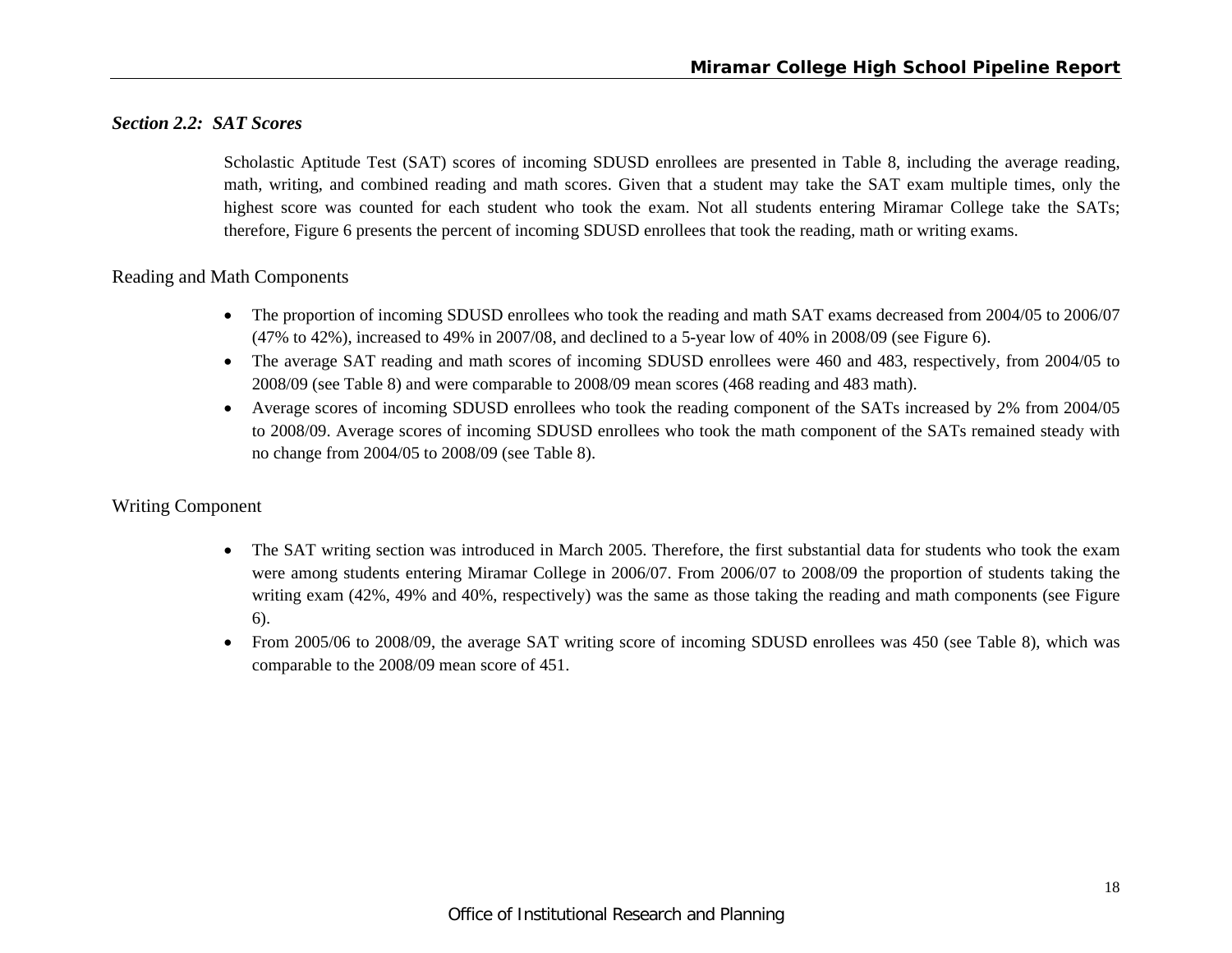

# Figure 6. Percent of Incoming SDUSD Enrollees by SAT Component

|  |  | Table 8. Incoming SDUSD Enrollees by Mean SAT Scores |  |  |  |  |  |  |
|--|--|------------------------------------------------------|--|--|--|--|--|--|
|--|--|------------------------------------------------------|--|--|--|--|--|--|

|                 | 2004/05 | 2005/06 | 2006/07      | 2007/08      | 2008/09      | 2004/05-2008/09         |                    |
|-----------------|---------|---------|--------------|--------------|--------------|-------------------------|--------------------|
|                 | Score.  | Score   | <b>Score</b> | <b>Score</b> | <b>Score</b> | Average<br><b>Score</b> | %<br><b>Change</b> |
| Reading         | 458     | 462     | 458          | 457          | 468          | 460                     | 2%                 |
| <b>Math</b>     | 480     | 488     | 482          | 481          | 483          | 1483                    | 0%                 |
| Writing         |         | 260     | 453          | 446          | 451          | 1450                    |                    |
| <b>Combined</b> |         |         |              |              |              |                         |                    |
| Reading & Math  | 938     | 950     | 940          | 938          | 951          | 1943                    | 1%                 |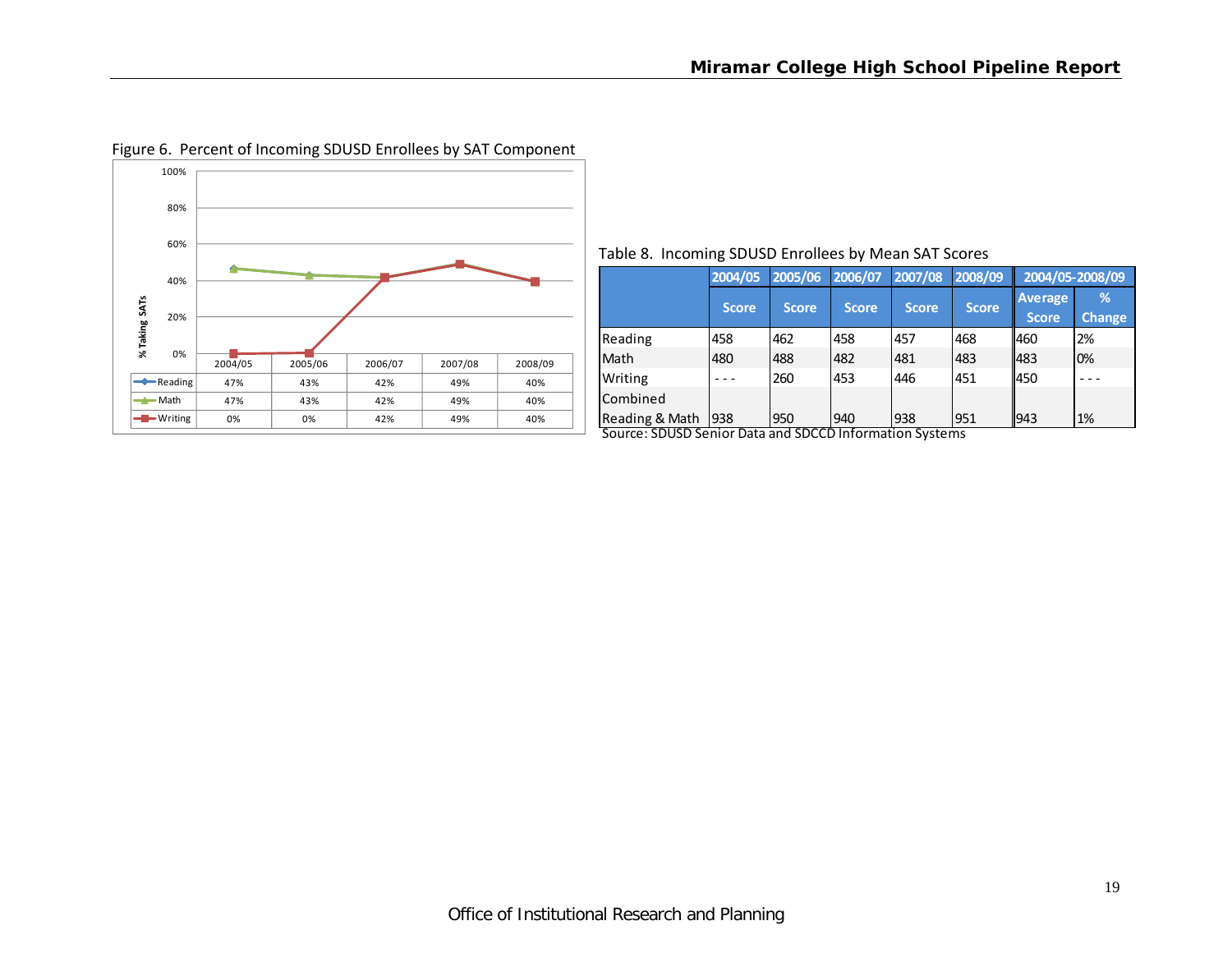# *Section 2.3: A to G Requirements*

Figure 7 and Table 9 shows incoming SDUSD enrollees who did and did not complete all A to G requirements.

- $\bullet$  Twenty-six percent of the incoming SDUSD enrollees on average completed their A to G requirements across the 5 years being reported (see Table 9). This is comparable to the 2008/09 incoming SDUSD enrollees who completed their A to G requirements (23%; see Figure 7).
- $\bullet$  The number of incoming SDUSD enrollees who completed their A to G requirements decreased by 14%, while incoming SDUSD enrollees who did not complete their A to G requirements increased by 19% from 2004/05 to 2008/09 (see Table 9).

Figure 7. Percent of Incoming enrollees by A to G Completion



Table 9. Incoming enrollees by A to G Completion

|                        |     |     | 2004/05 2005/06 2006/07 2007/08 2008/09 |     |     |                | 2004/05 - 2008/09 |               |  |  |  |
|------------------------|-----|-----|-----------------------------------------|-----|-----|----------------|-------------------|---------------|--|--|--|
|                        |     |     |                                         |     |     | <b>Total N</b> | <b>Average</b>    | %             |  |  |  |
|                        | N   | N   | N                                       | N   | N   |                | %                 | <b>Change</b> |  |  |  |
| Met Requirements   146 |     | 131 | 124                                     | 144 | 125 | 1670           | 26%               | $-14%$        |  |  |  |
| Did Not Meet Regs 357  |     | 377 | 380                                     | 356 | 424 | 1.894          | 74%               | 19%           |  |  |  |
| <b> Total</b>          | 503 | 508 | 504                                     | 500 | 549 | 2.564          | 100%              | '9%           |  |  |  |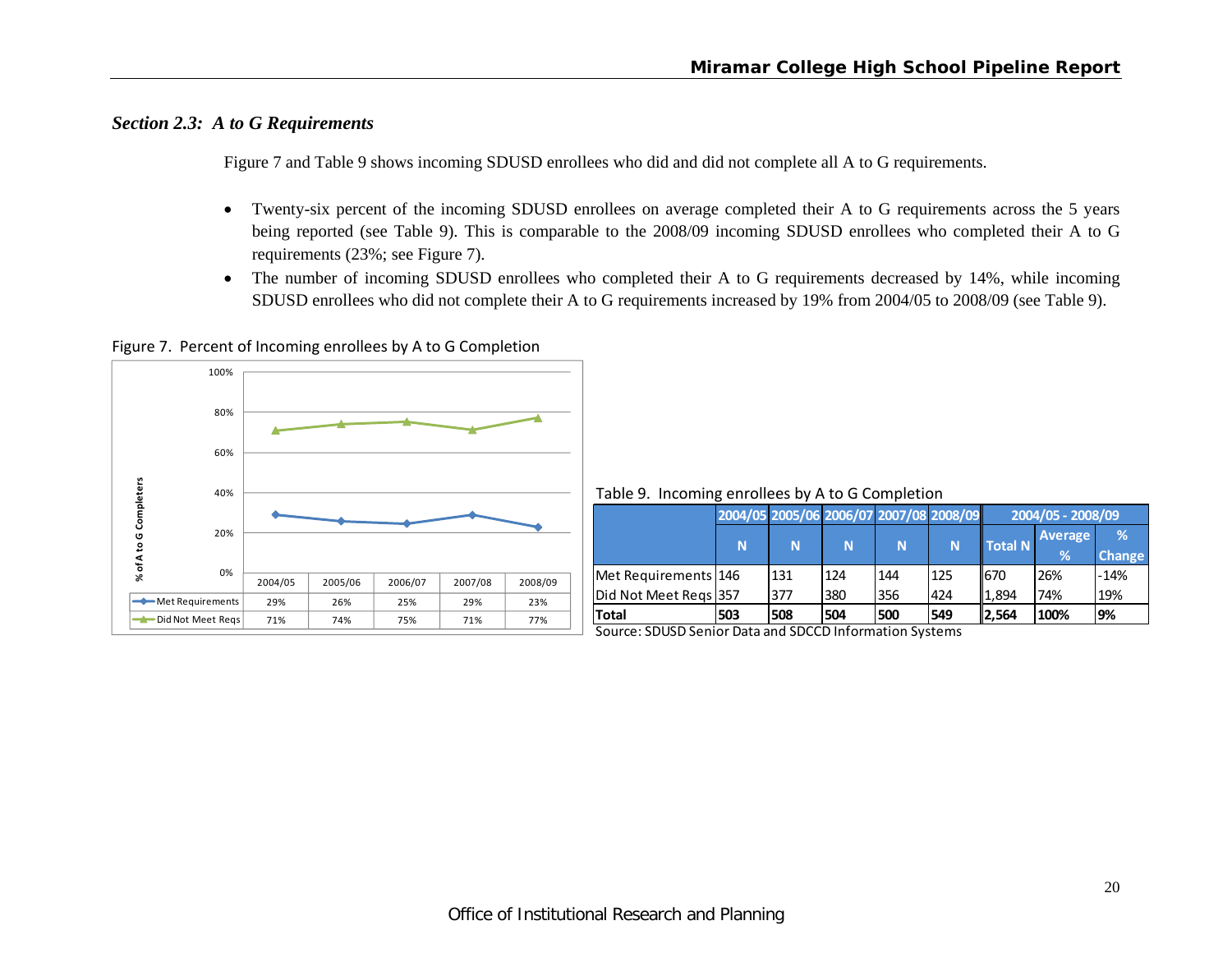# *Section 2.4: Diploma Conferred*

Figure 8 and Table 10 display the type of high school diploma received by incoming SDUSD enrollees and the proportion of those students who received an award.

- $\bullet$  On a 5-year average, approximately 85% of incoming SDUSD enrollees successfully graduated from high school and approximately 16% did not receive a diploma (see Table 10). These figures are comparable to 2008/09 findings (83% received a diploma and 17% did not receive a diploma; see Figure 8).
- $\bullet$  On average, from 2004/05 to 2008/09, 15% of the incoming SDUSD enrollees were honors diplomas (see Table 10). This is comparable to the 2008/09 proportion of incoming SDUSD enrollees who received honors diplomas (13%; see Figure 8).
- $\bullet$  Between 2004/05 and 2008/09, the percentage change in the number of incoming SDUSD enrollees who received an honors diploma increased by 15%, those who received a standard diploma increased by 7%, and those who did not receive a diploma increased by 13% (see Table 10).

Figure 8. Percent of Incoming enrollees by Diploma Conferred



Table 10. Incoming enrollees by Diploma Conferred

|                |     |     | 2004/05 2005/06 2006/07 2007/08 2008/09 |     |          |                | 2004/05 - 2008/09   |                    |
|----------------|-----|-----|-----------------------------------------|-----|----------|----------------|---------------------|--------------------|
|                | N   | N   | N                                       | N   | <b>N</b> | <b>Total N</b> | <b>Average</b><br>% | %<br><b>Change</b> |
| Honors Diploma | 62  | 80  | 88                                      | 75  | 71       | 376            | 15%                 | 15%                |
| Diploma        | 359 | 361 | 333                                     | 349 | 385      | 1,787          | 70%                 | 7%                 |
| No Diploma     | 82  | 67  | 83                                      | 76  | 93       | 1401           | 16%                 | 13%                |
| <b>Total</b>   | 503 | 508 | 504                                     | 500 | 549      | 2,564          | 100%                | 9%                 |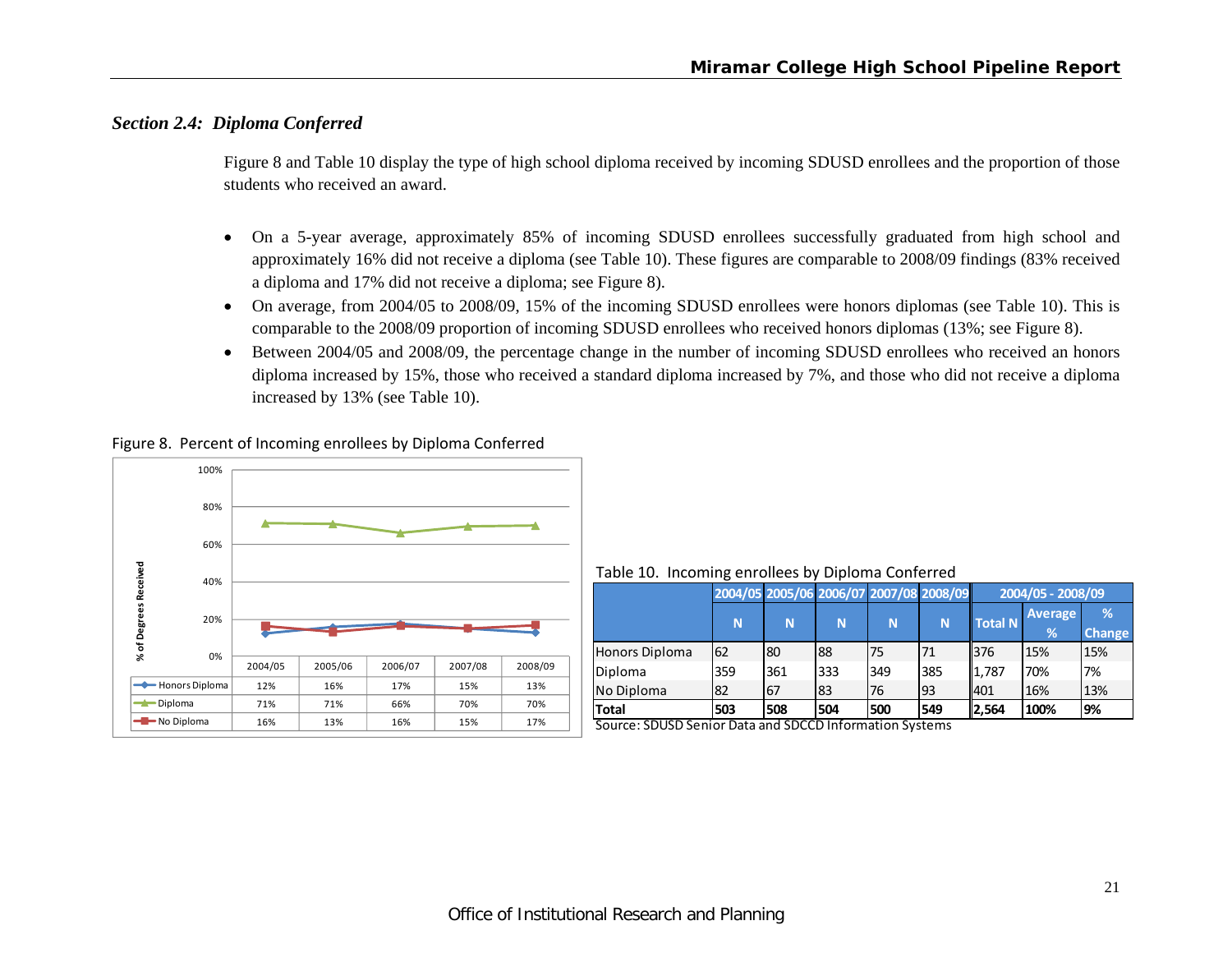# **Chapter 3: College Placement of Incoming SDUSD Enrollees by Preparation Level**

The assessment tests used in the San Diego Community College District help determine which levels of English and math courses would offer students the greatest opportunities for learning, academic challenge, and success. Students are encouraged to take the assessment tests as they matriculate in the college. This section summarizes which course levels (i.e., transfer level, Associate degree-level, basic skills, ESOL level 40, 30, etc.) students qualified to enroll in for reading, writing, math, and ESOL courses. Placement levels were determined by qualification through assessment test score, course or waiver. The 2007/08 and 2008/09 course sequences for English in relation to placement scores are displayed in Figures 9 and 10. Note that changes were made within the English course sequence between 2007/08 and 2008/09. ENGL 051 and 056, previously Associate level courses, were redesignated to the basic skills course level in 2008/09. The 2007/08 and 2008/09 course sequences in relation to placement scores are displayed for math in Figure 11 and for ESOL in Figure 12.

The data described in Sections 3.1 through 3.4 reflect placement of incoming SDUSD students. In order to provide a richer understanding of the potential placement differences within preparation levels, data are also disaggregated for incoming SDUSD enrollees by high school preparation level: (1) Combined reading and math SAT score range, (2) A to G completion, and (3) Diploma Awarded (See the Population of Interest section on page 6 for additional group descriptions.).



Figure 9. English Course Sequence Relative to Figure 10. English Course Sequence Relative to 2007/08. Placement in 2008/09.



Note that English 56 and 51 have been changed to English 48 and 49, respectively, as of Fall 2009.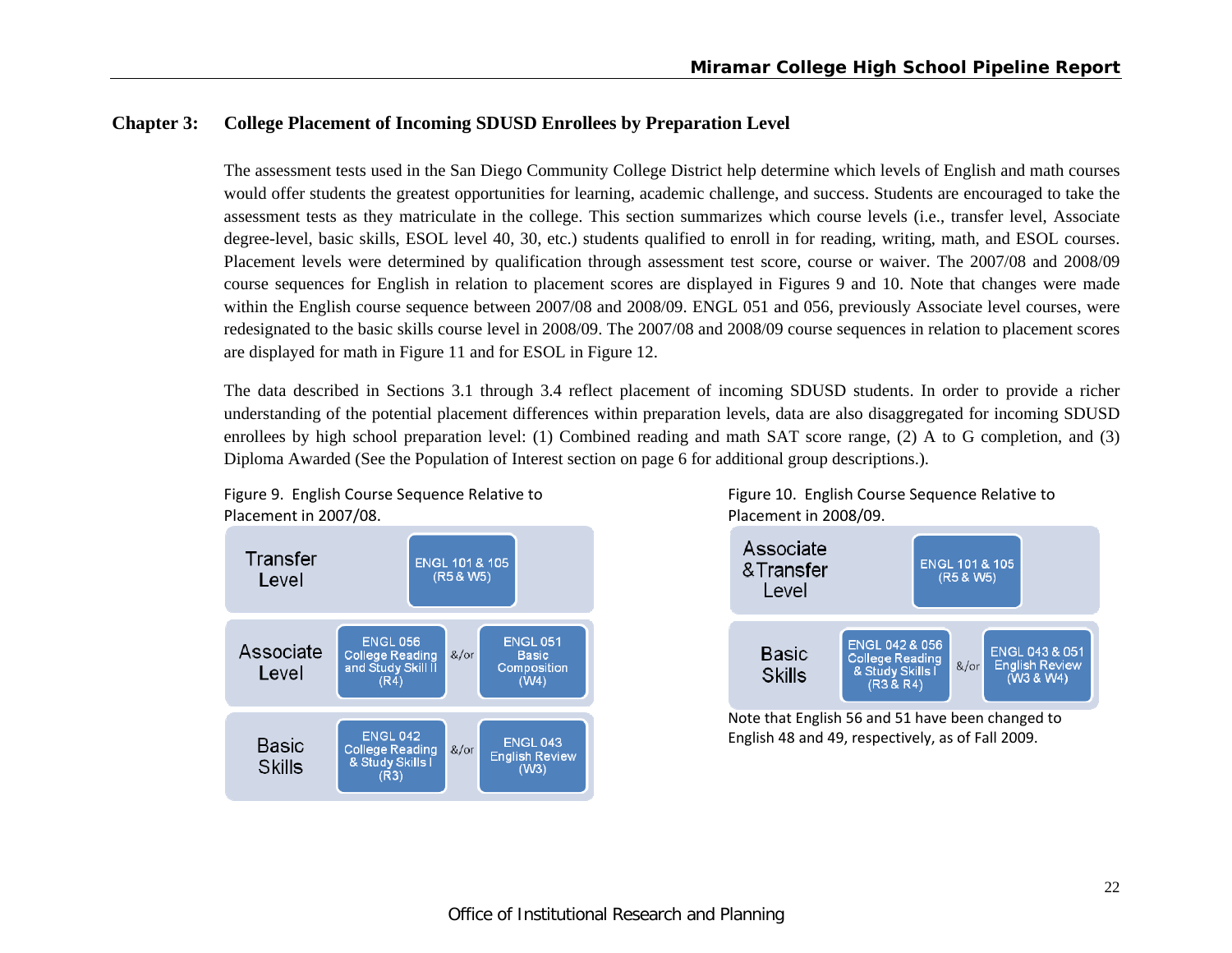

Note that Math 32, 35, and 95 have been changed to Math 34, 38, and 46, respectively, as of Fall 2009.

Figure 11. Math Course Sequence Relative to Figure 12. ESOL Course Sequence Relative 2007/08 and 2008/09. to Placement in 2007/08 and 2008/09.

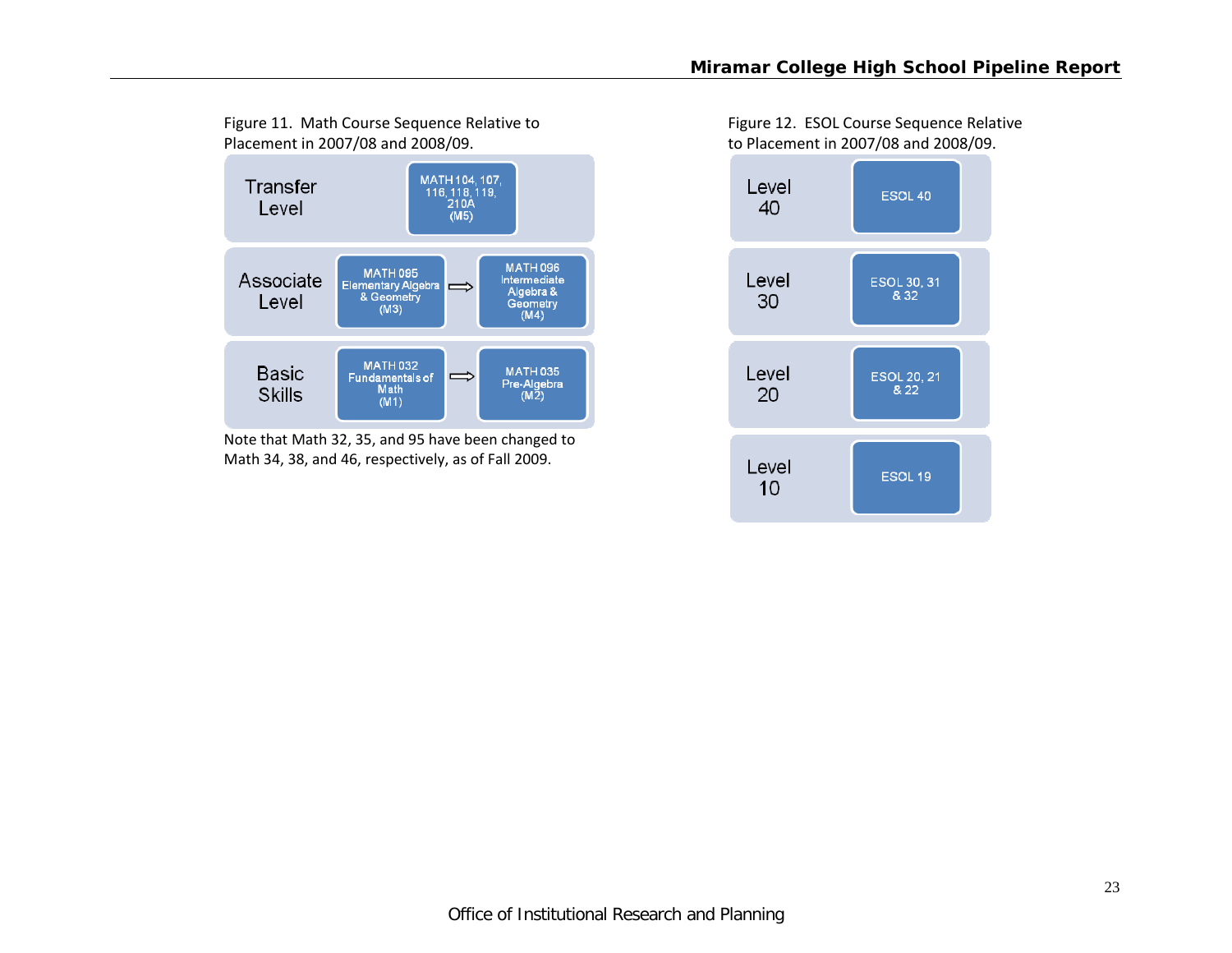### *Section 3.1: Reading Placement*

#### Reading Placement of Incoming SDUSD Enrollees

# **All SDUSD Enrollees**

• In 2008/09, 42% of the incoming SDUSD enrollees placed at the transfer level (slightly greater than the 5-year average of 40%), 29% placed at basic skills (greater than the 5-year average of 13%), 6% "Need Advising" which means that their test scores were very low and warranted a meeting with a counselor (equal to the 5-year average of 6%), and 22% did not have a reading placement (less than the 5-year average of 29%; see Table 11 and Figure 13). Note that due to the repositioning of ENGL 056 to basic skills in 2008/09, the Associate level was combined with the transfer level (100% decrease in Associate level from 2004/05 to 2008/09) and placement in basic skills increased dramatically (468% increase from 2004/05 to 2008/09). This would affect the average percent from 2004/05 to 2008/09.

# **SDUSD Enrollees Who Placed**

 $\bullet$  In 2008/09, of the incoming SDUSD enrollees who had a reading placement, 53% placed at the transfer level (slightly less than the 5-year average of 55%), 37% placed at basic skills (greater than the 5-year average of 18%), and 8% needed advising (slightly less than the 5-year average of 9%; see Table 11 and Figure 14). The repositioning of ENGL 056 to basic skills in 2008/09 affected the average percent from 2004/05 to 2008/09.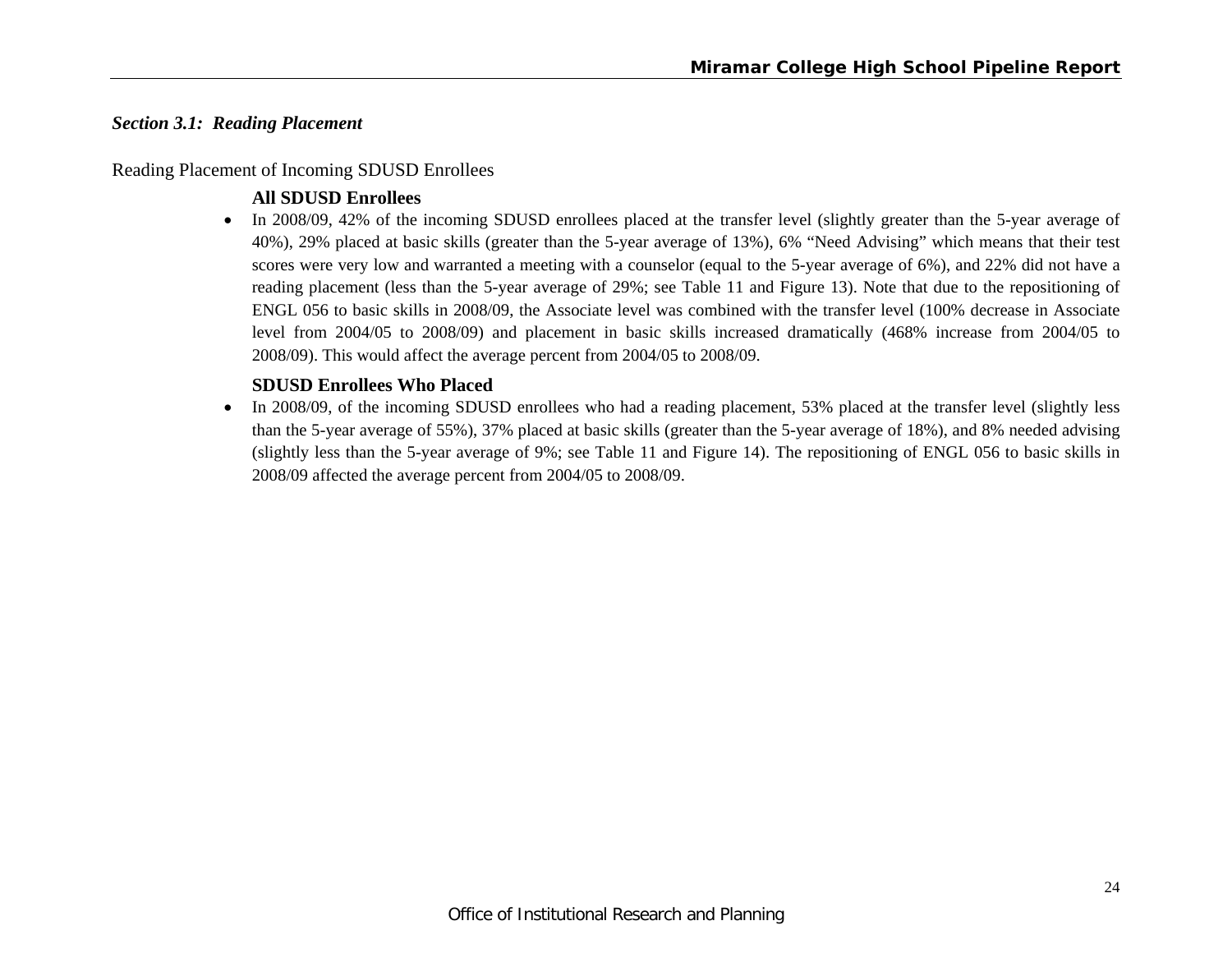|                           | 2004/05 | 2005/06 | 2006/07 | 2007/08 | 2008/09 |                |                           | 2004/05 - 2008/09 |                       |
|---------------------------|---------|---------|---------|---------|---------|----------------|---------------------------|-------------------|-----------------------|
|                           | N       | N       | N       | N       | N       |                | <b>All Enrollees</b>      |                   | <b>Placement Only</b> |
|                           |         |         |         |         |         | <b>Total N</b> | <b>Average % % Change</b> |                   | <b>Average %</b>      |
| <b>Transfer Level</b>     | 220     | 197     | 179     | 189     | 230     | 1,015          | 40%                       | 5%                | 55%                   |
| lAssociate Level          | 54      | 68      | 94      | 104     | 0       | 320            | 12%                       | $-100%$           | 17%                   |
| <b>Basic Skills</b>       | 28      | 32      | 59      | 51      | 159     | 329            | 13%                       | 468%              | 18%                   |
| Need Advising             | 17      | 43      | 37      | 130     | 35      | 162            | 6%                        | 106%              | 9%                    |
| Take ESOL Test            |         | 0       |         |         | 6       | Iб             | 0%                        | $- -$             | 0%                    |
| <b>Placement Only 319</b> |         | 340     | 369     | 374     | 430     | 1,832          | --                        | 35%               | 100%                  |
| <b>INo Placement</b>      | 184     | 168     | 135     | 126     | 119     | 732            | 29%                       | $-35%$            | $- -$                 |
| <b>All Enrollees 503</b>  |         | 508     | 504     | 500     | 549     | 2,564          | 100%                      | 19%               | $- -$                 |

#### Table 11. Incoming SDUSD Enrollees by Reading Placement







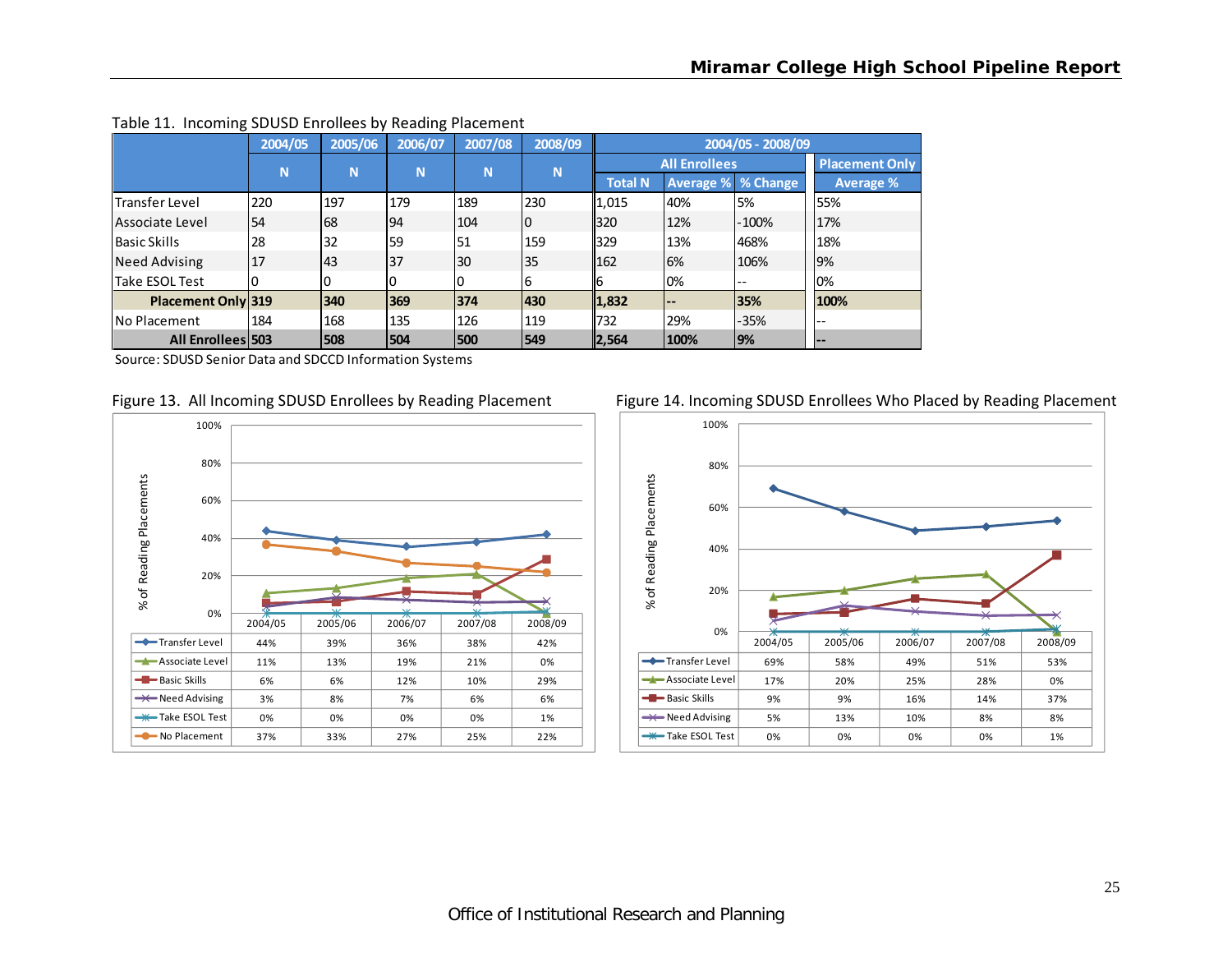# Reading Placement of Incoming SDUSD Enrollees Among All SDUSD Enrollees by Preparation Level

# **SAT Score Ranges (see Table 12)**

- In 2008/09, among all incoming SDUSD enrollees who took both the reading and math SAT tests and who scored in the highest level of the SAT score ranges (1011-1600), 67% placed at the transfer level (greater than the 5-year average of 57%) and 32% had no reading placement (less than the 5-year average of 40%).
- Among all 2008/09 incoming SDUSD enrollees who scored in the mid-level SAT score range (771-1010), 57% placed at the transfer level (higher than the 5-year average of 51%) and 28% placed at basic skills (higher than the 5-year average of 9%).
- Among all incoming SDUSD enrollees who scored in the lowest SAT score range (400-770), 62% placed at basic skills in 2008/09 and equal proportions of the incoming SDUSD enrollees placed at either the transfer level (15%) or were in need of advising (15%). This differed from the 5-year averages in which 29% placed at basic skills, 19% placed at the transfer level, and 13% were in need of advising. Placement comparisons among the lowest levels were most impacted by the repositioning of English courses to basic skills.

# **A to G Completion (see Table 13)**

- In 2008/09, among all incoming SDUSD enrollees who met the A to G requirements, 51% placed at the transfer level (greater than the 5-year average of 48%), 24% placed at basic skills (greater than the 5-year average of 8%), and 23% had no placement (less than the 5-year average of 32%).
- In 2008/09, among all incoming SDUSD enrollees who did not meet the A to G requirements, 39% placed at the transfer level, 30% placed at basic skills, and 21% had no placement. This differs from the 5-year averages in which 37% placed at the transfer level, 15% placed at basic skills, and 27% had no placement. Some of the difference is due to the repositioning of the English classes in 2008/09.

# **Diploma Conferred (see Table 14)**

- Among all incoming SDUSD enrollees who earned honors diplomas, the majority of students in 2008/09 placed at the transfer level (62%), followed by no placement (24%). Placement in the transfer level was greater than the 5-year average of 51% and students with no placement were less than the 5-year average of 34%.
- 6 Among all incoming SDUSD enrollees in 2008/09 who earned a standard diploma, 42% placed at the transfer level (greater than the 5-year average of 39%) and 36% placed at basic skills (greater than the 5-year average of 15%). Placement comparisons among those who received a standard diploma were most impacted by the repositioning of English courses to basic skills.
- e Among all incoming SDUSD enrollees who did not earn a diploma, 45% had no reading placement, 28% placed at the transfer level, and 13% placed at basic skills. This differs from the 5-year average in which 42% had no placement, 30% placed at the transfer level, and 10% placed at basic skills.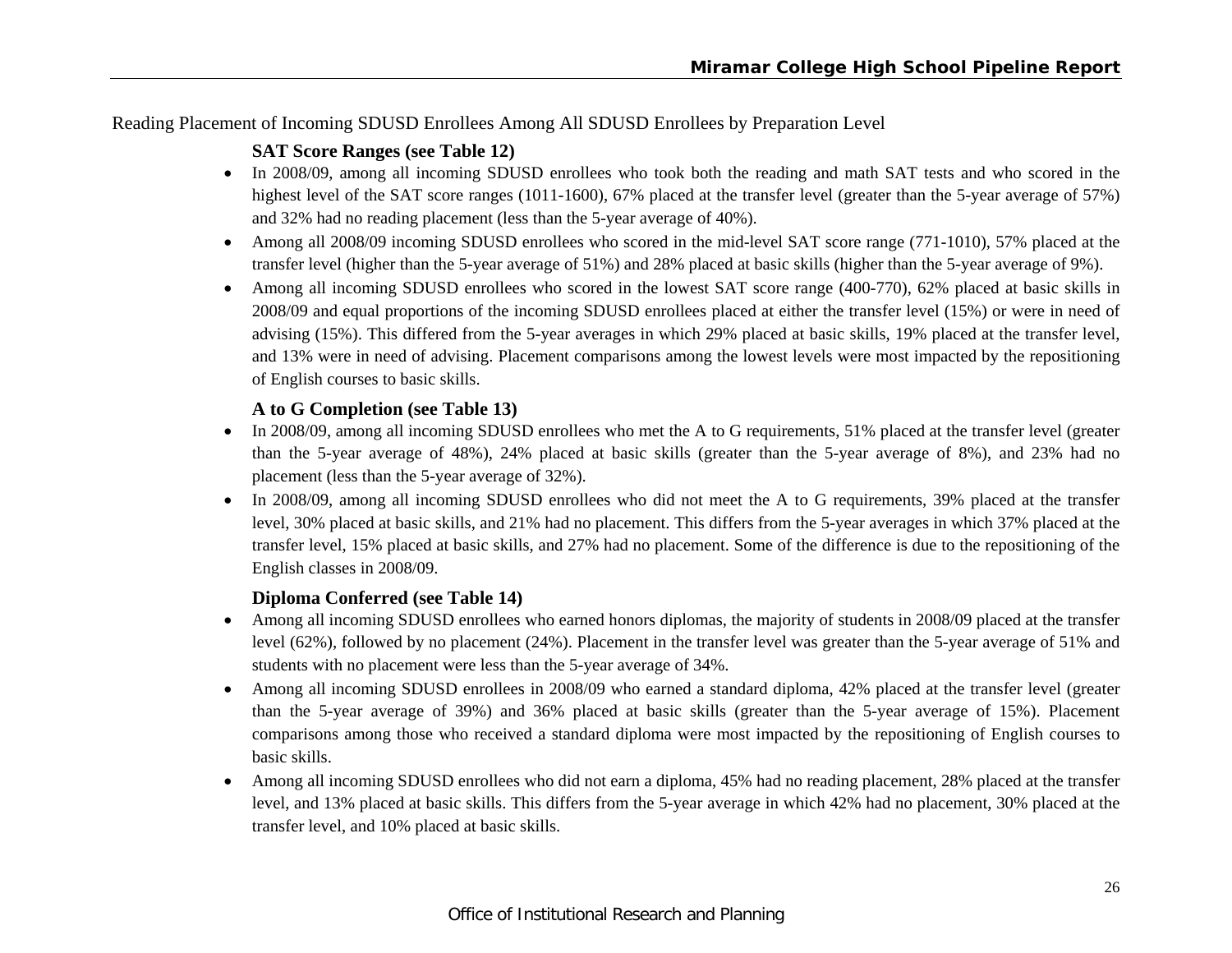|                       |         | 2004/05 |       |         | 2005/06 |       |         | 2006/07   |       |         | 2007/08 |       |         | 2008/09 |          |         |      | 2004/05 - 2008/09 Average |
|-----------------------|---------|---------|-------|---------|---------|-------|---------|-----------|-------|---------|---------|-------|---------|---------|----------|---------|------|---------------------------|
|                       | 400-770 | $771-$  | 1011- | 400-770 | $771-$  | 1011- | 400-770 | $771-$    | 1011- | 400-770 | $771-$  | 1011- | 400-770 | $771-$  | $1011 -$ | 400-770 | 771- | 1011-                     |
|                       |         | 1010    | 1600  |         | 1010    | 1600  |         | 1010      | 1600  |         | 1010    | 1600  |         | 1010    | 1600     |         | 1010 | 1600                      |
| <b>Transfer Level</b> | 30%     | 56%     | 45%   | 20%     | 43%     | 52%   | 18%     | 47%       | 56%   | 12%     | 48%     | 65%   | 15%     | 57%     | 67%      | 19%     | 51%  | 57%                       |
| Associate Level       | 16%     | 8%      | 0%    | 24%     | 18%     | 3%    | 33%     | 19%       | 5%    | 26%     | 23%     | 1%    | 0%      | 0%      | 0%       | 21%     | 13%  | 2%                        |
| <b>Basic Skills</b>   | 11%     | 3%      | 1%    | 15%     | 2%      | 0%    | 33%     | <b>9%</b> | 0%    | 29%     | 6%      | 0%    | 62%     | 28%     | 1%       | 29%     | 9%   | 1%                        |
| Need Advising         | 8%      | 2%      | 1%    | 17%     | 3%      | 0%    | 10%     | 1%        | 0%    | 14%     | 2%      | 0%    | 15%     | 0%      | 0%       | 13%     | 2%   | 0%                        |
| <b>Take ESOL Test</b> | 0%      | 0%      | 0%    | 0%      | 10%     | 10%   | 0%      | 0%        | 0%    | 0%      | 0%      | 0%    | 0%      | 0%      | 0%       | 0%      | 0%   | 0%                        |
| No Placement          | 35%     | 31%     | 52%   | 24%     | 35%     | 45%   | 5%      | 24%       | 39%   | 19%     | 21%     | 34%   | 9%      | 15%     | 32%      | 19%     | 25%  | 40%                       |
| Total %               | 100%    | 100%    | 100%  | 100%    | 100%    | 100%  | 100%    | 100%      | 100%  | 100%    | 100%    | 100%  | 100%    | 100%    | 100%     | 100%    | 100% | 100%                      |
| Total N               | 37      | 131     | 67    | 141     | 101     | 177   | 39      | 108       | 164   | 42      | 127     |       | 34      | 108     | 175      | 193     | 575  | 360                       |

Table 12. Reading Placement of All Incoming SDUSD Enrollees by Combined Reading and Math SAT Score Ranges

Source: SDUSD Senior Data and SDCCD Information Systems

Table 13. Reading Placement of All Incoming SDUSD Enrollees by A to G Completion

|                       |         | 2004/05 |         | 2005/06 |         | 2006/07 |         | 2007/08 |         | 2008/09 |         | 2004/05-2008/09<br><b>Average</b> |
|-----------------------|---------|---------|---------|---------|---------|---------|---------|---------|---------|---------|---------|-----------------------------------|
|                       | Not Met | Met     | Not Met | Met     | Not Met | Met     | Not Met | Met     | Not Met | Met     | Not Met | Met                               |
| <b>Transfer Level</b> | 42%     | 49%     | 37%     | 44%     | 33%     | 43%     | 31%     | 53%     | 39%     | 51%     | 37%     | 48%                               |
| Associate Level       | 13%     | 6%      | 14%     | 12%     | 18%     | 19%     | 23%     | 15%     | 0%      | 0%      | 13%     | 11%                               |
| Basic Skills          | 7%      | 2%      | 7%      | 3%      | 13%     | 6%      | 12%     | 6%      | 30%     | 24%     | 15%     | 8%                                |
| <b>Need Advising</b>  | 4%      | 2%      | 11%     | 2%      | 9%      | 1%      | 8%      | 1%      | 8%      | 2%      | 8%      | 1%                                |
| <b>Take ESOL Test</b> | 0%      | 0%      | 0%      | 0%      | 0%      | 0%      | 0%      | 0%      | 1%      | 0%      | 0%      | 0%                                |
| INo Placement         | 35%     | 41%     | 31%     | 39%     | 26%     | 31%     | 25%     | 25%     | 21%     | 23%     | 27%     | 32%                               |
| Total %               | 100%    | 100%    | 100%    | 100%    | 100%    | 100%    | 100%    | 100%    | 100%    | 100%    | 100%    | 100%                              |
| Total N               | 357     | 146     | 377     | 131     | 380     | 124     | 356     | 144     | 424     | 125     | 1,894   | 1670                              |

Source: SDUSD Senior Data and SDCCD Information Systems

Table 14. Reading Placement of All Incoming SDUSD Enrollees by Diploma Conferred

|                     |                      | 2004/05 |        |                       | 2005/06 |                           |      | 2006/07 |        |                       | 2007/08        |        |                              | 2008/09 |        |                       | 2004/05 - 2008/09 Average |                   |
|---------------------|----------------------|---------|--------|-----------------------|---------|---------------------------|------|---------|--------|-----------------------|----------------|--------|------------------------------|---------|--------|-----------------------|---------------------------|-------------------|
|                     | No<br><b>Diploma</b> | Diploma | Honors | No<br>Diploma Diploma | Diploma | Honors<br>Diploma Diploma | No   | Diploma | Honors | No<br>Diploma Diploma | <b>Diploma</b> | Honors | <b>No</b><br>Diploma Diploma | Diploma | Honors | No<br>Diploma Diploma | Diploma                   | Honors<br>Diploma |
| Transfer Level      | 40%                  | 44%     | 48%    | 36%                   | 37%     | 49%                       | 28%  | 35%     | 45%    | 21%                   | 39%            | 49%    | 28%                          | 42%     | 62%    | 30%                   | 39%                       | 51%               |
| Associate Level     | 6%                   | 13%     | 3%     | 4%                    | 15%     | 13%                       | 12%  | 22%     | 14%    | 17%                   | 24%            | 11%    | 0%                           | 0%      | 0%     | 8%                    | 14%                       | 9%                |
| <b>Basic Skills</b> | 6%                   | 6%      | 3%     | 12%                   | 7%      | 0%                        | 10%  | 14%     | 6%     | 12%                   | 11%            | 5%     | 13%                          | 36%     | 13%    | 10%                   | 15%                       | 15%               |
| Need Advising       | 7%                   | 3%      | 2%     | 7%                    | 10%     | 1%                        | 5%   | 9%      | 2%     | 14%                   | 5%             | 1%     | 11%                          | 6%      | 1%     | 9%                    | 7%                        | 2%                |
| Take ESOL Test      | 0%                   | 0%      | 0%     | 0%                    | 0%      | 0%                        | 0%   | 0%      | 0%     | 0%                    | 0%             | 0%     | 3%                           | 1%      | 0%     | 1%                    | 0%                        | 0%                |
| No Placement        | 40%                  | 35%     | 44%    | 40%                   | 31%     | 38%                       | 46%  | 20%     | 33%    | 36%                   | 21%            | 33%    | 45%                          | 16%     | 24%    | 42%                   | 24%                       | 34%               |
| Total %             | 100%                 | 100%    | 100%   | 100%                  | 100%    | 100%                      | 100% | 100%    | 100%   | 100%                  | 100%           | 100%   | 100%                         | 100%    | 100%   | 100%                  | 100%                      | 100%              |
| Total N             | 82                   | 359     | 62     | 167                   | 361     | 180                       | 83   | 333     | 88     | 176                   | 349            | 75     | 93                           | 385     | 71     | 401                   | 1,787                     | 376               |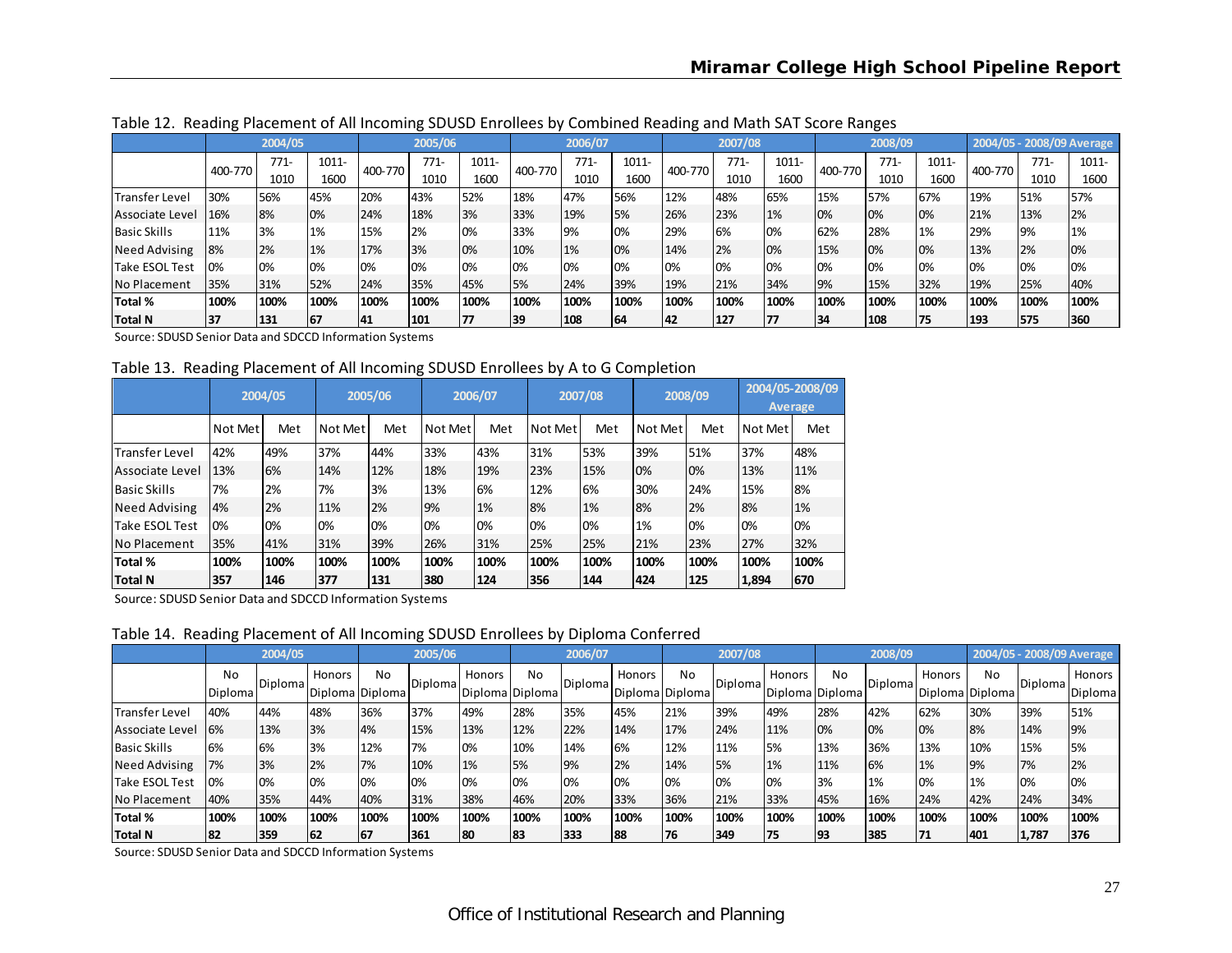### *Section 3.2: Writing Placement*

#### Writing Placement of Incoming SDUSD Enrollees

# **All SDUSD Enrollees**

• In 2008/09, 31% of the incoming SDUSD enrollees placed at the transfer level (greater than the 5-year average of 25%), 38% placed at basic skills (greater than the 5-year average of 19%), 8% "Need Advising" which means that their test scores were very low and warranted a meeting with a counselor (slightly less than the 5-year average of 7%), and 22% did not have a writing placement (less than the 5-year average of 29%; see Table 15 and Figure 15). Note that due to the repositioning of ENGL 051 to basic skills in 2008/09, the Associate level was combined with the transfer level (100% decrease in Associate level from 2004/05 to 2008/09) and placement in basic skills increased dramatically (388% increase from 2004/05 to 2008/09). This would affect the average percent from 2004/05 to 2008/09.

### **SDUSD Enrollees Who Placed**

 $\bullet$  In 2008/09, of the incoming SDUSD enrollees who had a writing placement, 40% placed at the transfer level (greater than the 5-year average of 36%), 50% placed at basic skills (greater than the 5-year average of 26%), and 8% needed advising (slightly less than the 5-year average of 10%; see Table 15 and Figure 16). The repositioning of ENGL 051 to basic skills in 2008/09 affected the average percent from 2004/05 to 2008/09.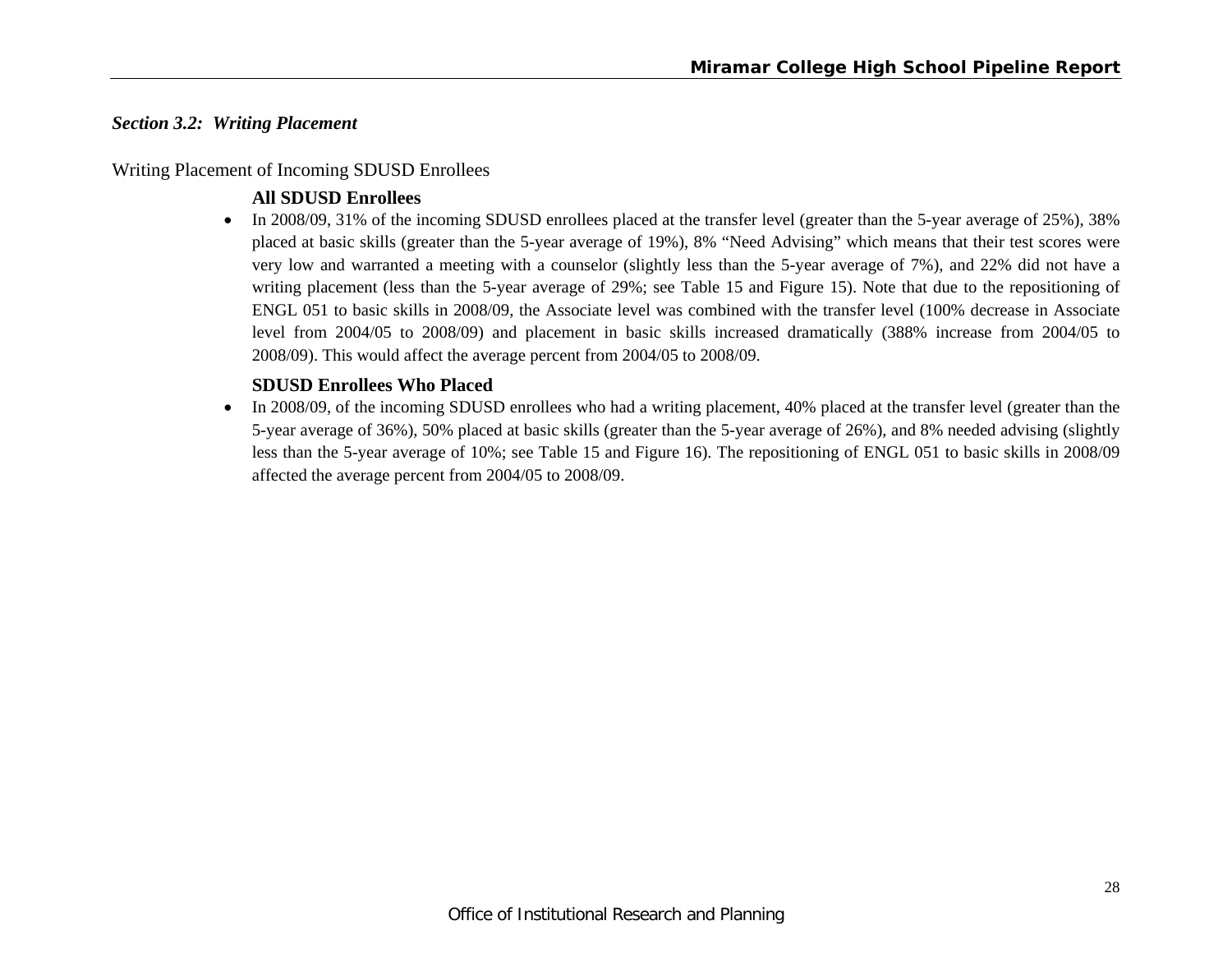|                           | 2004/05 | 2005/06 | 2006/07 | 2007/08 | 2008/09 |                |                        | 2004/05 - 2008/09 |                       |
|---------------------------|---------|---------|---------|---------|---------|----------------|------------------------|-------------------|-----------------------|
|                           | N       | N       | N       | N       | N       |                | <b>All Enrollees</b>   |                   | <b>Placement Only</b> |
|                           |         |         |         |         |         | <b>Total N</b> | <b>Average %</b>       | % Change          | <b>Average %</b>      |
| lTransfer Level           | 164     | 104     | 122     | 92      | 169     | 651            | 25%                    | 3%                | 36%                   |
| Associate Level           | 95      | 134     | 133     | 152     | l0      | 514            | 20%                    | $-100%$           | 28%                   |
| <b>Basic Skills</b>       | 43      | 59      | 75      | 98      | 210     | 485            | 19%                    | 388%              | 26%                   |
| <b>Need Advising</b>      | 17      | 43      | 39      | 31      | 45      | 175            | 7%                     | 165%              | 10%                   |
| Take ESOL Test            |         |         | 0       | 0       | 6       | 16             | 0%                     | $-$               | 0%                    |
| <b>Placement Only 319</b> |         | 340     | 369     | 373     | 430     | 1,831          | $\qquad \qquad \cdots$ | 35%               | 100%                  |
| INo Placement             | 184     | 168     | 135     | 127     | 119     | 733            | 29%                    | -35%              | $-$                   |
| <b>All Enrollees 503</b>  |         | 508     | 504     | 500     | 549     | 2,564          | 100%                   | 9%                | $- -$                 |

#### Table 15. Incoming SDUSD Enrollees by Writing Placement







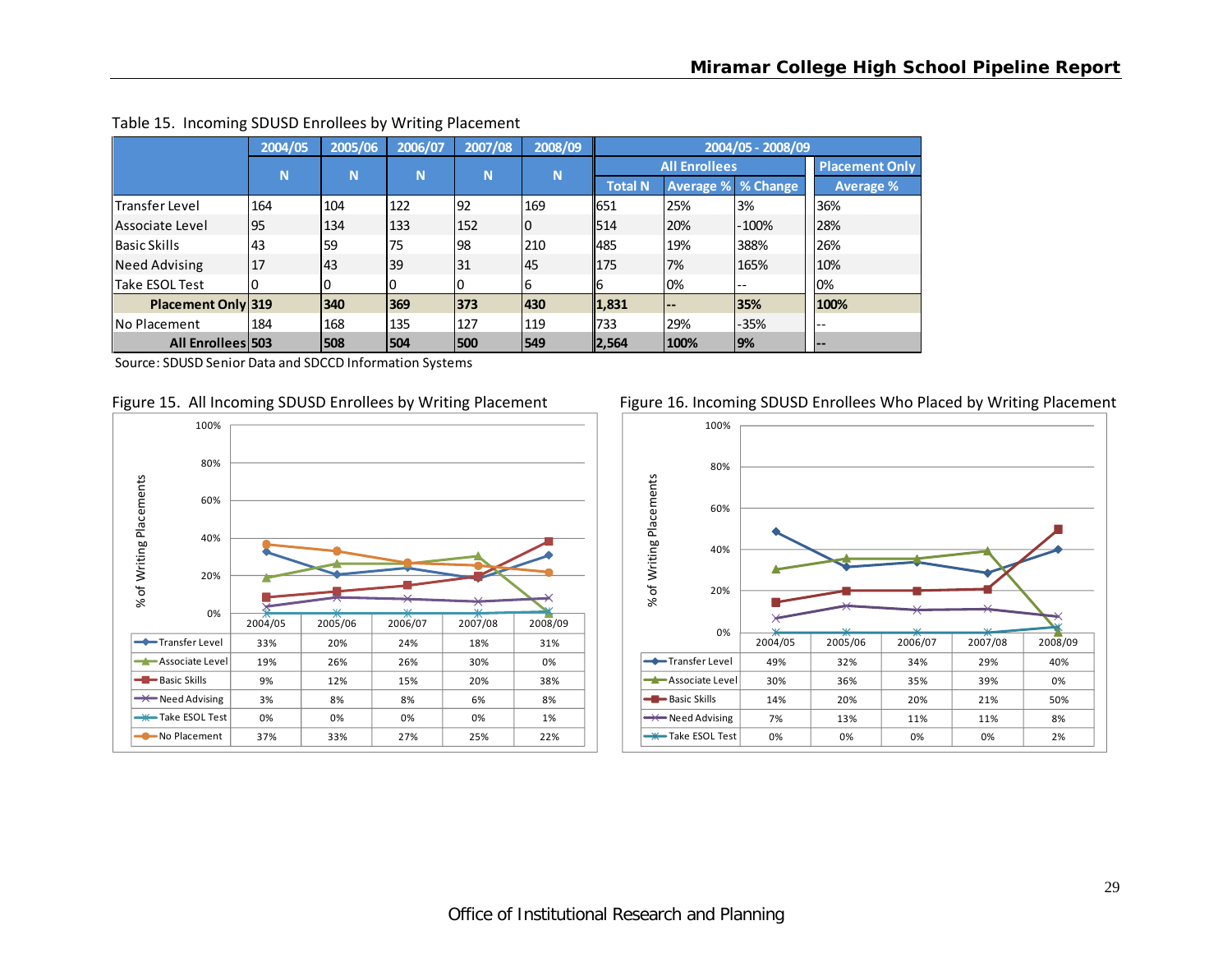# Writing Placement of Incoming SDUSD Enrollees Among All SDUSD Enrollees by Preparation Level

# **SAT Score Ranges (see Table 16)**

- In 2008/09, among all incoming SDUSD enrollees who took both the reading and math SAT tests and who scored in the highest level of the SAT score ranges (1011-1600), 63% placed at the transfer level (greater than the 5-year average of 49%) and 32% had no writing placement (less than the 5-year average of 40%).
- In 2008/09, among all incoming SDUSD enrollees who scored in the mid-level SAT score range (771-1010), the percentage of students who placed at the transfer (41%) and basic skills levels (44%) were greater than the 5-year averages of 34% and 14%, respectively. Students who did not place in 2008/09 (15%) were down compared to the 5-year average of 25%.
- Among all incoming SDUSD enrollees who scored in the lowest SAT score range (400-770), the most dramatic change between 2008/09 placement and the 5-year average was within the basic skills level (56% compared to 35%). Note that the lowest two SAT score groups (400-770 and 771-1010) were most impacted by the repositioning of English courses to basic skills.

# **A to G Completion (see Table 17)**

- In 2008/09, among all incoming SDUSD enrollees who met the A to G requirements, 48% placed at the transfer level (greater than the 5-year average of 37%), 26% placed at basic skills (greater than the 5-year average of 11%), and 24% had no placement (less than the 5-year average of 32%).
- In 2008/09, among all incoming SDUSD enrollees who did not meet the A to G requirements, 26% placed at the transfer level (greater than the 5-year average of 21%), 42% placed at basic skills (greater than the 5-year average of 22%), and 21% had no placement (less than the 5-year average of 27%). The difference is due in part to the repositioning of the English classes in 2008/09; however, the impact is notable among both students who did and did not meet the A to G requirements.

# **Diploma Conferred (see Table 18)**

- Among all incoming SDUSD enrollees who earned an honors diploma, 55% placed at the transfer level and 24% had no placement. When examining the 5-year average, 43% placed at the transfer level and 34% had no writing placement.
- In 2008/09, among all incoming SDUSD enrollees who earned a standard diploma, transfer (30%) and basic skills placements (44%) showed an increase over the 5-year average of 24% and 22%, respectively. Comparable to reading placement results, writing placement comparisons among those who received a standard diploma were most impacted by the repositioning of English courses to basic skills.
- e Among all incoming SDUSD enrollees who did not earn a diploma, students who had no writing placement (44%) were comparable to the 5-year average of 42% and students who placed at basic skills (28%) showed an increase compared to the 5-year average of 15%. The difference is due in part to the repositioning of the English classes in 2008/09.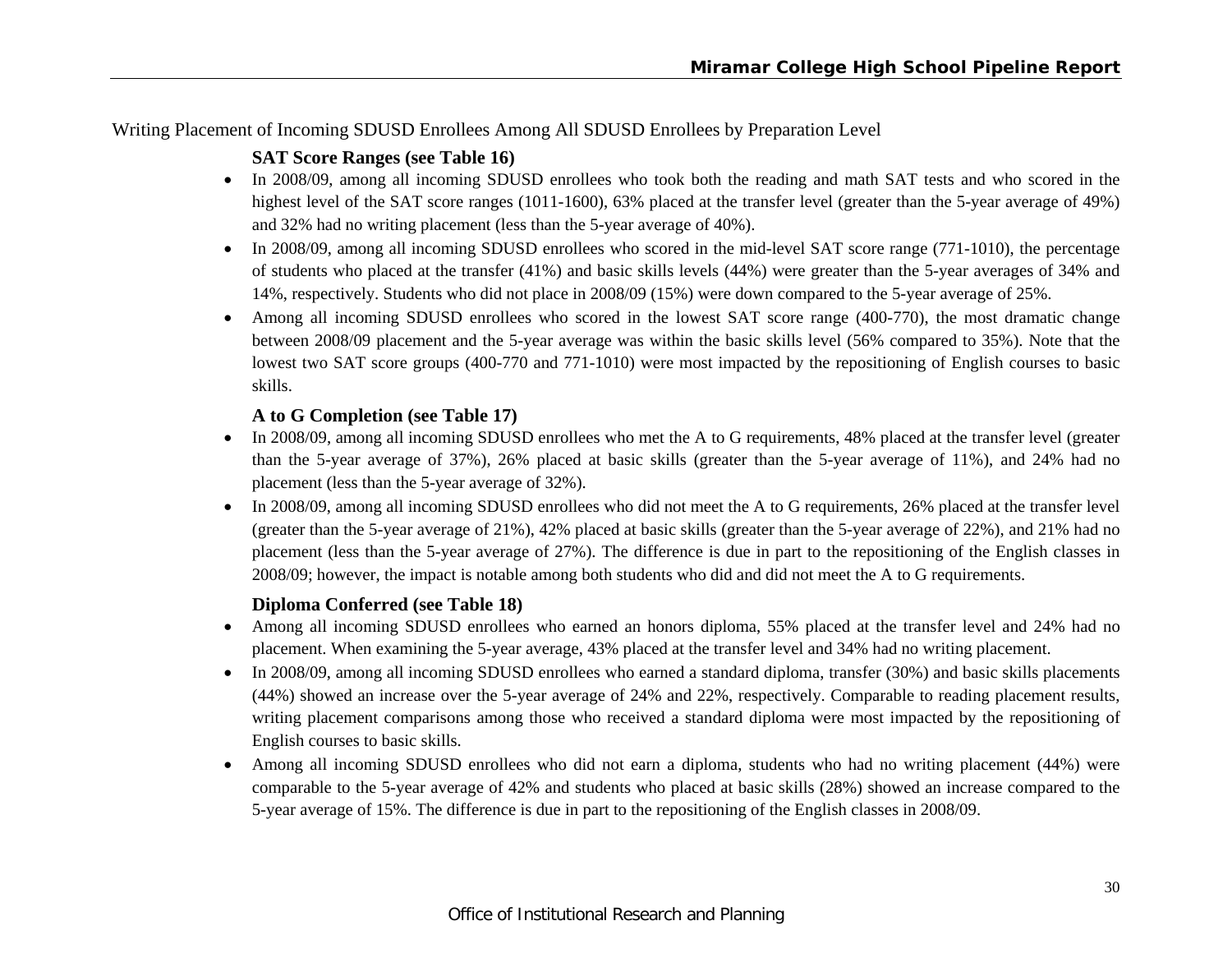|                      |         | 2004/05 |       |         | 2005/06 |       |         | 2006/07 |       |         | 2007/08 |       |         | 2008/09 |       |         |        | 2004/05 - 2008/09 Average |
|----------------------|---------|---------|-------|---------|---------|-------|---------|---------|-------|---------|---------|-------|---------|---------|-------|---------|--------|---------------------------|
|                      | 400-770 | 771-    | 1011- | 400-770 | $771-$  | 1011- | 400-770 | $771-$  | 1011- | 400-770 | $771-$  | 1011- | 400-770 | $771-$  | 1011- | 400-770 | $771-$ | 1011-                     |
|                      |         | 1010    | 1600  |         | 1010    | 1600  |         | 1010    | 1600  |         | 1010    | 1600  |         | 1010    | 1600  |         | 1010   | 1600                      |
| Transfer Level       | 24%     | 46%     | 43%   | 15%     | 20%     | 39%   | 8%      | 41%     | 50%   | 5%      | 22%     | 49%   | 12%     | 41%     | 63%   | 12%     | 34%    | 49%                       |
| Associate Level      | 14%     | 18%     | 3%    | 15%     | 33%     | 16%   | 44%     | 31%     | 9%    | 19%     | 43%     | 14%   | 0%      | 0%      | 0%    | 19%     | 25%    | 9%                        |
| <b>Basic Skills</b>  | 19%     | 4%      | 0%    | 29%     | 10%     | 0%    | 33%     | 4%      | 2%    | 40%     | 11%     | 3%    | 56%     | 44%     | 5%    | 35%     | 14%    | 2%                        |
| <b>Need Advising</b> | 8%      | 2%      | 1%    | 17%     | 3%      | 0%    | 10%     | 1%      | 0%    | 17%     | 2%      | 0%    | 24%     | 0%      | 0%    | 15%     | 2%     | 0%                        |
| Take ESOL Test       | 0%      | 0%      | 0%    | 0%      | 0%      | 0%    | 0%      | 10%     | 0%    | 10%     | 0%      | 0%    | 0%      | 0%      | 0%    | 0%      | 0%     | 0%                        |
| No Placement         | 35%     | 31%     | 52%   | 24%     | 35%     | 45%   | 5%      | 24%     | 39%   | 19%     | 21%     | 34%   | 9%      | 15%     | 32%   | 19%     | 25%    | 40%                       |
| Total %              | 100%    | 100%    | 100%  | 100%    | 100%    | 100%  | 100%    | 100%    | 100%  | 100%    | 100%    | 100%  | 100%    | 100%    | 100%  | 100%    | 100%   | 100%                      |
| <b>Total N</b>       | 37      | 131     | 67    | 41      | 101     | 177   | 39      | 108     | 64    | 42      | 127     |       | 34      | 108     | 75    | 193     | 575    | 360                       |

Table 16. Writing Placement of All Incoming SDUSD Enrollees by Combined Reading and Math SAT Score Ranges

Source: SDUSD Senior Data and SDCCD Information Systems

Table 17. Writing Placement of All Incoming SDUSD Enrollees by A to G Completion

|                       |         | 2004/05 |         | 2005/06 |         | 2006/07 |         | 2007/08 |         | 2008/09 |         | 2004/05-2008/09<br><b>Average</b> |
|-----------------------|---------|---------|---------|---------|---------|---------|---------|---------|---------|---------|---------|-----------------------------------|
|                       | Not Met | Met     | Not Met | Met     | Not Met | Met     | Not Met | Met     | Not Met | Met     | Not Met | Met                               |
| <b>Transfer Level</b> | 30%     | 40%     | 17%     | 31%     | 20%     | 38%     | 14%     | 30%     | 26%     | 48%     | 21%     | 37%                               |
| Associate Level       | 22%     | 12%     | 28%     | 22%     | 27%     | 23%     | 30%     | 31%     | 0%      | 0%      | 21%     | 18%                               |
| <b>Basic Skills</b>   | 10%     | 5%      | 13%     | 7%      | 17%     | 7%      | 22%     | 13%     | 42%     | 26%     | 22%     | 11%                               |
| <b>Need Advising</b>  | 4%      | 2%      | 11%     | 2%      | 10%     | 1%      | 8%      | 1%      | 10%     | 2%      | 9%      | 2%                                |
| <b>Take ESOL Test</b> | 0%      | 0%      | 0%      | 0%      | 0%      | 0%      | 0%      | 0%      | 1%      | 0%      | 0%      | 0%                                |
| INo Placement         | 35%     | 41%     | 31%     | 39%     | 26%     | 31%     | 26%     | 25%     | 21%     | 24%     | 27%     | 32%                               |
| lTotal %              | 100%    | 100%    | 100%    | 100%    | 100%    | 100%    | 100%    | 100%    | 100%    | 100%    | 100%    | 100%                              |
| <b>Total N</b>        | 357     | 146     | 377     | 131     | 380     | 124     | 356     | 144     | 424     | 125     | 1,894   | 670                               |

Source: SDUSD Senior Data and SDCCD Information Systems

Table 18. Writing Placement of All Incoming SDUSD Enrollees by Diploma Conferred

|                 |                      | 2004/05 |        |                       | 2005/06 |                           |      | 2006/07 |        |                       | 2007/08        |        |                              | 2008/09        |        |                       | 2004/05 - 2008/09 Average |                   |
|-----------------|----------------------|---------|--------|-----------------------|---------|---------------------------|------|---------|--------|-----------------------|----------------|--------|------------------------------|----------------|--------|-----------------------|---------------------------|-------------------|
|                 | No<br><b>Diploma</b> | Diploma | Honors | No<br>Diploma Diploma | Diploma | Honors<br>Diploma Diploma | No   | Diploma | Honors | No<br>Diploma Diploma | <b>Diploma</b> | Honors | <b>No</b><br>Diploma Diploma | <b>Diploma</b> | Honors | No<br>Diploma Diploma | Diploma                   | Honors<br>Diploma |
| Transfer Level  | 27%                  | 32%     | 42%    | 13%                   | 18%     | 38%                       | 18%  | 21%     | 43%    | 9%                    | 17%            | 36%    | 14%                          | 30%            | 55%    | 16%                   | 24%                       | 43%               |
| Associate Level | 22%                  | 19%     | 11%    | 27%                   | 28%     | 19%                       | 18%  | 31%     | 17%    | 20%                   | 35%            | 19%    | 0%                           | 0%             | 0%     | 16%                   | 22%                       | 14%               |
| Basic Skills    | 4%                   | 11%     | 2%     | 12%                   | 13%     | 5%                        | 11%  | 19%     | 5%     | 20%                   | 21%            | 11%    | 28%                          | 44%            | 20%    | 15%                   | 22%                       | 8%                |
| Need Advising   | 7%                   | 3%      | 2%     | 7%                    | 10%     | 1%                        | 7%   | 9%      | 2%     | 14%                   | 5%             | 1%     | 11%                          | 9%             | 1%     | 9%                    | 7%                        | 2%                |
| Take ESOL Test  | 0%                   | 0%      | 0%     | 0%                    | 10%     | 10%                       | 0%   | 0%      | 0%     | 0%                    | 0%             | 0%     | 3%                           | 1%             | 0%     | 1%                    | 0%                        | 0%                |
| No Placement    | 40%                  | 35%     | 44%    | 40%                   | 31%     | 38%                       | 46%  | 20%     | 33%    | 37%                   | 21%            | 33%    | 44%                          | 16%            | 24%    | 42%                   | 25%                       | 34%               |
| Total %         | 100%                 | 100%    | 100%   | 100%                  | 100%    | 100%                      | 100% | 100%    | 100%   | 100%                  | 100%           | 100%   | 100%                         | 100%           | 100%   | 100%                  | 100%                      | 100%              |
| Total N         | 82                   | 359     | 62     | 167                   | 361     | 80                        | 83   | 333     | 188    | 76                    | 349            |        | 93                           | 385            | 71     | 401                   | 1,787                     | 376               |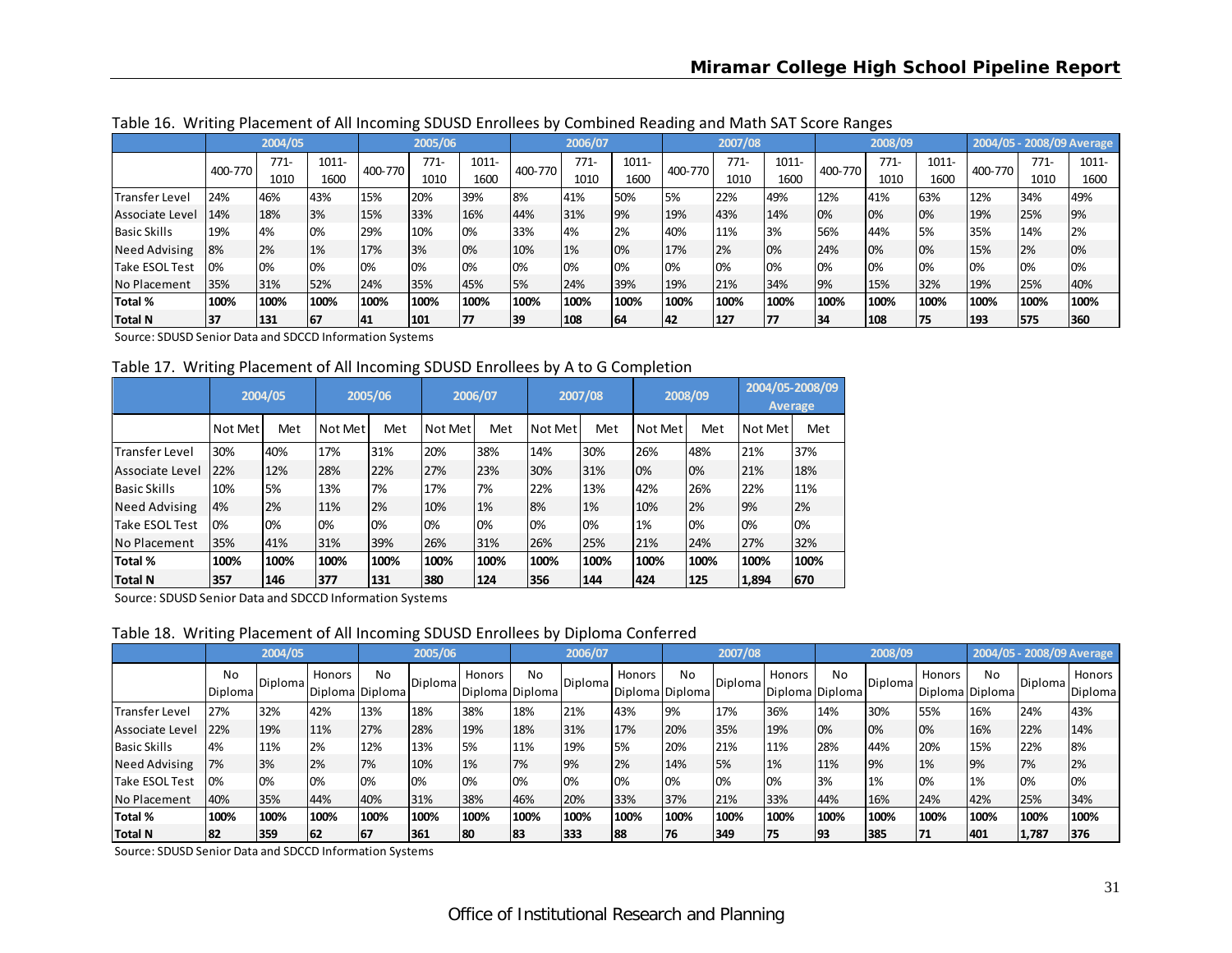# *Section 3.3: Math Placement*

### Math Placement of Incoming SDUSD Enrollees

# **All SDUSD Enrollees**

- In 2008/09, 25% of the incoming SDUSD enrollees placed at the transfer level (greater than the 5-year average of 20%), 30% placed at the Associate level (slightly greater than the 5-year average of 28%), 21% placed at basic skills (slightly greater than the 5-year average of 20%), 2% were directed to take the algebra readiness test (slightly less than the 5-year average of 3%), and 21% did not have a math placement (less than the 5-year average of 29%; see Table 19 and Figure 17).
- Transfer level placements and basic skills placements had the greatest positive percentage changes (90% and 95% increase, respectively) among all placement levels from 2004/05 to 2008/09, while students who did not place and students who were directed to take the algebra readiness test had the greatest negative percentage changes (39% and 35 decrease, respectively) among all placement levels during the same time period.

# **SDUSD Enrollees Who Placed**

 $\bullet$  In 2008/09, of the incoming SDUSD enrollees who had a math placement, 23% placed at the transfer level (less than the 5 year average of 29%), 37% placed at the Associate level (slightly less than the 5-year average of 40%), 34% placed at basic skills (greater than the 5-year average of 28%), and 5% were directed to take the algebra readiness test (slightly greater than the 5-year average of 4%; see Table 19 and Figure 18).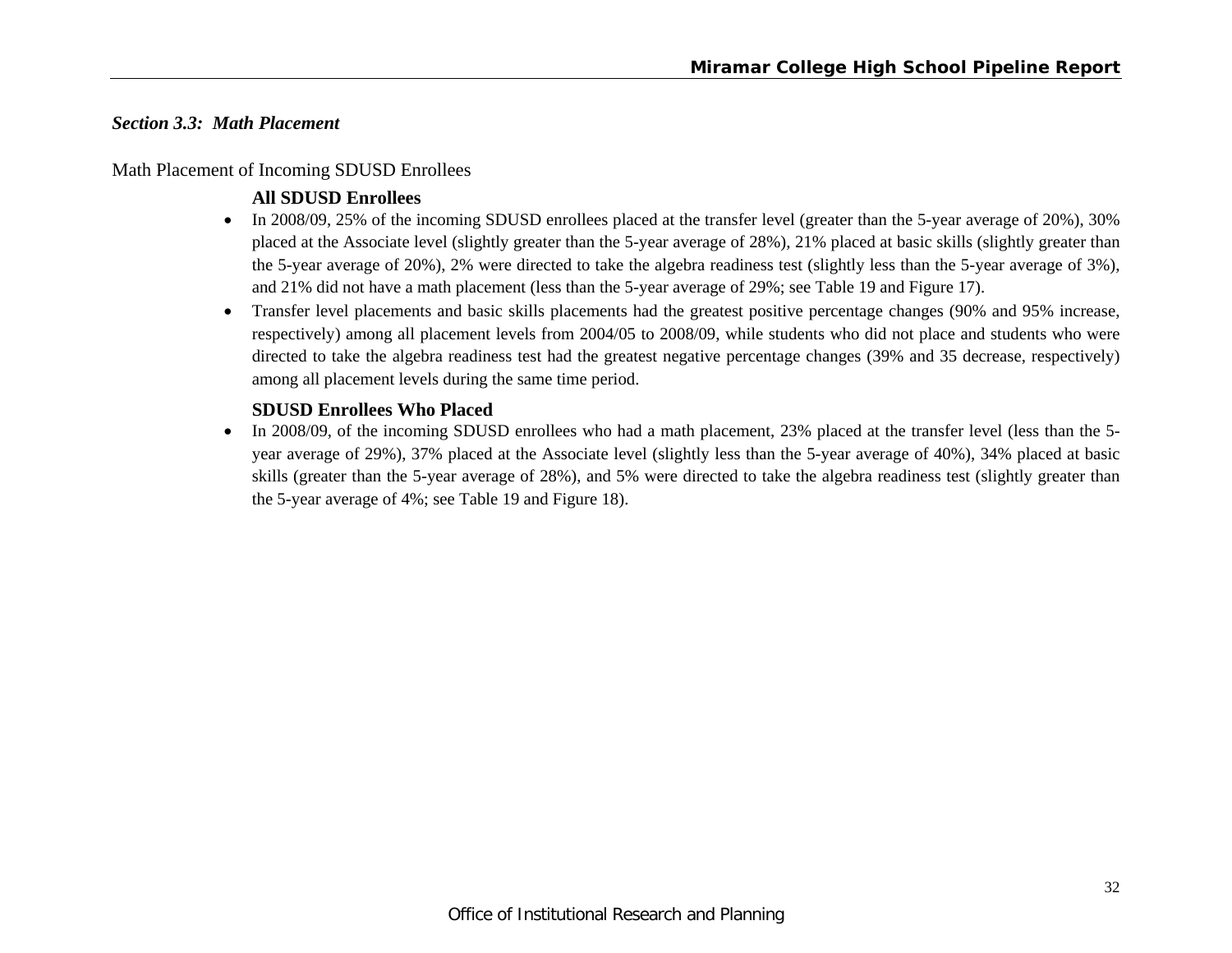|                             | 2004/05 | 2005/06 | 2006/07 | 2007/08 | 2008/09 |                |                           | 2004/05 - 2008/09 |                              |
|-----------------------------|---------|---------|---------|---------|---------|----------------|---------------------------|-------------------|------------------------------|
|                             | N       | N       | N       | N       | N       |                | <b>All Enrollees</b>      |                   | <b>Placement Only</b>        |
|                             |         |         |         |         |         | <b>Total N</b> | <b>Average % % Change</b> |                   | <b>Average %</b>             |
| Transfer Level              | 73      | 101     | 97      | 110     | 139     | 1520           | 20%                       | 90%               | 29%                          |
| lAssociate Level            | 158     | 131     | 133     | 132     | 164     | 718            | 28%                       | l4%               | 40%                          |
| Basic Skills                | 60      | 199     | 110     | 120     | 117     | 506            | 20%                       | 95%               | 28%                          |
| Take Algebra Readiness Test | 17      | 10      | 18      | 11      | 11      | 67             | 3%                        | $-35%$            | 4%                           |
| Placement Only 308          |         | 341     | 358     | 373     | 431     | 1,811          | $- -$                     | 40%               | 100%                         |
| <b>No Placement</b>         | 195     | 167     | 146     | 127     | 118     | 753            | 29%                       | $-39%$            | $-$                          |
| All Enrollees 503           |         | 508     | 504     | 500     | 549     | 2,564          | 100%                      | <b>9%</b>         | $\qquad \qquad \blacksquare$ |

#### Table 19. Incoming SDUSD Enrollees by Math Placement

Source: SDUSD Senior Data and SDCCD Information Systems



#### Figure 17. All Incoming SDUSD Enrollees by Math Placement Figure 18. Incoming SDUSD Enrollees Who Placed by Math Placement

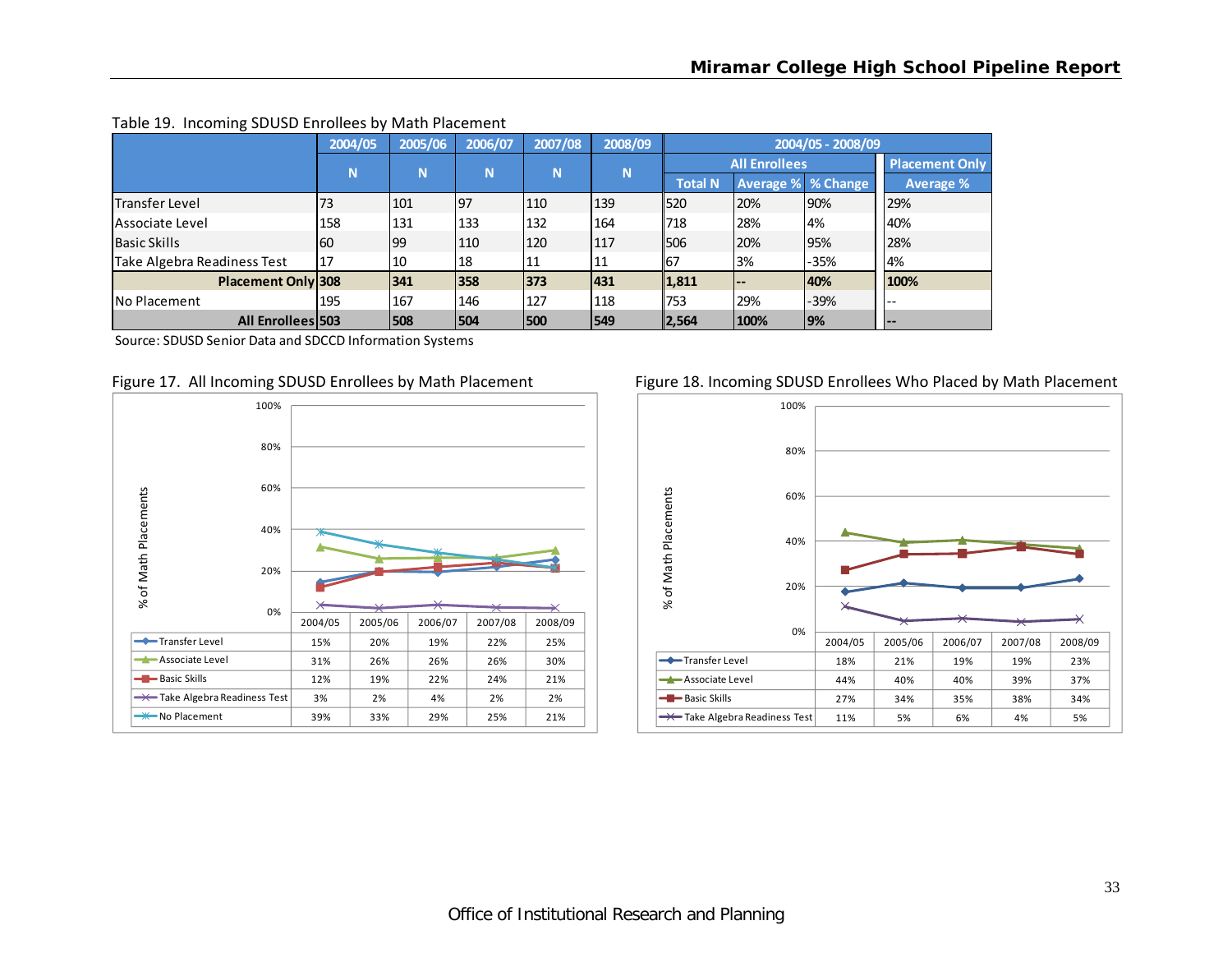# Math Placement of Incoming SDUSD Enrollees Among All SDUSD Enrollees by Preparation Level

# **SAT Score Ranges (see Table 20)**

- In 2008/09, among all incoming SDUSD enrollees who took both the reading and math SAT tests and who scored in the highest level of the SAT score ranges (1011-1600), over half (53%) placed at the transfer level, and over one-quarter (28%) had no math placement. On a 5-year average, a comparable proportion of students placed at the transfer level (51%) and a greater proportion of students had no placement (34%).
- In 2008/09, among all incoming SDUSD enrollees who scored in the mid-level SAT score range (771-1010), 34% placed at the transfer level, 29% placed at the Associate level, and 19% had no math placement. This differs from the 5-year averages in which 25% placed at the transfer level, 32% placed at the Associate level, and 28% had no math placement.
- In 2008/09, among all incoming SDUSD enrollees who scored in the lowest SAT score range (400-770), 35% placed at the Associate level (greater than the 5-year average of 27%) and 44% placed at basic skills (greater than the 5-year average of 35%). The proportion of students who did not have a math placement was lower in 2008/09 (9%) compared to the 5-year average (22%).

# **A to G Completion (see Table 21)**

- Among all incoming SDUSD enrollees who met the A to G requirements, nearly half (47%) placed at the transfer level, nearly one-quarter (24%) placed at the Associate level, and 22% did not have a math placement. Transfer placements in 2008/09 were greater than the 5-year average of 34%, while the percentage of students who placed at the Associate level or had no math placement in 2008/09 were less than the 5-year average of 26% and 32%, respectively.
- Among all incoming SDUSD enrollees who did not meet the A to G requirements, 32% placed at the Associate level and 26% placed at basic skills. This is greater than the 5-year averages of 29% and 24%, respectively. The percentage of students that had no math placement in 2008/09 (21%) was less than the 5-year average of 29%.

# **Diploma Conferred (see Table 22)**

- In 2008/09, among all incoming SDUSD enrollees who earned an honors diploma, 58% placed at the transfer level (greater than the 5-year average of 48%) and 27% had no math placement (less than the 5-year average of 31%).
- 0 In 2008/09, among all incoming SDUSD enrollees who earned a standard diploma, 23% placed at the transfer level, 35% placed at the Associate level, and 24% placed at basic skills. Fifteen percent had no math placement. The 5-year average differed in terms of transfer level placements (17%), Associate level placements (31%), and students who did not have a math placement (25%), but was comparable among students who placed at basic skills (24%).
- In 2008/09, among all incoming SDUSD enrollees who did not earn a diploma, 45% had no math placement (slightly less than the 5-year average of 47%), one-quarter (25%) placed at basic skills (greater than the 5-year average of 19%), and 22% placed at the Associate level (slightly less than the 5-year average of 24%).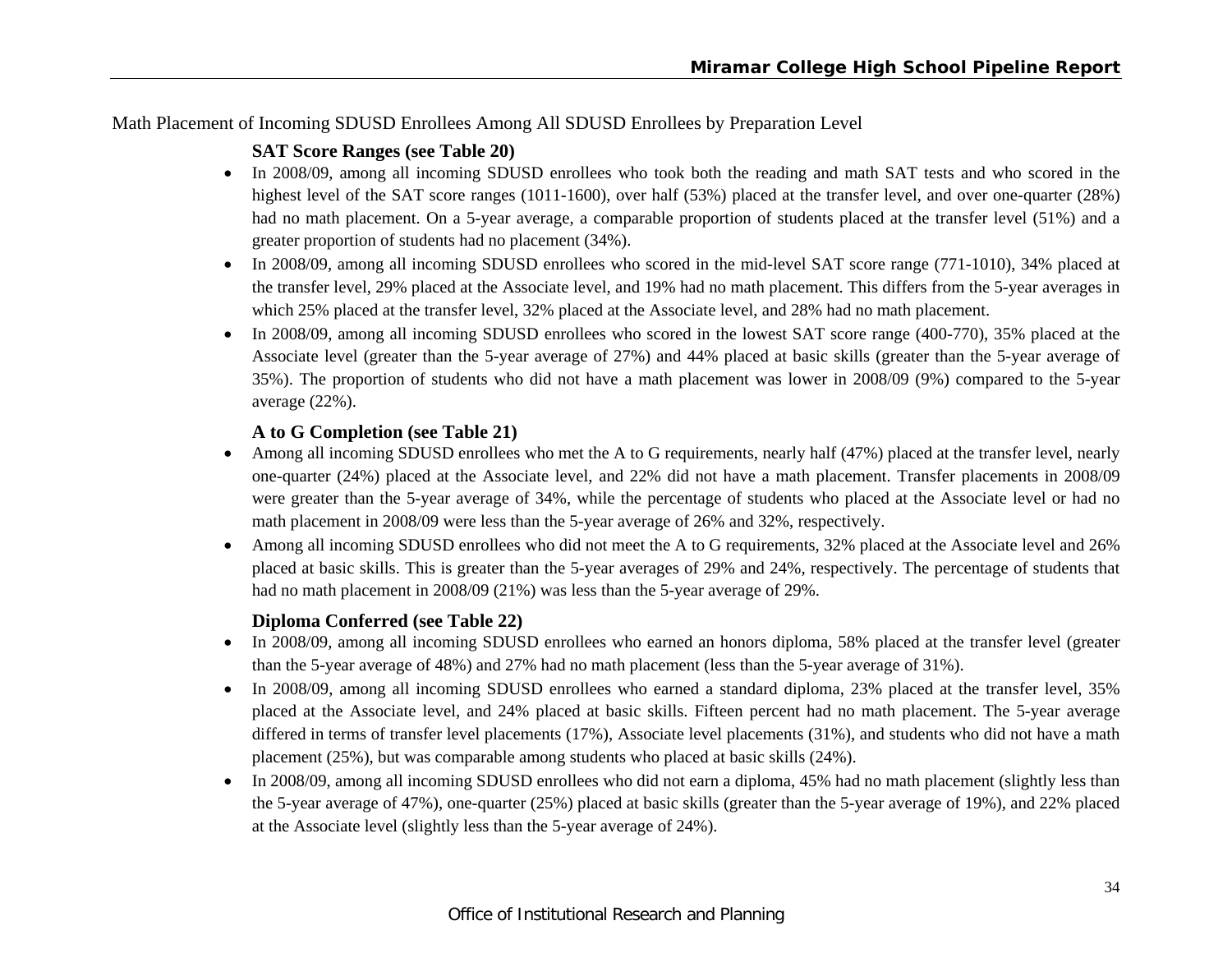|                       |         | 2004/05 |       |         | 2005/06 |       |         | 2006/07 |          |         | 2007/08 |       |         | 2008/09 |          |         |        | 2004/05 - 2008/09 Average |
|-----------------------|---------|---------|-------|---------|---------|-------|---------|---------|----------|---------|---------|-------|---------|---------|----------|---------|--------|---------------------------|
|                       | 400-770 | $771-$  | 1011- | 400-770 | $771-$  | 1011- | 400-770 | $771-$  | $1011 -$ | 400-770 | $771-$  | 1011- | 400-770 | $771-$  | $1011 -$ | 400-770 | $771-$ | $1011 -$                  |
|                       |         | 1010    | 1600  |         | 1010    | 1600  |         | 1010    | 1600     |         | 1010    | 1600  |         | 1010    | 1600     |         | 1010   | 1600                      |
| <b>Transfer Level</b> | 14%     | 16%     | 37%   | 10%     | 27%     | 51%   | 15%     | 25%     | 50%      | 7%      | 25%     | 61%   | 19%     | 34%     | 53%      | 11%     | 25%    | 51%                       |
| Associate Level       | 30%     | 39%     | 15%   | 20%     | 26%     | 8%    | 23%     | 28%     | 19%      | 29%     | 37%     | 10%   | 35%     | 29%     | 17%      | 27%     | 32%    | 14%                       |
| <b>Basic Skills</b>   | 14%     | 5%      | 1%    | 34%     | 9%      | 0%    | 46%     | 11%     | 10%      | 38%     | 13%     | 3%    | 44%     | 14%     | 1%       | 35%     | 10%    | 1%                        |
| Take Algebra          | 5%      | 4%      | 10%   | 7%      | 4%      | 0%    | 5%      | 5%      | 10%      | 2%      | 4%      | 0%    | 3%      | 5%      | 0%       | 5%      | 4%     | 10%                       |
| <b>Readiness Test</b> |         |         |       |         |         |       |         |         |          |         |         |       |         |         |          |         |        |                           |
| No Placement          | 38%     | 37%     | 46%   | 29%     | 35%     | 42%   | 10%     | 31%     | 31%      | 24%     | 20%     | 26%   | 19%     | 19%     | 28%      | 22%     | 28%    | 34%                       |
| <b>Total %</b>        | 100%    | 100%    | 100%  | 100%    | 100%    | 100%  | 100%    | 100%    | 100%     | 100%    | 100%    | 100%  | 100%    | 100%    | 100%     | 100%    | 100%   | 100%                      |
| Total N               | 37      | 131     | 67    | 141     | 101     | 77    | 39      | 108     | 164      | 42      | 127     | 177   | 134     | 108     | 75       | 193     | 575    | 360                       |

Table 20. Math Placement of All Incoming SDUSD Enrollees by Combined Reading and Math SAT Score Ranges

Source: SDUSD Senior Data and SDCCD Information Systems

Table 21. Math Placement of All Incoming SDUSD Enrollees by A to G Completion

|                                       |         | 2004/05 |         | 2005/06 |         | 2006/07 |         | 2007/08 |         | 2008/09 |         | 2004/05-2008/09<br><b>Average</b> |
|---------------------------------------|---------|---------|---------|---------|---------|---------|---------|---------|---------|---------|---------|-----------------------------------|
|                                       | Not Met | Met     | Not Met | Met     | Not Met | Met     | Not Met | Met     | Not Met | Met     | Not Met | Met                               |
| <b>Transfer Level</b>                 | 11%     | 22%     | 15%     | 34%     | 14%     | 35%     | 17%     | 35%     | 19%     | 47%     | 15%     | 34%                               |
| Associate Level                       | 32%     | 30%     | 29%     | 18%     | 27%     | 26%     | 25%     | 29%     | 32%     | 24%     | 29%     | 26%                               |
| <b>Basic Skills</b>                   | 15%     | 4%      | 24%     | 6%      | 26%     | 8%      | 30%     | 8%      | 26%     | 5%      | 24%     | 6%                                |
| Take Algebra<br><b>Readiness Test</b> | 4%      | 2%      | 1%      | 4%      | 4%      | 2%      | 2%      | 2%      | 2%      | 2%      | 3%      | 2%                                |
| <b>No Placement</b>                   | 38%     | 42%     | 31%     | 38%     | 29%     | 30%     | 25%     | 26%     | 21%     | 22%     | 29%     | 32%                               |
| Total %                               | 100%    | 100%    | 100%    | 100%    | 100%    | 100%    | 100%    | 100%    | 100%    | 100%    | 100%    | 100%                              |
| <b>Total N</b>                        | 357     | 146     | 377     | 131     | 380     | 124     | 356     | 144     | 424     | 125     | 1,894   | 670                               |

Source: SDUSD Senior Data and SDCCD Information Systems

Table 22. Math Placement of All Incoming SDUSD Enrollees by Diploma Conferred

|                                       |               | 2004/05        |        |                                   | 2005/06 |                           | 2006/07 |         |               | 2007/08               |                | 2008/09                   |           |         | 2004/05 - 2008/09 Average |      |         |                   |
|---------------------------------------|---------------|----------------|--------|-----------------------------------|---------|---------------------------|---------|---------|---------------|-----------------------|----------------|---------------------------|-----------|---------|---------------------------|------|---------|-------------------|
|                                       | No<br>Diploma | <b>Diploma</b> | Honors | N <sub>0</sub><br>Diploma Diploma | Diploma | Honors<br>Diploma Diploma | No      | Diploma | <b>Honors</b> | No<br>Diploma Diploma | <b>Diploma</b> | Honors<br>Diploma Diploma | <b>No</b> | Diploma | Honors<br>Diploma Diploma | No   | Diploma | Honors<br>Diploma |
| <b>Transfer Level</b>                 | 11%           | 11%            | 37%    | 19%                               | 15%     | 51%                       | 10%     | 15%     | 43%           | 9%                    | 19%            | 51%                       | 19%       | 23%     | 58%                       | 9%   | 17%     | 48%               |
| Associate Level                       | 29%           | 34%            | 21%    | 27%                               | 29%     | 13%                       | 20%     | 29%     | 23%           | 22%                   | 30%            | 16%                       | 22%       | 35%     | 11%                       | 24%  | 31%     | 17%               |
| <b>Basic Skills</b>                   | 11%           | 14%            | 2%     | 18%                               | 24%     | 1%                        | 13%     | 29%     | 5%            | 26%                   | 28%            | 3%                        | 25%       | 24%     | 1%                        | 19%  | 24%     | 2%                |
| Take Algebra<br><b>Readiness Test</b> | 1%            | 4%             | 2%     | 1%                                | 2%      | 3%                        | 2%      | 5%      | 1%            | 0%                    | 3%             | 3%                        | 10%       | 2%      | 3%                        | 1%   | 3%      | 2%                |
| No Placement                          | 48%           | 37%            | 39%    | 45%                               | 31%     | 33%                       | 54%     | 23%     | 28%           | 42%                   | 21%            | 28%                       | 45%       | 15%     | 27%                       | 47%  | 25%     | 31%               |
| <b>Total %</b>                        | 100%          | 100%           | 100%   | 100%                              | 100%    | 100%                      | 100%    | 100%    | 100%          | 100%                  | 100%           | 100%                      | 100%      | 100%    | 100%                      | 100% | 100%    | 100%              |
| Total N                               | 82            | 359            | '62    | 167                               | 361     | 80                        | 183     | 333     | 188           | 76                    | 349            | 75                        | 193       | 385     | 71                        | 401  | 1,787   | 1376              |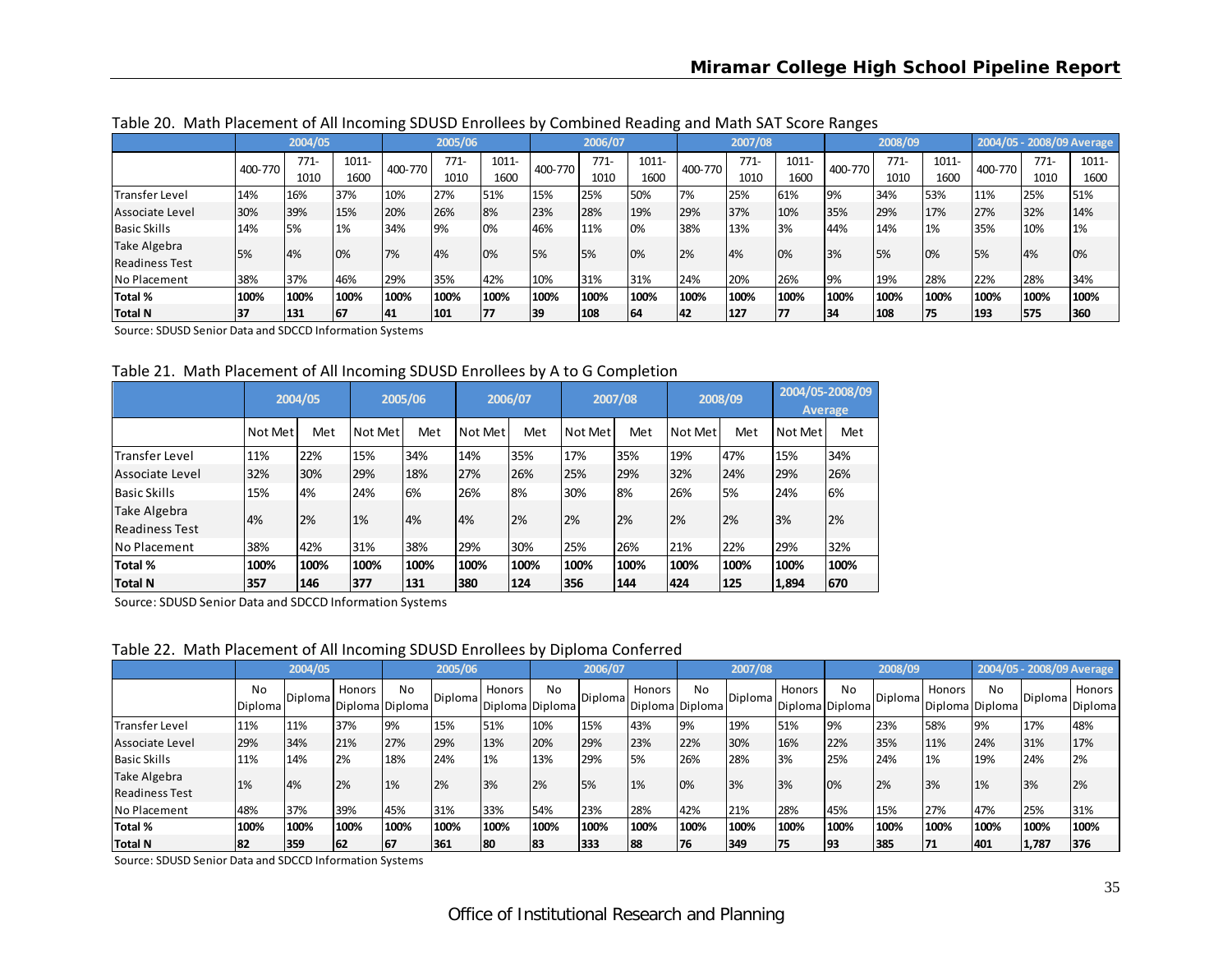# *Section 3.4: ESOL Placement*

# ESOL Placement of Incoming SDUSD Enrollees

# **All SDUSD Enrollees**

- In 2008/09, most incoming SDUSD enrollees did not have an ESOL placement (97%), which is less than the 5-year average of 99% (see Table 23 and Figure 19).
- From 2004/05 to 2008/09, the number of students who had an ESOL placement rose by 140%. Furthermore, the number of students who did not have an ESOL placement rose by 50%.

# **SDUSD Enrollees Who Placed**

• In 2008/09, of the incoming SDUSD enrollees who had an ESOL placement, 25% placed at level 40 (slightly greater than the 5-year average of 23%), 8% placed at level 30 (less than the 5-year average of 25%), 42% placed at level 20 (greater than the 5-year average of 23%), and 25% placed at level 19 (less than the 5-year average of 29%; see Table 23 and Figure 20).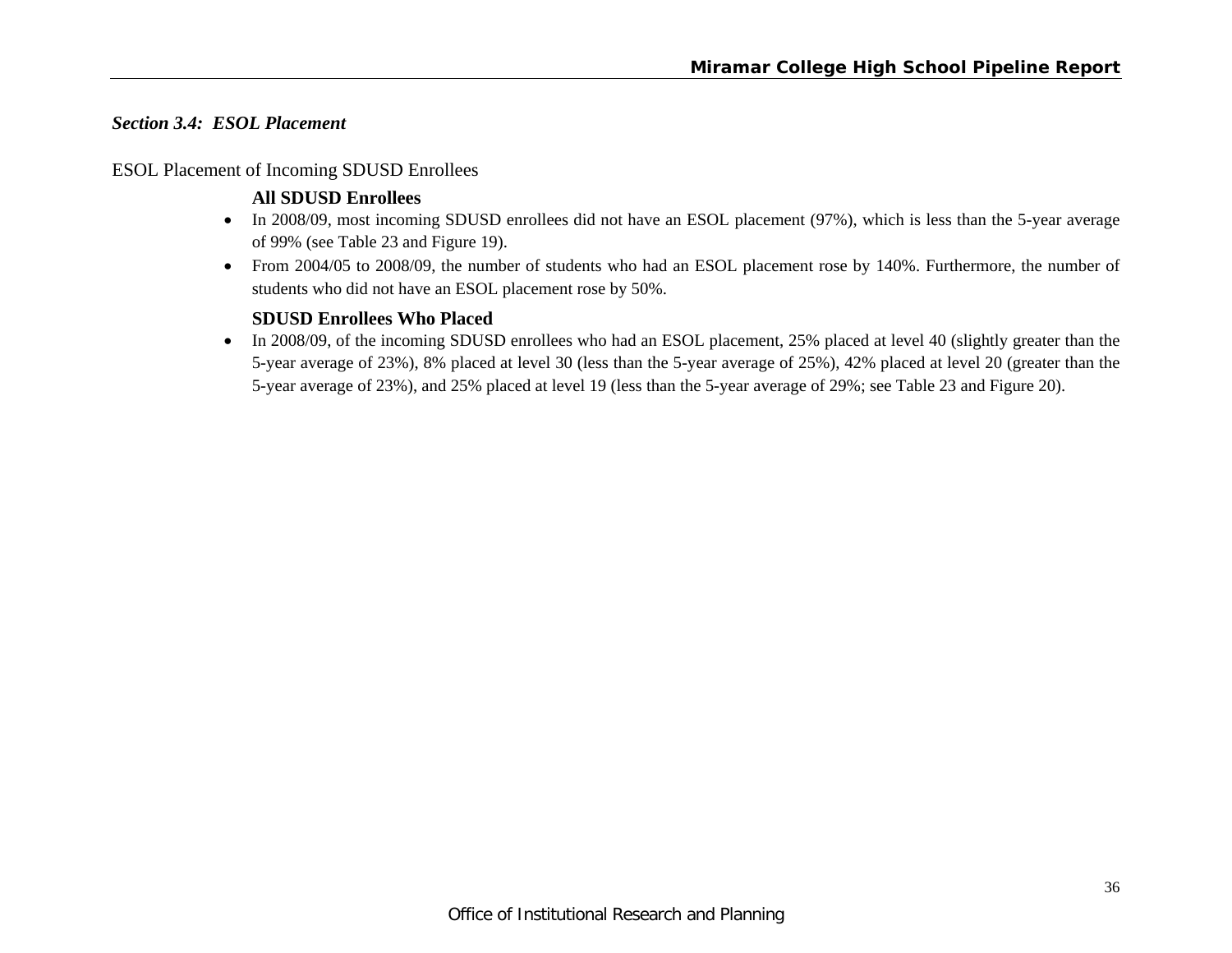|                     | 2004/05 | 2005/06 | 2006/07 | 2007/08 | 2008/09 |                |                      | 2004/05 - 2008/09 |                       |
|---------------------|---------|---------|---------|---------|---------|----------------|----------------------|-------------------|-----------------------|
|                     | N       | N       | N       | N       | N       |                | <b>All Enrollees</b> |                   | <b>Placement Only</b> |
|                     |         |         |         |         |         | <b>Total N</b> | Average % % Change   |                   | Average %             |
| 40                  |         |         |         |         |         | 13             | 0%                   | $- -$             | 23%                   |
| 30                  |         |         |         |         |         | 14             | 0%                   | -50%              | 25%                   |
| l20                 |         |         |         |         | 5       | 13             | 0%                   | 150%              | 23%                   |
| 19                  |         | b       |         |         |         | 16             | 0%                   | 200%              | 29%                   |
| Placement Only 5    |         | 16      | 13      | 10      | 12      | <b>IS6</b>     | $\qquad \qquad -$    | 140%              | 100%                  |
| <b>No Placement</b> | 909     | 963     | 1,093   | 1,275   | 1,365   | 5,605          | 99%                  | 50%               | $- -$                 |
| All Enrollees 914   |         | 979     | 1,106   | 1,285   | 1,377   | 5,661          | 100%                 | 51%               | <b>.</b>              |

#### Table 23. Incoming SDUSD Enrollees by ESOL Placement

Source: SDUSD Senior Data and SDCCD Information Systems



#### Figure 19. All Incoming SDUSD Enrollees by ESOL Placement Figure 20. Incoming SDUSD Enrollees Who Placed by ESOL Placement

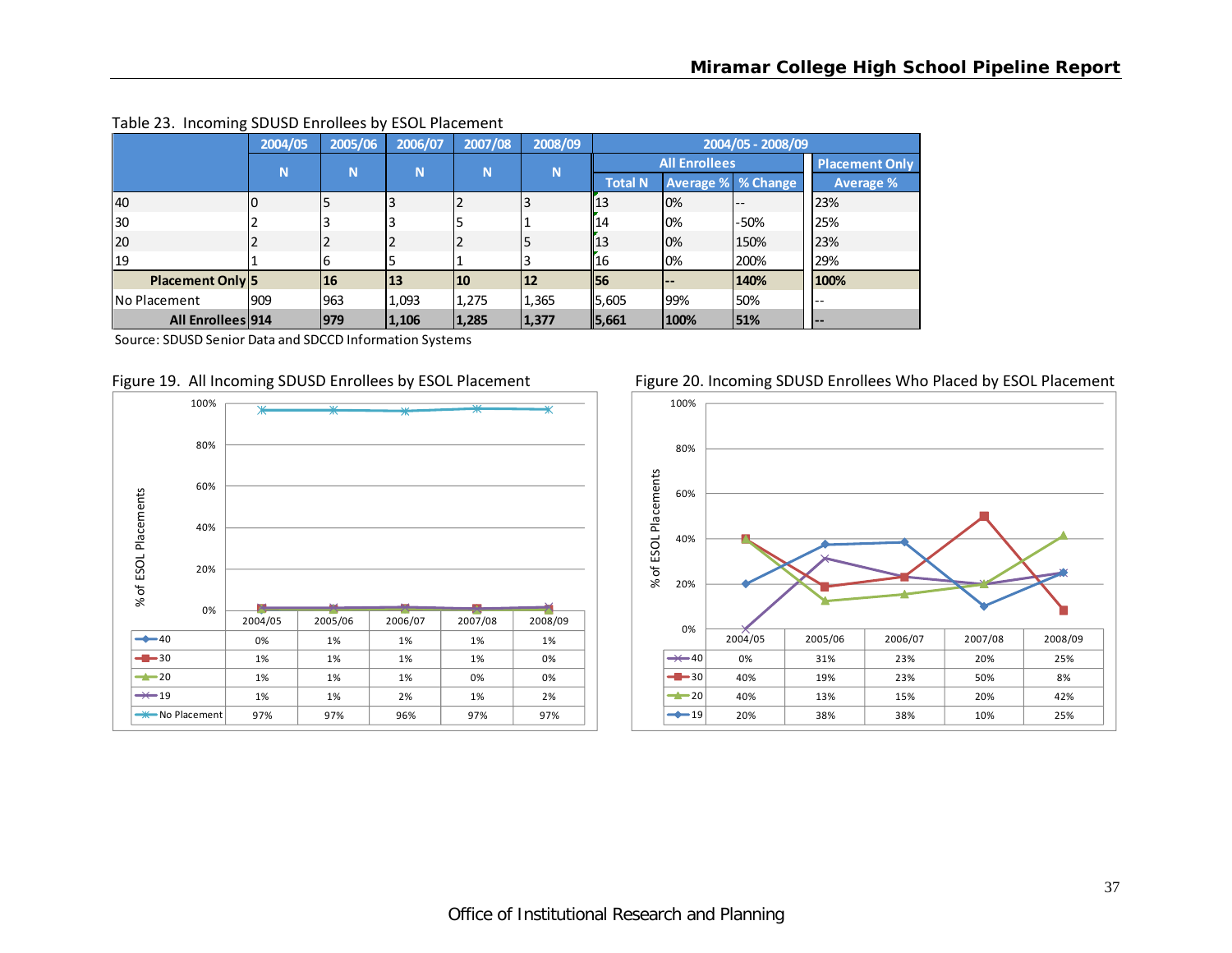### ESOL Placement Among Those Who Placed by Preparation Level

Due to the small number of students with an ESOL placement, only those who placed are discussed in this section. Also note the small counts in some categories when comparing percentages.

# **SAT Score Ranges (see Table 24)**

 From 2004/05 to 2008/09, few of the incoming SDUSD enrollees took the reading and math SAT tests and had an ESOL placement (9 students).

# **A to G Completion (see Table 25)**

- From 2004/05 to 2008/09, 91% percent of the incoming SDUSD enrollees who had an ESOL placement were students who had not completed the A to G requirements (51 students out of 56), while the remaining 9% had completed the A to G requirements (5 students).
- From 2004/05 to 2008/09, among those who did not meet the A to G requirements and who had an ESOL placement, 22% placed at level 40, 22% placed at level 30, 25% placed at level 20, and 31% placed at level 19.

### **Diploma Conferred (see Table 26)**

- From 2004/05 to 2008/09, 48% of incoming SDUSD enrollees who had an ESOL placement were students who had received a standard diploma (27 students out of 56), followed by students who did not receive a diploma (39%; 22 students). Thirteen percent of students who had an ESOL placement received an honors diploma (7 students).
- 0 From 2004/05 to 2008/09, among those who earned a standard diploma and who had an ESOL placement, 26% placed at level 40, 33% placed at level 30, 15% placed at level 20, and 26% placed at level 19. In comparison, those who did not earn a diploma had greater placement at levels 19 and 20 (32% and 36%, respectively) and fewer placements at levels 30 and 40 (14% and 18%, respectively).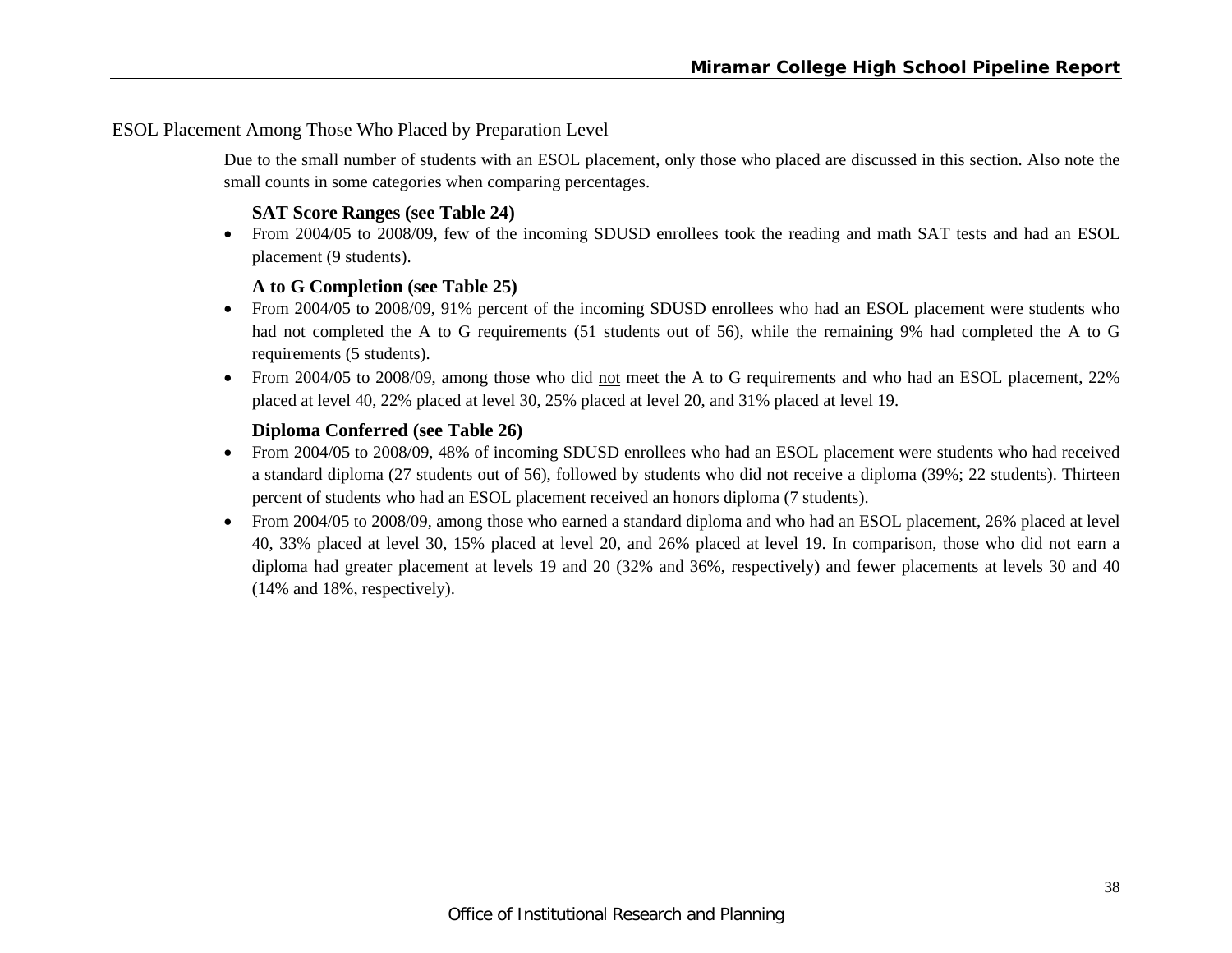|                |         | 2004/05 |       |         | 2005/06 |          |         | 2006/07 |          |         | 2007/08 |          |         | 2008/09 |       |         |        | 2004/05 - 2008/09 Average |
|----------------|---------|---------|-------|---------|---------|----------|---------|---------|----------|---------|---------|----------|---------|---------|-------|---------|--------|---------------------------|
|                | 400-770 | $771-$  | 1011- | 400-770 | $771-$  | $1011 -$ | 400-770 | $771-$  | $1011 -$ | 400-770 | $771-$  | $1011 -$ | 400-770 | $771 -$ | 1011- | 400-770 | $771-$ | $1011 -$                  |
|                |         | 1010    | 1600  |         | 1010    | 1600     |         | 1010    | 1600     |         | 1010    | 1600     |         | 1010    | 1600  |         | 1010   | 1600                      |
| 40             | 0%      | 0%      | 0%    | 100%    | 10%     | 10%      | 50%     | 10%     | 0%       | 25%     | 0%      | 0%       | 0%      | 0%      | 0%    | 43%     | 10%    |                           |
| 130            | 0%      | 10%     | 0%    | 10%     | 50%     | 10%      | 10%     | 10%     | 0%       | 50%     | 0%      | 0%       | 0%      | 0%      | 0%    | 29%     | 50%    |                           |
| 120            | 0%      | 10%     | 0%    | 0%      | 10%     | 10%      | 10%     | 10%     | 0%       | 10%     | 0%      | 0%       | 0%      | 0%      | 0%    | 10%     | 10%    |                           |
| 119            | 0%      | 10%     | 0%    | 0%      | 50%     | 10%      | 50%     | 10%     | 0%       | 25%     | 0%      | 0%       | 0%      | 0%      | 0%    | 29%     | 50%    |                           |
| Total %        | 0%      | 10%     | 10%   | 100%    | 100%    | 10%      | 100%    | 10%     | 0%       | 100%    | 0%      | 0%       | 10%     | 10%     | 0%    | 100%    | 100%   |                           |
| <b>Total N</b> | 10      |         |       |         |         | IO       |         |         | 0        |         | ΙO      |          |         |         |       |         |        |                           |

Table 24. ESOL Placement of Incoming SDUSD Enrollees by Combined Reading and Math SAT Score Ranges

Source: SDUSD Senior Data and SDCCD Information Systems

Table 25. ESOL Placement of Incoming SDUSD Enrollees by A to G Completion

|                |          | 2004/05 |         | 2005/06 |         | 2006/07 |                 | 2007/08 |         | 2008/09 | 2004/05-2008/09 | <b>Average</b> |
|----------------|----------|---------|---------|---------|---------|---------|-----------------|---------|---------|---------|-----------------|----------------|
|                | Not Metl | Met     | Not Met | Met     | Not Met | Met     | <b>Not Metl</b> | Met     | Not Met | Met     | l Not Met       | Met            |
| 40             | 0%       | 0%      | 27%     | 100%    | 18%     | 50%     | 25%             | 0%      | 25%     | 0%      | 22%             | 40%            |
| 30             | 40%      | 0%      | 20%     | 0%      | 18%     | 50%     | 38%             | 100%    | 8%      | 0%      | 22%             | 60%            |
| 20             | 40%      | 0%      | 13%     | 0%      | 18%     | 0%      | 25%             | 0%      | 42%     | 0%      | 25%             | 0%             |
| 19             | 20%      | 0%      | 40%     | 0%      | 45%     | 0%      | 13%             | 0%      | 25%     | 0%      | 31%             | 0%             |
| Total %        | 100%     | 0%      | 100%    | 100%    | 100%    | 100%    | 100%            | 100%    | 100%    | 0%      | 100%            | 100%           |
| <b>Total N</b> | 5        |         | 15      | 1       | 11      |         | 18              |         | 12      | 10      | 151             | 5              |

Source: SDUSD Senior Data and SDCCD Information Systems

Table 26. ESOL Placement of Incoming SDUSD Enrollees by Diploma Conferred

|                |          | 2004/05          |        |                 | 2005/06          |        |                 | 2006/07         |               |                 | 2007/08        |               |                 | 2008/09        |        |                 |         | 2004/05 - 2008/09 Average |
|----------------|----------|------------------|--------|-----------------|------------------|--------|-----------------|-----------------|---------------|-----------------|----------------|---------------|-----------------|----------------|--------|-----------------|---------|---------------------------|
|                | No       | <b>IDiplomal</b> | Honors | No              | <b>IDiplomal</b> | Honors | No              | <b>Diplomal</b> | <b>Honors</b> | No              | <b>Diploma</b> | <b>Honors</b> | No              | <b>Diploma</b> | Honors | No              | Diploma | Honors                    |
|                | Diplomal |                  |        | Diploma Diploma |                  |        | Diploma Diploma |                 |               | Diploma Diploma |                |               | Diploma Diploma |                |        | Diploma Diploma |         | <b>Diploma</b>            |
| 40             | 0%       | 10%              | 0%     | 0%              | '50%             | 0%     | 20%             | 10%             | 67%           | 33%             | 17%            | 0%            | 25%             | 33%            | 0%     | 18%             | 26%     | 29%                       |
| 130            | 50%      | 33%              | 0%     | 0%              | 20%              | 50%    | 20%             | 20%             | 33%           | 33%             | 67%            | 0%            | 0%              | 33%            | 0%     | 14%             | 33%     | 29%                       |
| 20             | 50%      | 33%              | 0%     | 50%             | 0%               | 0%     | 10%             | 40%             | 0%            | 33%             | 17%            | 0%            | 50%             | 10%            | 100%   | 36%             | 15%     | 14%                       |
| 19             | 0%       | 33%              | 10%    | 50%             | 30%              | 50%    | 60%             | 40%             | 0%            | 0%              | 10%            | 100%          | 25%             | 33%            | 0%     | 32%             | 26%     | 29%                       |
| <b>Total %</b> | 100%     | 100%             | 0%     | 100%            | 100%             | 100%   | 100%            | 100%            | 100%          | 100%            | 100%           | 100%          | 100%            | 100%           | 100%   | 100%            | 100%    | 100%                      |
| Total N        |          |                  |        |                 | 10               |        |                 |                 |               |                 | 16             |               |                 |                |        | 22              | 27      |                           |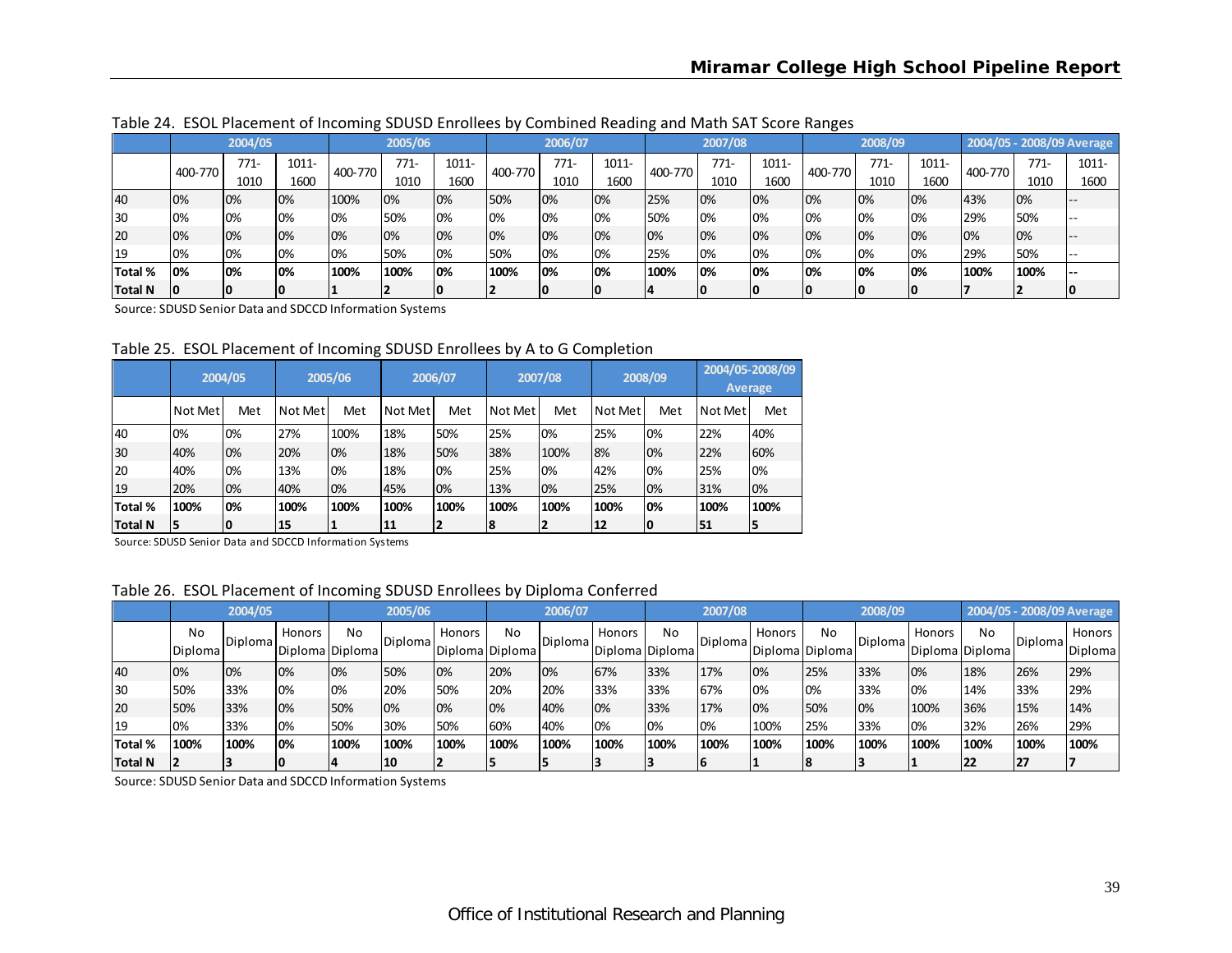# **Chapter 4: Performance Outcomes of Incoming SDUSD Enrollees by Preparation Level**

Chapter 4 describes how incoming SDUSD enrollees performed during their first academic term at Miramar College after their senior year in high school. This chapter is divided into three sections: Retention, Successful Course Completion, and Mean Term GPA. Please see page 7 for operational definitions of retention and success rates.

### *Section 4.1: Retention*

Figure 21 shows retention rates for incoming SDUSD enrollees from 2004/05 to 2008/09. Figures 22, 23, and 24 show retention rates for incoming SDUSD enrollees from 2004/05 to 2008/09 disaggregated by incoming preparation levels.

 $\bullet$  The overall retention rates for incoming SDUSD enrollees remained relatively stable over the 5-year period being reported, ranging from 83% to 87% (see Figure 21).

### Retention by Preparation Level

- e From 2004/05 to 2008/09, the percentage difference between the retention rates of students who scored in the highest SAT score range (1011-1600) and students who scored in the mid-level SAT score range (771-1010 SAT) was not large (-1% lower to 5% higher). A comparison of retention rates between students who scored in the mid-level SAT score range (771-1010) and students who scored in the lowest SAT score range (400-770) followed a comparable trend (-2% lower to 7% higher; see Figure 22).
- The retention rates for SDUSD enrollees by A to G completion and diploma conferred varied proportionately by preparation level. From 2004/05 to 2008/09, the retention rates of students who met the A to G requirements were 5% to 14% higher than students who did not meet the A to G requirements (see Figure 23).
- Likewise, from 2004/05 to 2008/09, the retention rates of students who earned honors diplomas were 6% to 12% higher than those students who earned standard diplomas and the retention rates of students who earned standard diplomas were 3% to 16% higher than those students who did not earn a diploma (see Figure 24). Retention rates for students holding no diploma exhibited a general decline from 79% in 2004/05 to 76% in 2008/09 with a 5-year low of 69% occurring in 2007/08.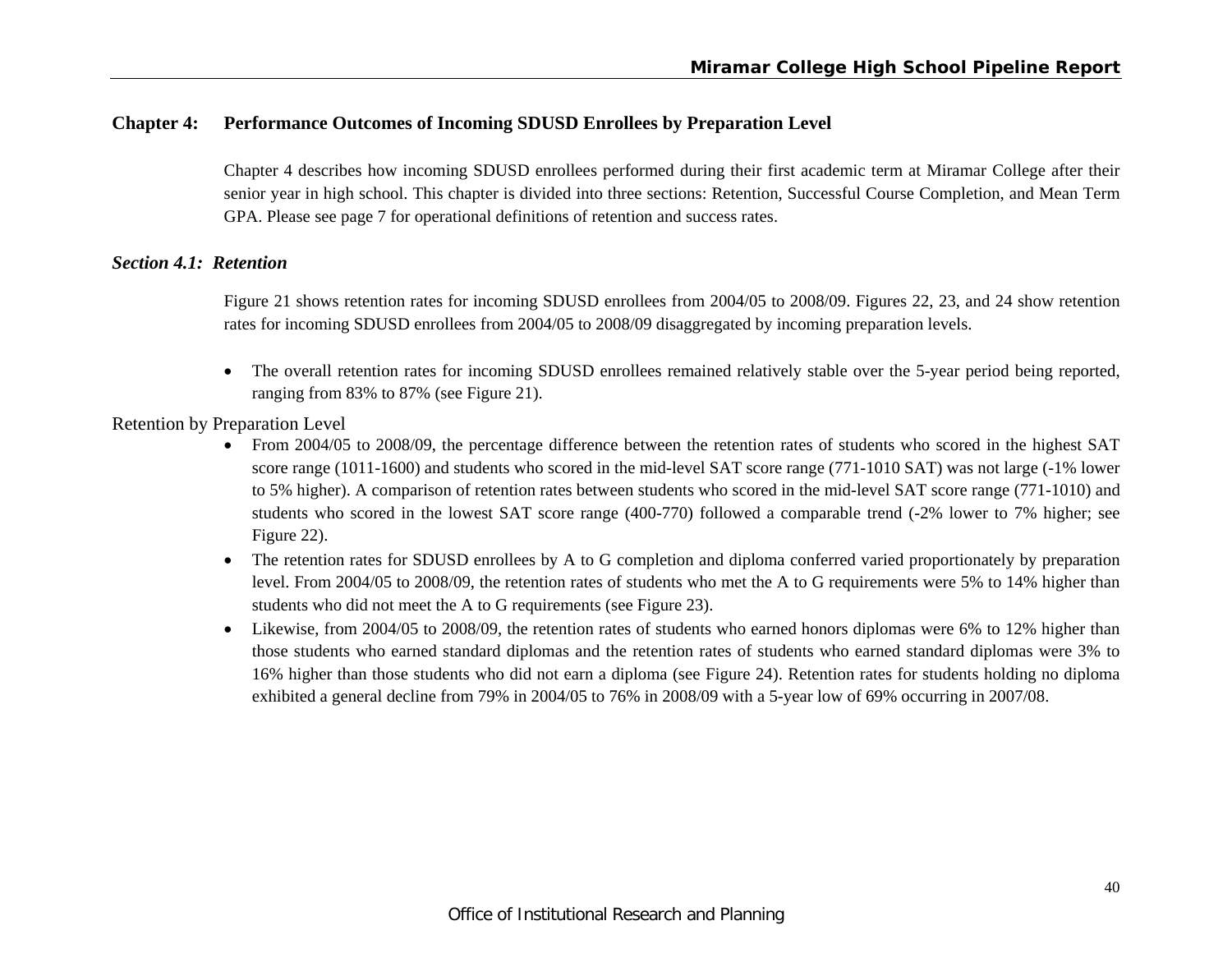

Figure 21. Incoming SDUSD Enrollees by Retention Rate SAT Score Range





Figure 22. Retention Rates by Combined Reading and Math



Figure 24. Retention Rates by Diploma Conferred

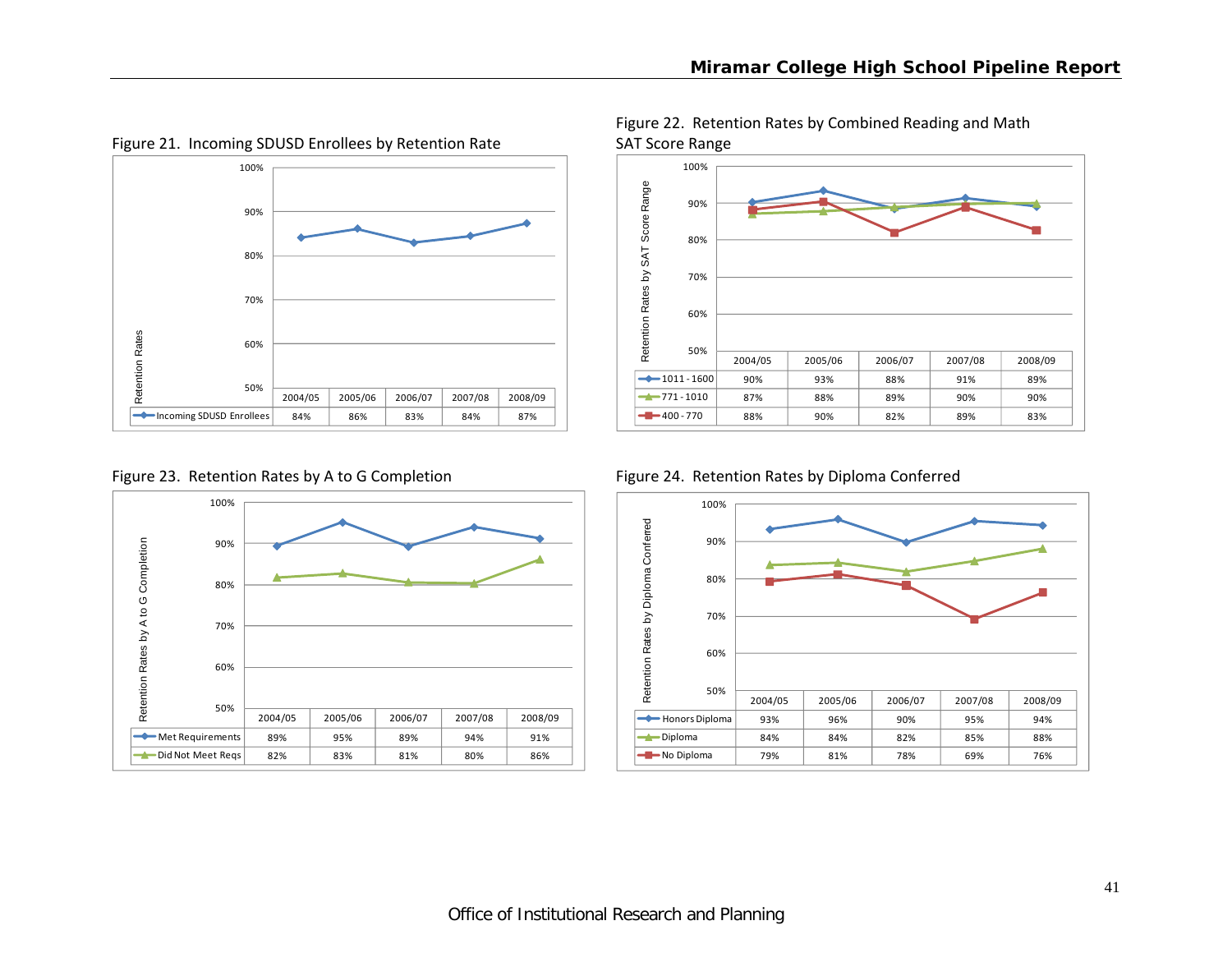# *Section 4.2: Success Rates*

Figure 25 shows success rates (successful course completion) for incoming SDUSD enrollees from 2004/05 to 2008/09. Figures 26, 27, and 28 show success rates for incoming SDUSD enrollees from 2004/05 to 2008/09 disaggregated by incoming preparation levels.

 The overall success rates for incoming SDUSD enrollees remained relatively stable over the 5-year period being reported, ranging from 59% to 62% (see Figure 25).

#### Success by Preparation Level

The percentage difference between the success rates for SDUSD enrollees by SAT score range, A to G completion, and diploma conferred varied proportionately by preparation level from 2004/05 to 2008/09. However, yearly rates varied considerably from 2004/05 to 2008/09.

- From 2004/05 to 2008/09, the success rates of students who scored in the highest SAT score range (1011-1600) were 0% to 17% higher than the success rates of students who scored in the mid-level SAT score range (771-1010). The success rates of students who scored in the mid-level SAT score range (771-1010) were 5% to 18% higher than the success rates of students who scored in the lowest SAT score range (400-770; see Figure 26).
- The success rates of students who met the A to G requirements were 20% to 30% higher than students who did not meet the A to G requirements over 5 years (see Figure 27).
- $\bullet$  From 2004/05 to 2008/09, the success rates of students who earned honors diplomas were higher by 21% to 32% above students who earned standard diplomas. Students who did not earn a diploma had lower success rates across 5 years and generally scored 4% to 30% below standard diploma possessors (see Figure 28). Comparable to retention rates for students holding no diploma, success rates exhibited a general decline from 46% in 2004/05 to 40% in 2008/09, with a 5-year low of 32% occurring in 2007/08.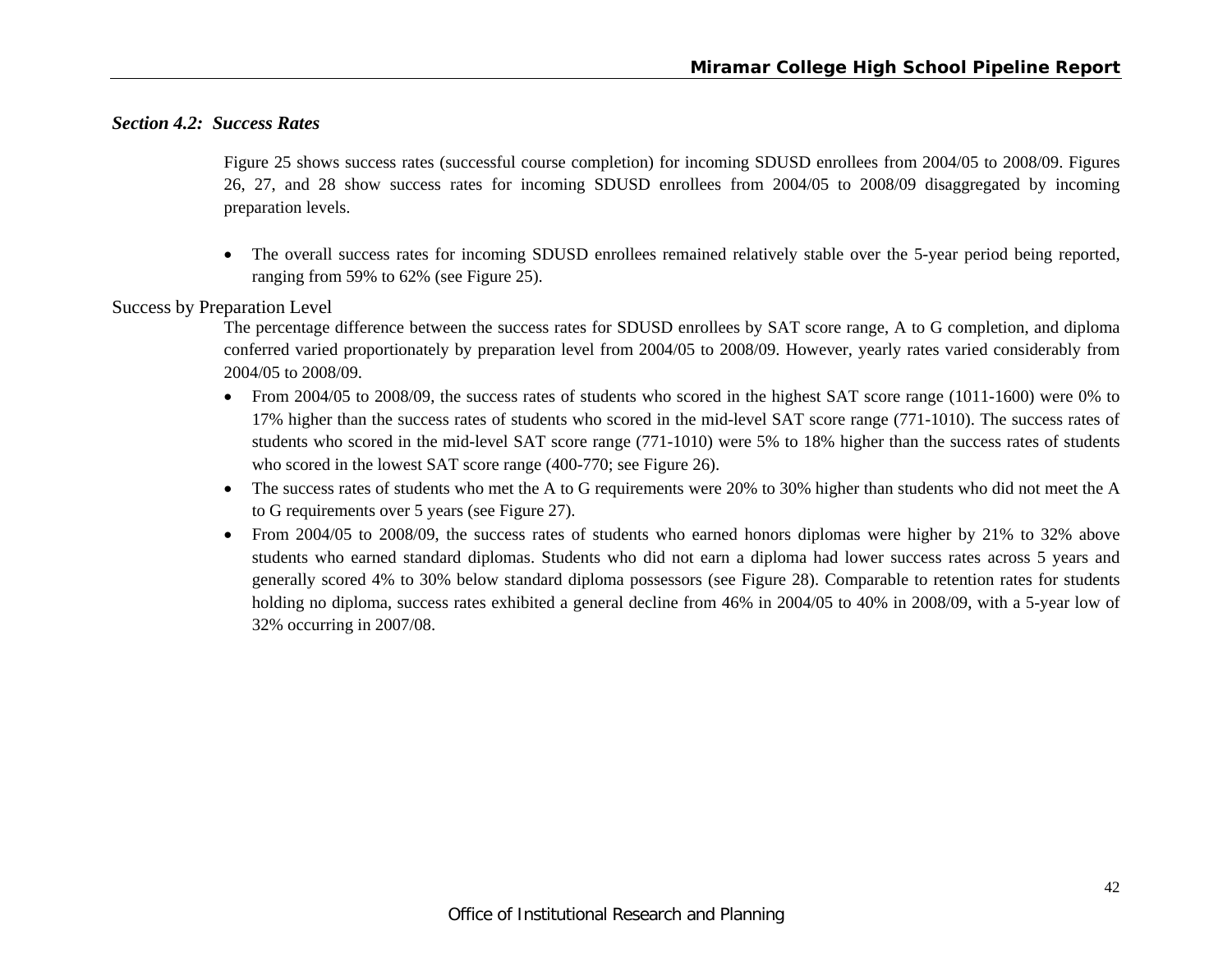

Figure 25. Incoming SDUSD Enrollees by Success Rate SAT Score Range

Figure 27. Success Rates by A to G



50%60%70% 80%90%100%



67% 65% 74% 73% 73%

61% 60% 60% 67% 55%

Figure 26. Success Rates by Combined Reading and Math

771 ‐ 1010

400 ‐ 770

Figure 28. Success Rates by Diploma Conferred



55%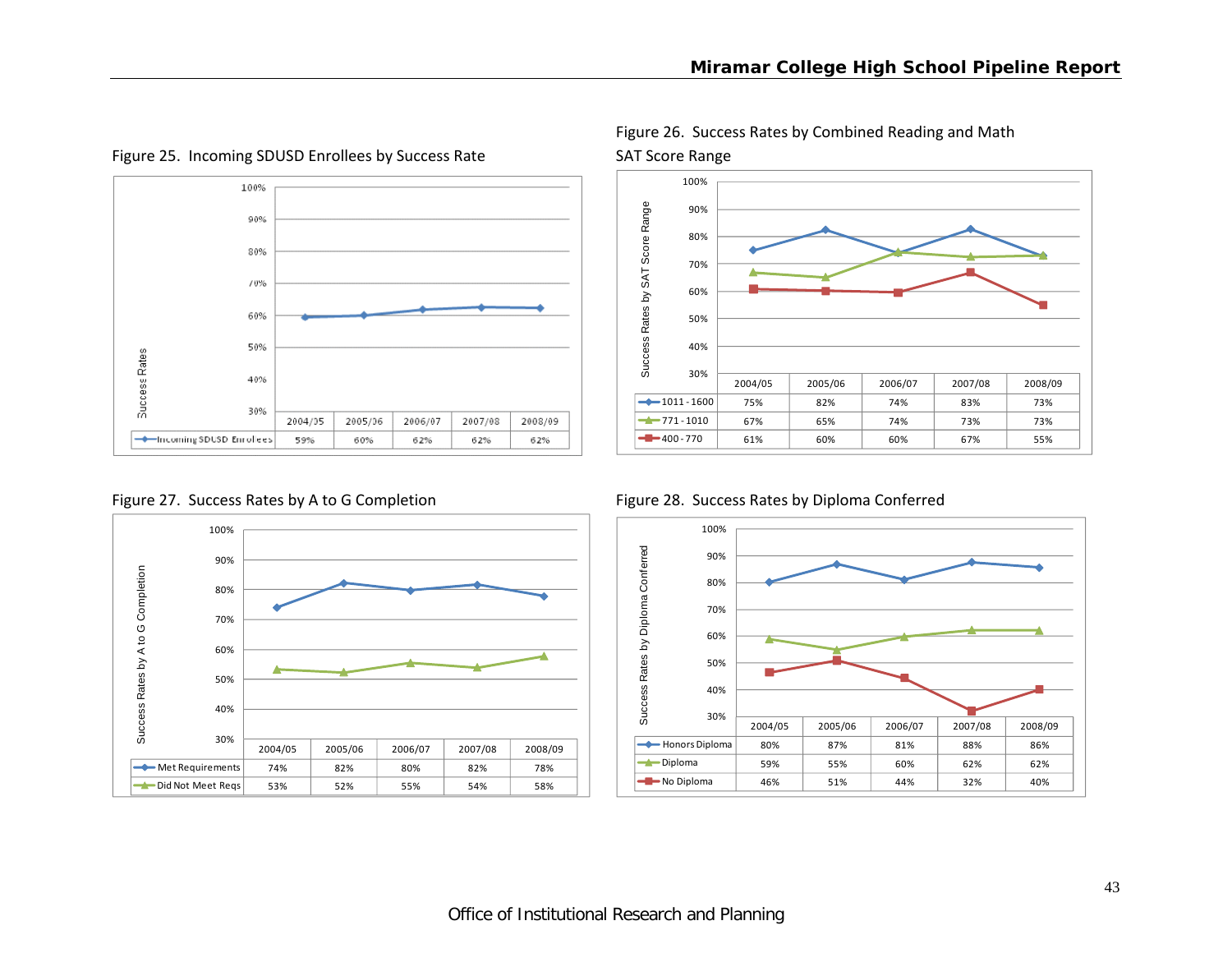# *Section 4.3: Mean Term GPA*

Figure 29 shows the mean term GPA of incoming SDUSD enrollees from 2004/05 to 2008/09. Figures 30, 31, and 32 show the mean term GPA for incoming SDUSD enrollees from 2004/05 to 2008/09 disaggregated by incoming preparation levels.

6 The mean term GPA for incoming SDUSD enrollees remained relatively stable over the 5-year period being reported, ranging from 2.22 to 2.35 (see Figure 29).

Mean Term GPA by Preparation Level

- From 2004/05 to 2008/09, the mean term GPAs of students who scored in the highest SAT score range (1011-1600) were .19 to .68 points higher than the mean term GPAs of students who scored in the mid-level SAT score range (771-1010). Students who scored in the mid-level SAT score range (771-1010) had higher mean term GPAs than students who scored in the lowest SAT score range (400-770) by .18 - .52 points from 2004/05 to 2007/08 (see Figure 30).
- The mean term GPAs of students who met the A to G requirements were .64 to .93 points higher than students who did not meet the A to G requirements over 5 years (see Figure 31).
- $\bullet$  From 2004/05 to 2008/09, the mean term GPAs of students who earned honors diplomas were .76 to 1.14 points higher than students who earned standard diplomas. Students who did not earn a diploma had lower mean term GPAs by .03 to .76 points than students who earned a standard diploma across 5 years (see Figure 32). Comparable to retention and success rates for students holding no diploma, mean term GPAs exhibited a general decline from 1.95 in 2004/05 to 1.64 in 2008/09, with a 5 year low of 1.52 occurring in 2007/08.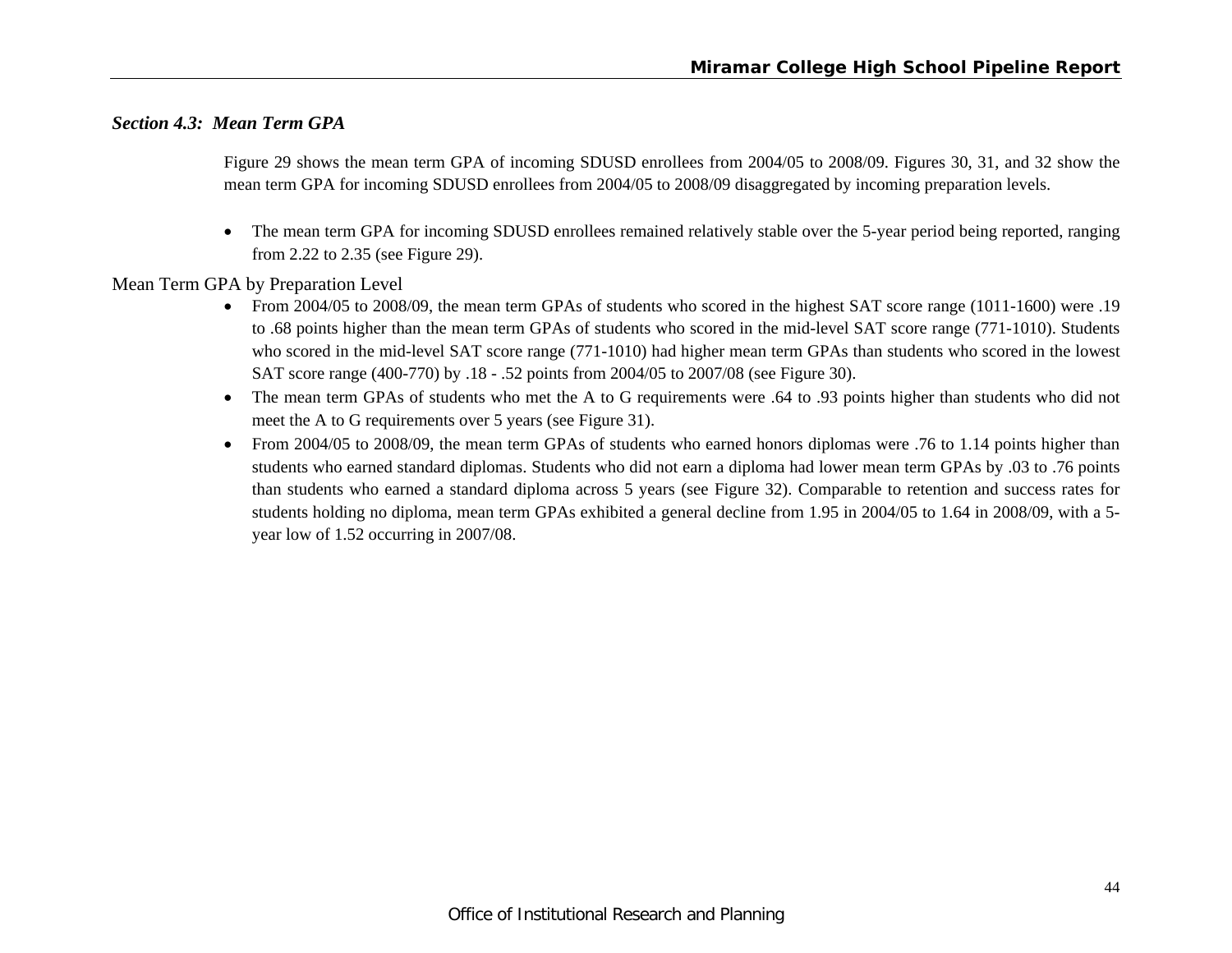

Figure 29. Incoming SDUSD Enrollees by Mean Term GPA SAT Score Range

Figure 31. Mean Term GPA by A to G





Figure 30. Mean Term GPA by Combined Reading and Math

Figure 32. Mean Term GPA by Diploma Conferred

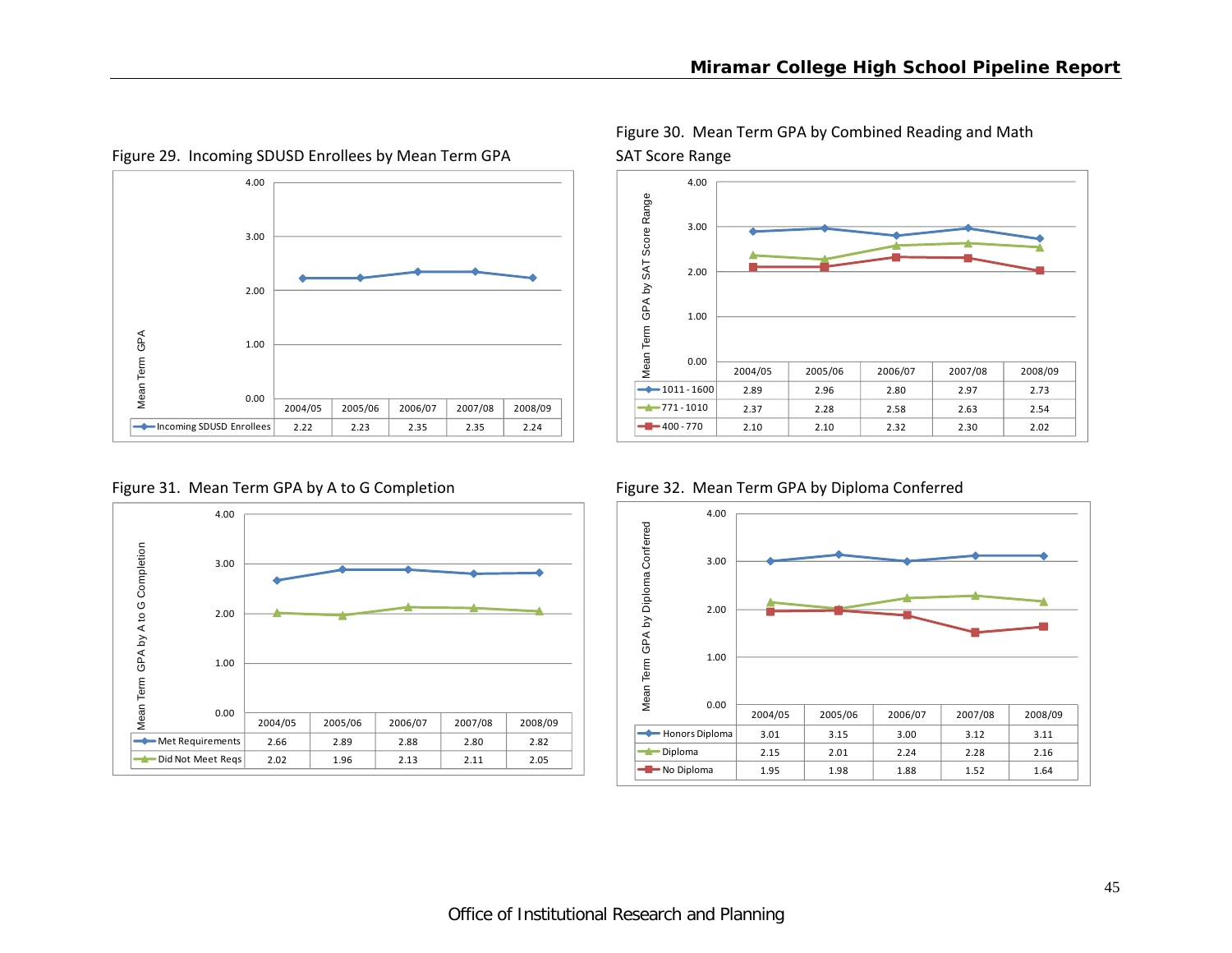# **Chapter 5: Longitudinal Performance Outcomes of Incoming SDUSD Enrollee Cohorts by Preparation Level**

This chapter examines fall cohorts of incoming SDUSD enrollees and longitudinally tracks the outcomes of these cohorts over several semesters. The breadth of tracking was determined in part by the latest possible available data and in part by the size of the cohorts. Student persistence from term to term, awards/certificates conferred, and transfers to a 4-year university are the focus of this chapter and are examined in aggregate form as well as by preparation level.

# *Section 5.1: Persistence*

Table 27 displays the longitudinal term-to-term persistence of the Fall 2004, 2005, 2006, and 2007 cohorts of incoming SDUSD enrollees as well as annual persistence. Annual persistence is continuous fall to spring to fall enrollment and completion of at least one course (see Operational Definitions for more detail). Tables 28, 29, and 30 show longitudinal term-to-term persistence by incoming preparation levels. The cohorts are tracked to 3 terms post senior year in high school.

- Among the Fall 2004, 2005 2006 and 2007 incoming SDUSD enrollee cohorts, 64% on average persisted to the following spring term (second term post SDUSD senior year; see Table 27).
- On average, 44% of the incoming SDUSD enrollee 2004 to 2007 cohorts annually persisted through to their second fall term (third term post SDUSD senior year; see Table 27).

Persistence by Preparation Level

- Among the Fall 2004, 2005, 2006 and 2007 incoming SDUSD enrollee cohorts who took both the reading and math SAT tests, students in the mid-level (771-1010) or highest (1011-1600) SAT score ranges persisted to the following spring term at a greater rate on average (71% each) than students in the lowest SAT score range (400-770; 68%) by 3% (see Table 28). The pattern changes in terms of annual persistence. Students in the lowest level and mid-level SAT score ranges persisted to the following fall term at a greater rate on average (50% each) than students in the highest SAT score ranges (48%).
- 0 Among the Fall 2004 to 2007 cohorts, students who met the A to G requirements persisted to the following spring term at a greater rate (71%) than students who did not complete the A to G requirements (62%; see Table 29). This trend continues for students persisting annually (51% for students who met A to G requirements and 41% for students who did not meet A to G requirements).
- 0 Among the Fall 2004 to 2007 cohorts, students who were awarded honors diplomas displayed the highest fall-to-spring term persistence rates on average (70%) and the highest fall-to-fall annual persistence rates (52%), followed by students who held a standard diploma (66% fall-to-spring term persistence and 45% fall-to-fall annual persistence), and students who did not receive a diploma (48% fall-to-spring term persistence and 28% fall-to-fall annual persistence; see Table 30).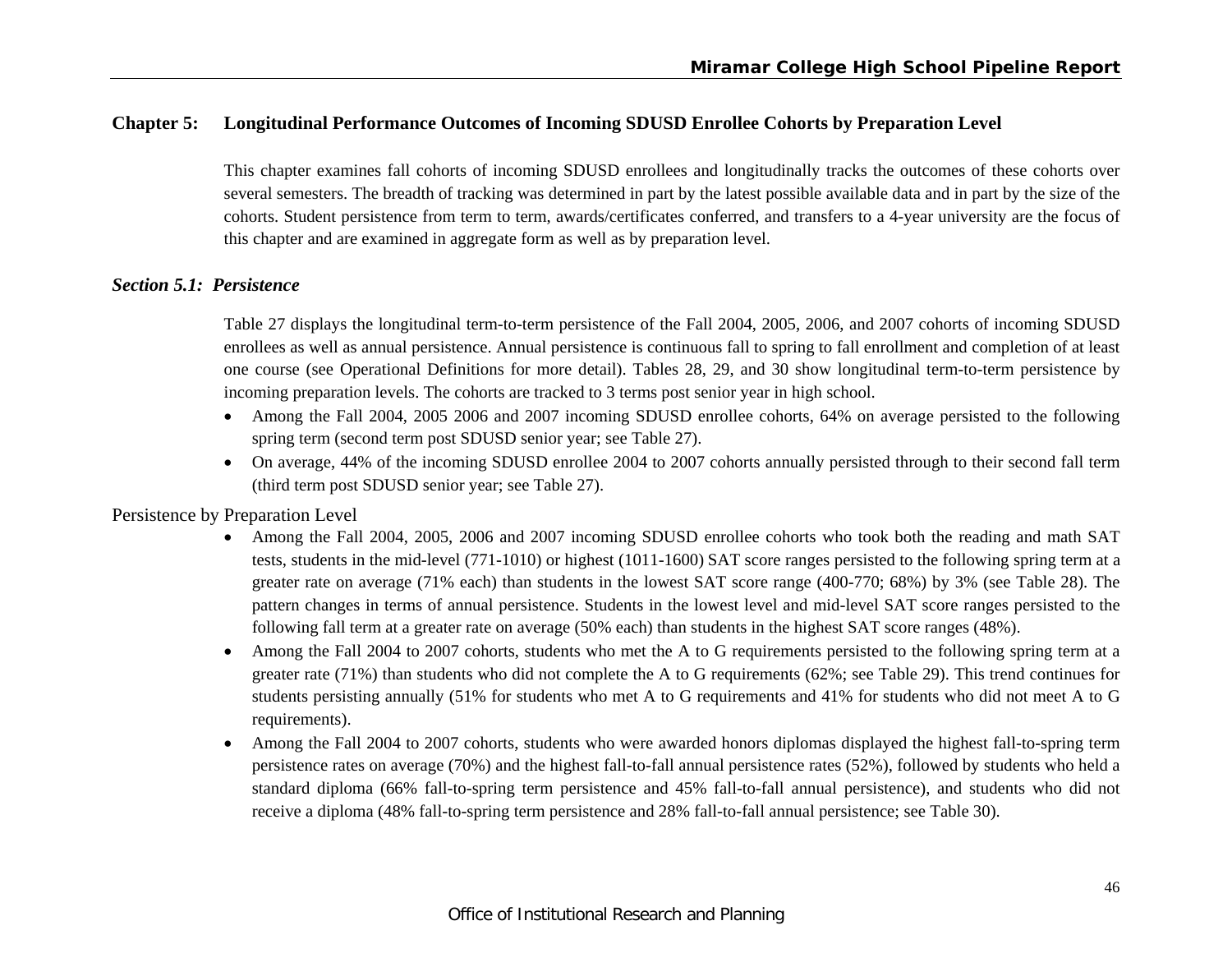| $10000$ $\pm 71$ $11000$ $11111$ $\pm 0000$ $\pm 000$ $\pm 111$ $01100$ $\pm 0011$ $\pm 000$ $\pm 000$ |     |     |                         |     |                        |
|--------------------------------------------------------------------------------------------------------|-----|-----|-------------------------|-----|------------------------|
| <b>First Term Post SDUSD</b>                                                                           |     |     | <b>Second Term Post</b> |     | <b>Third Term Post</b> |
| <b>Senior</b>                                                                                          |     |     | <b>SDUSD Senior</b>     |     | <b>SDUSD Senior</b>    |
| <b>Fall Cohort</b>                                                                                     |     |     | <b>Spring</b>           |     | Fall                   |
|                                                                                                        | N   | N   | %                       | N   | %                      |
| Fall 2004 Cohort                                                                                       | 298 | 198 | 66%                     | 133 | 45%                    |
| Fall 2005 Cohort                                                                                       | 322 | 205 | 64%                     | 143 | 44%                    |
| Fall 2006 Cohort                                                                                       | 322 | 203 | 63%                     | 139 | 43%                    |
| Fall 2007 Cohort<br>278                                                                                |     | 176 | 63%                     | 117 | 42%                    |
| Total N/Average % 1,220                                                                                | 782 | 64% | 532                     | 44% |                        |

#### Table 27. Incoming SDUSD Enrollee Cohorts by Persistence Table 28. Persistence by SAT Score Range

Source: SDUSD Senior Data and SDCCD Information Systems

|           | <b>First Term Post SDUSD Senior</b> |     |     | <b>Second Term</b><br><b>Post SDUSD</b><br><b>Senior</b> | <b>Third Term Post</b><br><b>SDUSD Senior</b> |     |  |
|-----------|-------------------------------------|-----|-----|----------------------------------------------------------|-----------------------------------------------|-----|--|
|           | <b>Fall Cohort</b>                  |     |     | <b>Spring</b>                                            | Fall                                          |     |  |
|           | <b>SAT Score Range</b>              | N   | N   | %                                                        | N                                             | %   |  |
| Fall 2004 | 1011 to 1600                        | 31  | 20  | 65%                                                      | 14                                            | 45% |  |
|           | 771 to 1010                         | 86  | 58  | 67%                                                      | 40                                            | 47% |  |
| Cohort    | 400 to 770                          | 22  | 17  | 77%                                                      | 12                                            | 55% |  |
| Fall 2005 | 1011 to 1600                        | 50  | 35  | 70%                                                      | 21                                            | 42% |  |
|           | 771 to 1010                         | 61  | 45  | 74%                                                      | 36                                            | 59% |  |
| Cohort    | 400 to 770                          | 25  | 16  | 64%                                                      | 14                                            | 56% |  |
| Fall 2006 | 1011 to 1600                        | 39  | 25  | 64%                                                      | 18                                            | 46% |  |
|           | 771 to 1010                         | 63  | 44  | 70%                                                      | 30                                            | 48% |  |
| Cohort    | 400 to 770                          | 28  | 17  | 61%                                                      | 12                                            | 43% |  |
| Fall 2007 | 1011 to 1600                        | 42  | 35  | 83%                                                      | 24                                            | 57% |  |
|           | 771 to 1010                         | 74  | 55  | 74%                                                      | 37                                            | 50% |  |
| Cohort    | 400 to 770                          | 23  | 17  | 74%                                                      | 11                                            | 48% |  |
| Total N/  | 1011 to 1600                        | 162 | 115 | 71%                                                      | 77                                            | 48% |  |
|           | 771 to 1010                         | 284 | 202 | 71%                                                      | 143                                           | 50% |  |
| Average % | 400 to 770                          | 98  | 67  | 68%                                                      | 49                                            | 50% |  |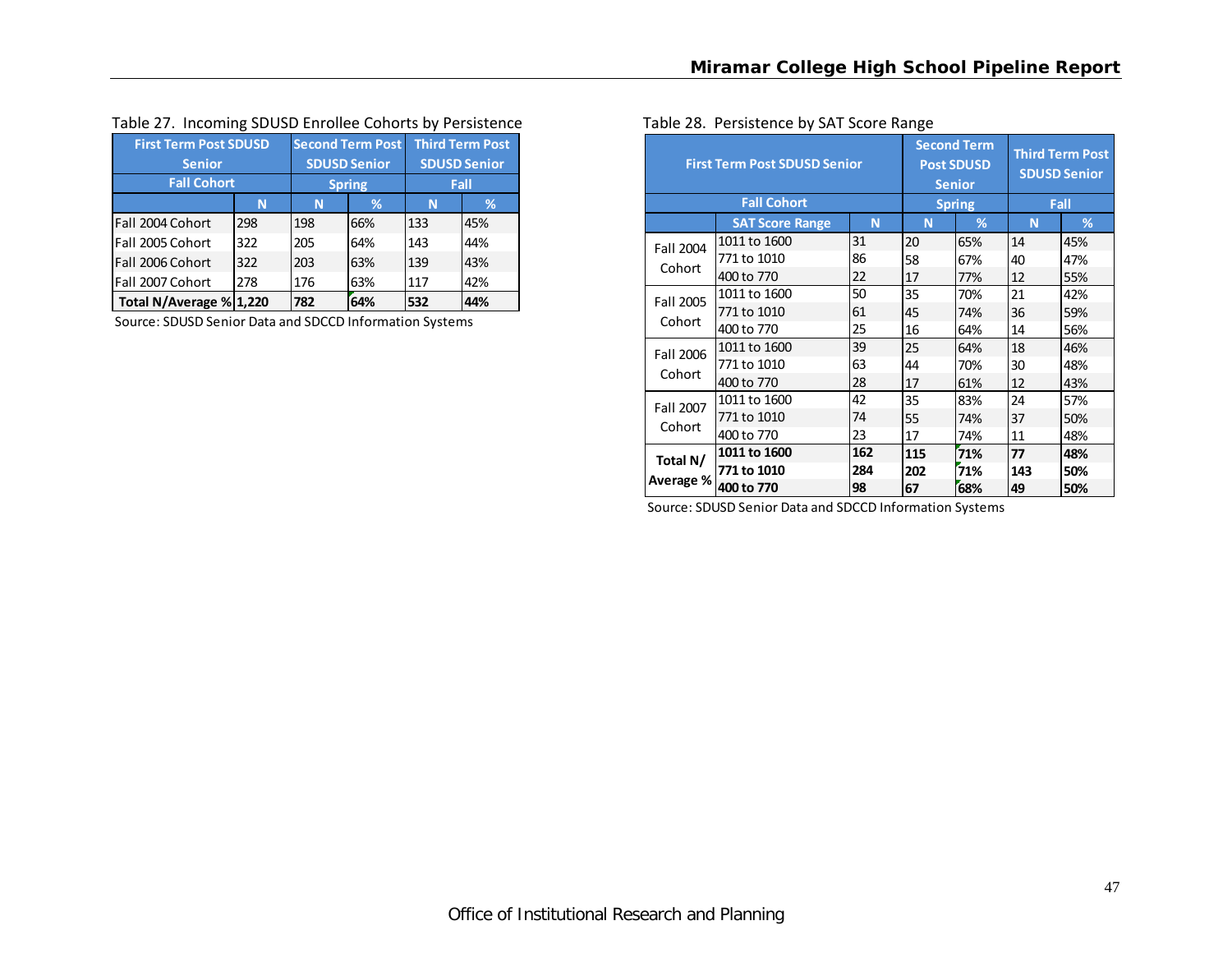|           | <b>First Term Post SDUSD Senior</b> |     |     | <b>Second Term</b><br><b>Post SDUSD</b><br><b>Senior</b> | <b>Third Term Post</b><br><b>SDUSD Senior</b> |      |  |
|-----------|-------------------------------------|-----|-----|----------------------------------------------------------|-----------------------------------------------|------|--|
|           | <b>Fall Cohort</b>                  |     |     | <b>Spring</b>                                            |                                               | Fall |  |
|           | <b>A to G Completion</b>            | N   | N   | %                                                        | N                                             | %    |  |
| Fall 2004 | Met Requirements                    | 80  | 55  | 69%                                                      | 37                                            | 46%  |  |
| Cohort    | Did Not Meet Regs                   | 218 | 143 | 66%                                                      | 96                                            | 44%  |  |
| Fall 2005 | <b>Met Requirements</b>             | 80  | 59  | 74%                                                      | 47                                            | 59%  |  |
| Cohort    | Did Not Meet Regs                   | 242 | 146 | 60%                                                      | 96                                            | 40%  |  |
| Fall 2006 | <b>Met Requirements</b>             | 72  | 50  | 69%                                                      | 34                                            | 47%  |  |
| Cohort    | Did Not Meet Regs                   | 250 | 153 | 61%                                                      | 105                                           | 42%  |  |
| Fall 2007 | <b>Met Requirements</b>             | 80  | 57  | 71%                                                      | 41                                            | 51%  |  |
| Cohort    | Did Not Meet Regs                   | 198 | 119 | 60%                                                      | 76                                            | 38%  |  |
| Total N/  | 312                                 | 221 | 71% | 159                                                      | 51%                                           |      |  |
| Average % | <b>Did Not Meet Regs</b>            | 908 | 561 | 62%                                                      | 373                                           | 41%  |  |

#### Table 29. Persistence by A to G

Source: SDUSD Senior Data and SDCCD Information Systems

|           | <b>First Term Post SDUSD Senior</b> |     |     | <b>Second Term</b><br><b>Post SDUSD</b><br><b>Senior</b> | <b>Third Term Post</b><br><b>SDUSD Senior</b> |     |  |
|-----------|-------------------------------------|-----|-----|----------------------------------------------------------|-----------------------------------------------|-----|--|
|           | <b>Fall Cohort</b>                  |     |     | <b>Spring</b>                                            | Fall                                          |     |  |
|           | <b>Diploma Conferred</b>            | N   | N   | %                                                        | N                                             | %   |  |
| Fall 2004 | Honors Diploma                      | 31  | 20  | 65%                                                      | 13                                            | 42% |  |
|           | Diploma                             | 228 | 154 | 68%                                                      | 107                                           | 47% |  |
| Cohort    | No Diploma                          | 39  | 24  | 62%                                                      | 13                                            | 33% |  |
| Fall 2005 | Honors Diploma                      | 46  | 38  | 83%                                                      | 30                                            | 65% |  |
|           | Diploma                             | 243 | 152 | 63%                                                      | 105                                           | 43% |  |
| Cohort    | No Diploma                          | 33  | 15  | 46%                                                      | 8                                             | 24% |  |
| Fall 2006 | Honors Diploma                      | 49  | 32  | 65%                                                      | 23                                            | 47% |  |
|           | Diploma                             | 237 | 156 | 66%                                                      | 106                                           | 45% |  |
| Cohort    | No Diploma                          | 36  | 15  | 42%                                                      | 10                                            | 28% |  |
| Fall 2007 | Honors Diploma                      | 35  | 22  | 63%                                                      | 18                                            | 51% |  |
|           | Diploma                             | 213 | 142 | 67%                                                      | 92                                            | 43% |  |
| Cohort    | No Diploma                          | 30  | 12  | 40%                                                      | 7                                             | 23% |  |
| Total N/  | <b>Honors Diploma</b>               | 161 | 112 | 70%                                                      | 84                                            | 52% |  |
|           | <b>Diploma</b>                      | 921 | 604 | 66%                                                      | 410                                           | 45% |  |
| Average % | No Diploma                          | 138 | 66  | 48%                                                      | 38                                            | 28% |  |

#### Table 30. Persistence by Diploma Conferred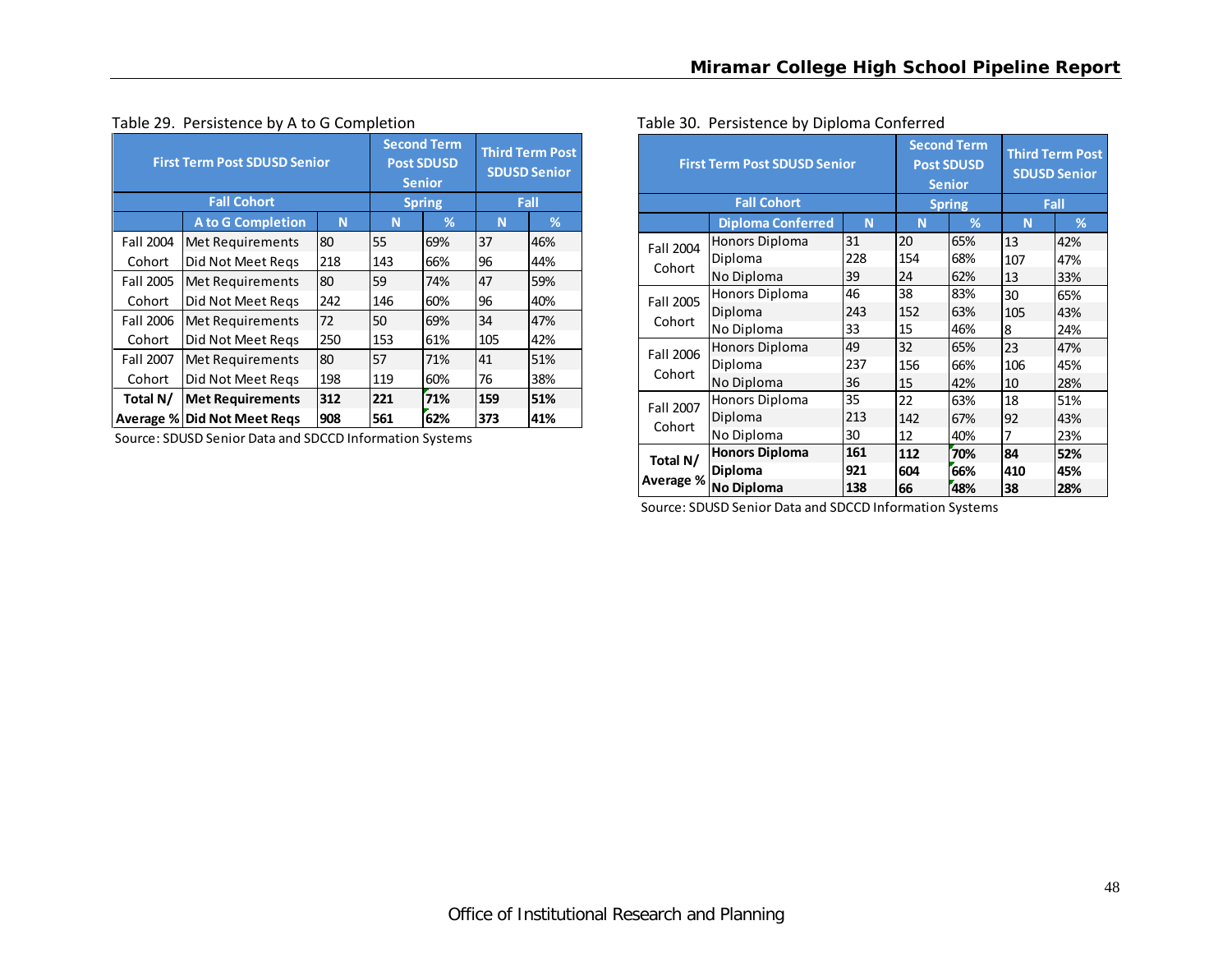# *Section 5.2: Awards/Certificates Conferred*

### *Section 5.2.1: Incoming SDUSD Enrollees by First Award/Certificate Earned*

Section 5.2.1 tracks incoming SDUSD enrollees to determine when students first earned an award/certificate within 11 terms of SDUSD senior status. Considering that the highest yield of incoming SDUSD enrollees occurred in the fall terms, and that the highest yield of awards are characteristically conferred in the spring, two cohorts of incoming SDUSD enrollees were selected to be longitudinally tracked through 11 terms of fall, summer, and spring enrollment. Tracking began with the Fall 2004 and Fall 2005 cohorts and ended in Spring 2008 and Spring 2009, respectively. Table 31 displays the number and percentage of the cohorts who received an award/certificate at Miramar College up to 11 terms post SDUSD senior status. Tables 32, 33, and 34 disaggregate the information from Table 31 by incoming preparation levels. Note that if a student received more than one award/certificate, **only the first certificate was counted to determine when the student became an award holder.**

 On average, 9% of the Fall 2004 and 2005 cohorts of incoming SDUSD enrollees earned an award or a certificate within 11 terms of being a SDUSD senior (see Table 31).

#### Incoming SDUSD Enrollee's First Award/Certificate Earned by Preparation Level

- Nine percent of students who scored in the highest SAT score range (1011-1600) earned their first award/certificate within 11 terms of high school senior status, and twelve percent of students who scored in the mid-level SAT score range (771-1010) earned their first award/certificate within 11 terms on average (see Table 32). Twenty-one percent of students who scored in the lowest SAT score range (400-770) earned their first award/certificate within 11 terms of high school senior status on average.
- 0 On average, awards/certificates earned by the SDUSD enrollee cohorts varied proportionately by A to G completion and high school diploma conferred. Over 11 terms, 18% of the SDUSD enrollees who met the A to G requirements received an award/certificate and 5% of students who did not meet the A to G requirements received an award/certificate (see Table 33). Across 11 terms, a greater proportion of students who earned a high school honors diploma went on to earn a college award/certificate (19%) than did those who earned a standard high school diploma (8%) or did not earn a high school diploma (3%; see Table 34).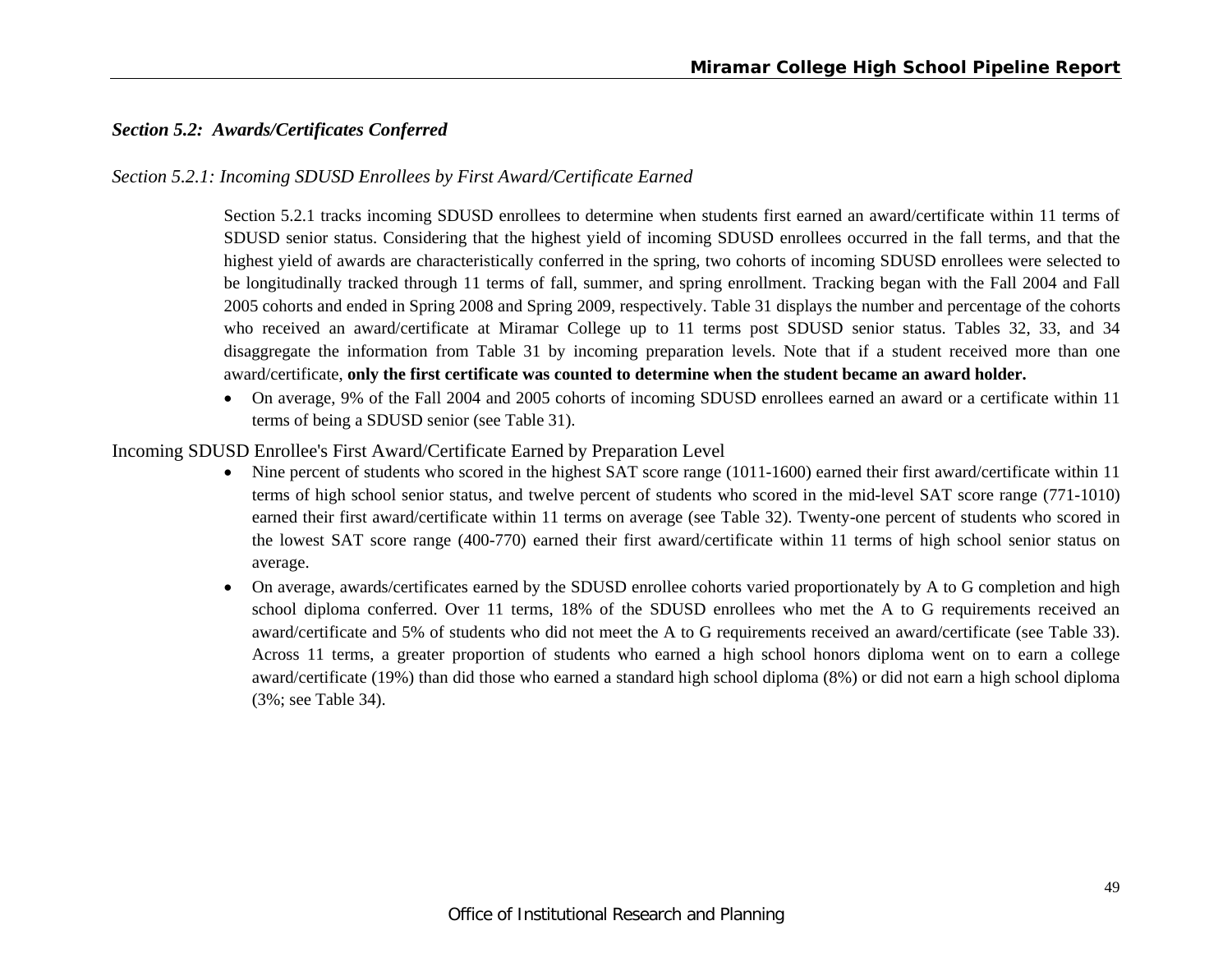# Table 31. Incoming SDUSD Enrollee Cohorts by First Award/Certificate Conferred **Score Range Score Range** Score Range

| <b>Fall Cohorts</b>   |     | Up to 11 Terms Post<br><b>SDUSD Senior</b> |     |  |  |  |  |
|-----------------------|-----|--------------------------------------------|-----|--|--|--|--|
|                       |     |                                            | ℅   |  |  |  |  |
| Fall 2004 Cohort      | 298 | 30                                         | 10% |  |  |  |  |
| Fall 2005 Cohort      | 322 | 23                                         | 7%  |  |  |  |  |
| Total N/Average % 620 |     | 53                                         | 9%  |  |  |  |  |

Source: SDUSD Senior Data and SDCCD Information

# Table 33. First Award/Certificate Conferred by A to G

|           | <b>Fall Cohorts</b>             |   |    | <b>Up to 11 Terms Post</b><br><b>SDUSD Senior</b> |
|-----------|---------------------------------|---|----|---------------------------------------------------|
|           | <b>A to G Completion</b>        | N |    | ℅                                                 |
| Fall 2004 | Met Requirements 80             |   | 14 | 18%                                               |
| Cohort    | Did Not Meet Regs 218           |   | 16 | 7%                                                |
| Fall 2005 | Met Requirements 80             |   | 14 | 18%                                               |
| Cohort    | Did Not Meet Regs 242           |   | 9  | 4%                                                |
| Total N/  | Met Requirements 160            |   | 28 | 18%                                               |
|           | Average % Did Not Meet Reqs 460 |   | 25 | 5%                                                |

Source: SDUSD Senior Data and SDCCD Information Systems

Table 32. First Award/Certificate Conferred by

|           | <b>Fall Cohorts</b>     |     | <b>Up to 11 Terms Post</b><br><b>SDUSD Senior</b> |     |  |  |
|-----------|-------------------------|-----|---------------------------------------------------|-----|--|--|
|           | <b>SAT Score Ranges</b> | N   | N                                                 | ℅   |  |  |
| Fall 2004 | 1011 to 1600            | 31  | 3                                                 | 10% |  |  |
| Cohort    | 771 to 1010             | 86  | 9                                                 | 10% |  |  |
|           | 400 to 770              | 22  | 6                                                 | 27% |  |  |
| Fall 2005 | 1011 to 1600            | 50  | 4                                                 | 8%  |  |  |
| Cohort    | 771 to 1010             | 61  | 9                                                 | 15% |  |  |
|           | 400 to 770              | 25  | 4                                                 | 16% |  |  |
| Total N/  | 1011 to 1600            | 81  | 7                                                 | 9%  |  |  |
| Average % | 771 to 1010             | 147 | 18                                                | 12% |  |  |
|           | 400 to 770              | 47  | 10                                                | 21% |  |  |

Source: SDUSD Senior Data and SDCCD Information Systems

# Table 34. First Award/Certificate Conferred by High School Diploma Conferred

|           | <b>Fall Cohorts</b>      | <b>Up to 11 Terms Post</b><br><b>SDUSD Senior</b> |    |     |
|-----------|--------------------------|---------------------------------------------------|----|-----|
|           | <b>Diploma Conferred</b> | N                                                 | N  | %   |
| Fall 2004 | <b>Honors Diploma</b>    | 31                                                | 6  | 19% |
| Cohort    | Diploma                  | 228                                               | 24 | 11% |
|           | No Diploma               | 39                                                | 0  | 0%  |
| Fall 2005 | Honors Diploma           | 46                                                | ٩  | 20% |
| Cohort    | Diploma                  | 243                                               | 12 | 5%  |
|           | No Diploma               | 33                                                | 2  | 6%  |
| Total N/  | <b>Honors Diploma</b>    | 77                                                | 15 | 19% |
| Average % | Diploma                  | 471                                               | 36 | 8%  |
|           | <b>No Diploma</b>        | 72                                                | 2  | 3%  |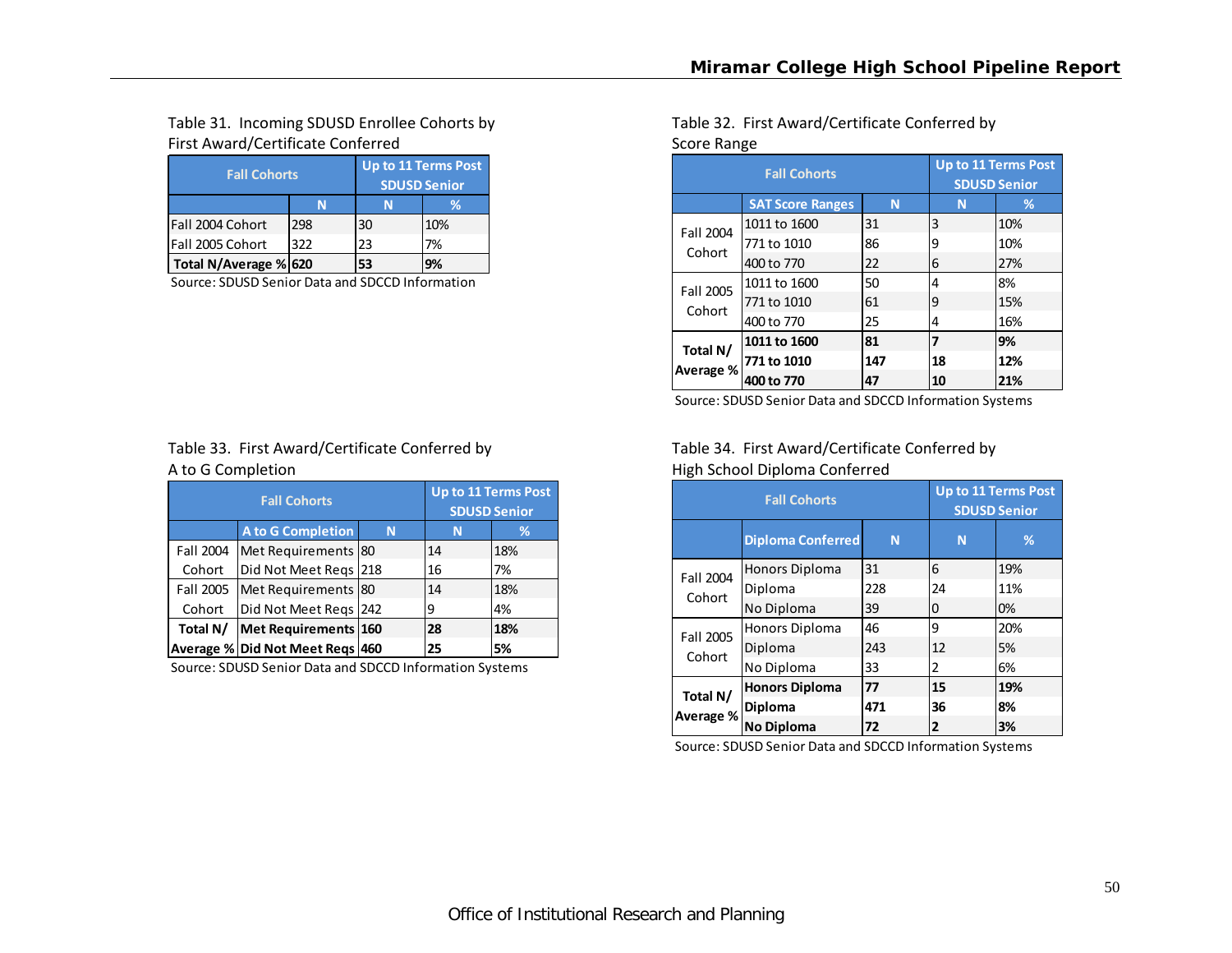# *Section 5.2.2: Type of Award/Certificate Earned by Incoming SDUSD Enrollees*

Section 5.2.2 uses the same 2 cohorts to describe the **proportion of awards/certificates earned** by incoming SDUSD enrollees within 11 terms of SDUSD senior status. Table 35 displays the number and percentage of awards/certificates earned by the Fall 2004 and 2005 cohorts of incoming SDUSD enrollees by type of award/certificate, and tables 36, 37, and 38 disaggregate the information by preparation level. Note that counts of awards/certificates (see Tables 35 to 38) may not total the counts of unduplicated students who received an award/certificate (see Tables 31 to 34) since students may receive more than one award/certificate. In this section, **all awards/certificates earned by incoming SDUSD enrollees are included**.

 Among all awards/certificates earned by Fall 2004 and 2005 SDUSD enrollee cohorts, 80% were AA or AS degrees, 8% were certificates that required between 30 to 59 units, and 12% were certificates that required less than 30 units (see Table 35).

# Type of Award/Certificate Earned by Preparation Level

- Eighty-eight percent of the degrees/certificates earned by SDUSD enrollees in the highest SAT score range (1011-1600) were AA/AS degrees and eighty percent of the degrees/certificates earned by SDUSD enrollees in the mid-level SAT score range (771-1010) were AA/AS degrees (see Table 36). Students in the lowest SAT score range (400-770) earned the largest proportion of AA/AS degrees (91%) among all types of degrees/certificates earned.
- $\bullet$  Ninety-three percent of the awards/certificates received by SDUSD enrollees who met the A to G requirements were AA/AS degrees, and sixty-seven percent of the awards/certificates received by those who did not meet the A to G requirements were AA/AS degrees (see Table 37).
- SDUSD enrollees who earned high school honors diplomas received a greater proportion of AA/AS degrees (82%) compared to the certificates (18%), and SDUSD enrollees who earned standard high school diplomas received a comparative proportion of awards/certificates (83%, AA/AS degree and 18%, certificates) to those who had received an honors diploma (see Table 38). Compared to the other groups, SDUSD enrollees who did not earn a high school diploma received a smaller proportion of AA/AS degrees (0%) and a larger proportion of certificates (100%). When comparing these proportions, note that the number of certificates earned by students with no high school diploma was 2.

|                      | <b>AA/AS Degree</b> |      | Certificate 60+<br><b>Units</b> |    | Certificate 30-59<br><b>Units</b> |     | Certificate 29 or<br><b>Fewer Units</b> |     |
|----------------------|---------------------|------|---------------------------------|----|-----------------------------------|-----|-----------------------------------------|-----|
| <b>Overall</b>       | 'N                  | $\%$ | N                               | 1% | N                                 | 1%  | N                                       | ℅   |
| Fall 2004 Cohort     | 28                  | 82%  | 0                               | 0% | 3                                 | 9%  |                                         | 9%  |
| Fall 2005 Cohort     | 19                  | 76%  |                                 | 0% |                                   | 18% |                                         | 16% |
| Total N/Average % 47 |                     | 80%  |                                 | 0% |                                   | 8%  |                                         | 12% |

#### Table 35. Incoming SDUSD Enrollee Cohorts by Type of Award/Certificate Conferred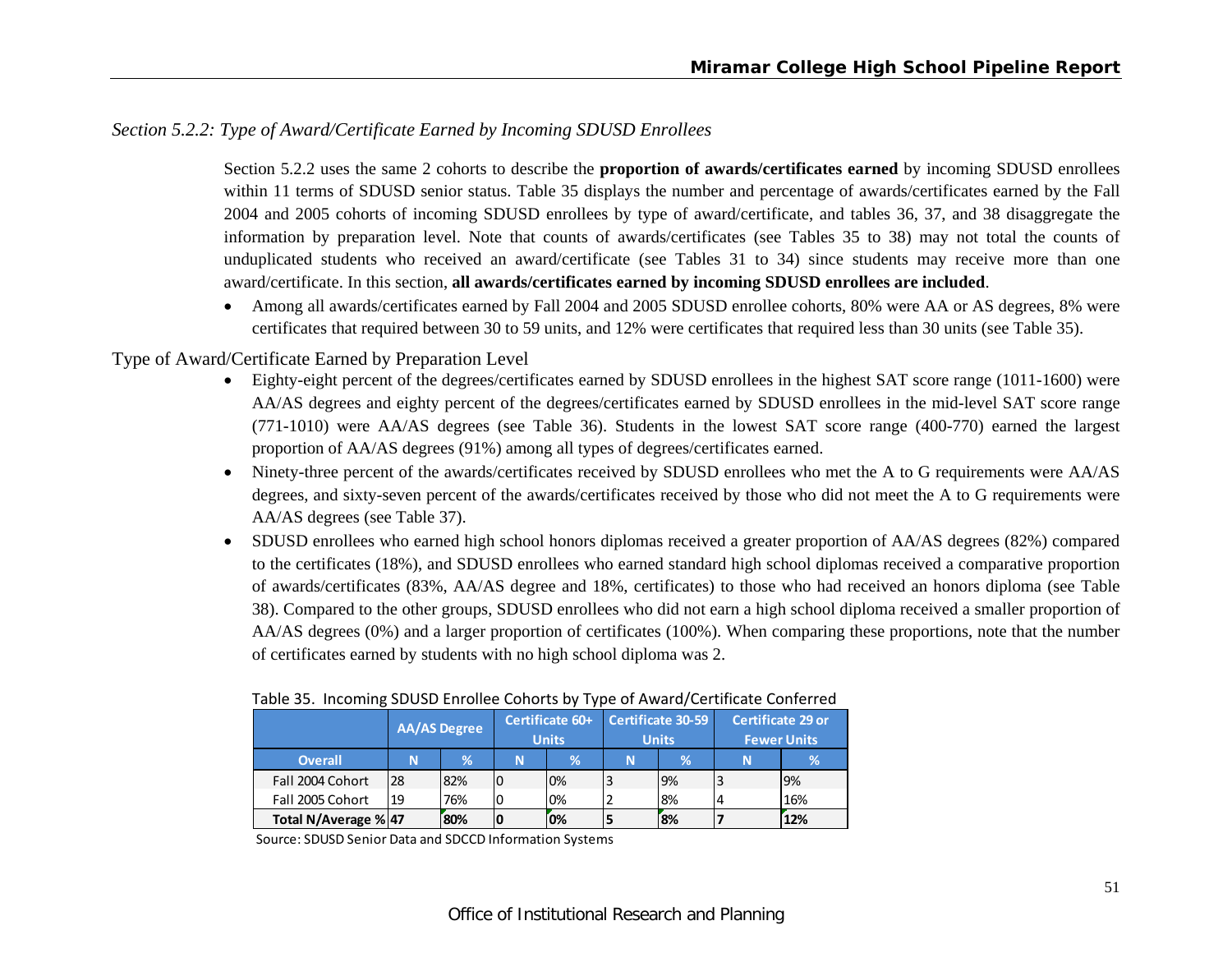|           |                        | <b>AA/AS Degree</b> |               | Certificate 60+<br><b>Units</b> |    | <b>Certificate 30-59</b><br><b>Units</b> |     | <b>Certificate 29 or</b><br><b>Fewer Units</b> |     |
|-----------|------------------------|---------------------|---------------|---------------------------------|----|------------------------------------------|-----|------------------------------------------------|-----|
|           | <b>SAT Score Range</b> | N                   | $\frac{9}{6}$ | 'N                              | %  | N                                        | %   | N                                              | %   |
| Fall 2004 | 1011 to 1600           | 3                   | 75%           | $\overline{0}$                  | 0% | I٥                                       | 0%  | $\mathbf{1}$                                   | 25% |
| Cohort    | 771 to 1010            | 8                   | 73%           | 0                               | 0% |                                          | 9%  | $\overline{2}$                                 | 18% |
|           | 400 to 770             | 6                   | 100%          | $\overline{0}$                  | 0% | 0                                        | 0%  | $\overline{0}$                                 | 0%  |
| Fall 2005 | 1011 to 1600           | 4                   | 100%          | 0                               | 0% |                                          | 0%  | $\Omega$                                       | 0%  |
| Cohort    | 771 to 1010            | 8                   | 89%           | 0                               | 0% |                                          | 11% | $\overline{0}$                                 | 0%  |
|           | 400 to 770             | $\overline{4}$      | 80%           | 0                               | 0% |                                          | 20% | $\mathbf{0}$                                   | 0%  |
| Total N/  | 1011 to 1600           | 7                   | 88%           | 0                               | 0% | 0                                        | 0%  | 1                                              | 13% |
|           | 771 to 1010            | 16                  | 80%           | 0                               | 0% | $\overline{\mathbf{2}}$                  | 10% | $\mathbf{2}$                                   | 10% |
| Average % | 400 to 770             | 10                  | 91%           | 0                               | 0% | 1                                        | 9%  | 0                                              | 10% |

Table 36. SAT Score Range by Type of Award/Certificate Conferred

Source: SDUSD Senior Data and SDCCD Information Systems

Table 37. A to G Completion by Type of Award/Certificate Conferred

|           |                                    | <b>AA/AS Degree</b> |      | Certificate 60+<br><b>Units</b> |    | <b>Certificate 30-59</b><br><b>Units</b> |     | Certificate 29 or  |     |
|-----------|------------------------------------|---------------------|------|---------------------------------|----|------------------------------------------|-----|--------------------|-----|
|           |                                    |                     |      |                                 |    |                                          |     | <b>Fewer Units</b> |     |
|           | <b>A to G Completion</b>           | N                   | %    | N                               | %  | N                                        | 1%  | N                  | ℅   |
| Fall 2004 | Met Requirements                   | 14                  | 100% | IО                              | 0% | 0                                        | 0%  | IО                 | 0%  |
| Cohort    | Did Not Meet Regs                  | 14                  | 70%  | 0                               | 0% | 3                                        | 15% | 3                  | 15% |
| Fall 2005 | Met Requirements                   | 13                  | 87%  | 0                               | 0% |                                          | 13% | 10                 | 0%  |
| Cohort    | Did Not Meet Regs                  | 6                   | 60%  | 0                               | 0% |                                          | 0%  | 4                  | 40% |
| Total N/  | <b>Met Requirements</b>            | 27                  | 93%  | 0                               | 0% | $\mathbf{2}$                             | 7%  | 10                 | 0%  |
|           | <b>Average % Did Not Meet Regs</b> | 20                  | 67%  | 0                               | 0% | 3                                        | 10% | ⇁                  | 23% |

Source: SDUSD Senior Data and SDCCD Information Systems

Table 38. High School Diploma Conferred by Type of Award/Certificate Conferred

|           |                          | <b>AA/AS Degree</b> |     | Certificate 60+<br><b>Units</b> |    | <b>Certificate 30-59</b><br><b>Units</b> |               | <b>Certificate 29 or</b><br><b>Fewer Units</b> |               |
|-----------|--------------------------|---------------------|-----|---------------------------------|----|------------------------------------------|---------------|------------------------------------------------|---------------|
|           | <b>Diploma Conferred</b> | N                   | %   | N                               | %  | N                                        | $\frac{1}{2}$ | N                                              | $\frac{9}{6}$ |
| Fall 2004 | Honors Diploma           | 6                   | 86% | 0                               | 0% |                                          | 14%           | I0                                             | 0%            |
| Cohort    | Diploma                  | 22                  | 81% | 0                               | 0% |                                          | 7%            | 3                                              | 11%           |
|           | No Diploma               | 0                   | 0%  | 0                               | 0% | 0                                        | 0%            | 10                                             | 0%            |
| Fall 2005 | Honors Diploma           | 8                   | 80% | 0                               | 0% |                                          | 20%           | 0                                              | 0%            |
| Cohort    | Diploma                  | 11                  | 85% | 0                               | 0% |                                          | 0%            | ∠                                              | 15%           |
|           | No Diploma               | 0                   | 0%  | 0                               | 0% |                                          | 0%            | 2                                              | 100%          |
| Total N/  | Honors Diploma           | 14                  | 82% | 0                               | 0% | 3                                        | 18%           | O                                              | 0%            |
|           | Diploma                  | 33                  | 83% | 0                               | 0% | 2                                        | 5%            | 15                                             | 13%           |
| Average % | No Diploma               | 0                   | 0%  | 0                               | 0% |                                          | 0%            | 12                                             | 100%          |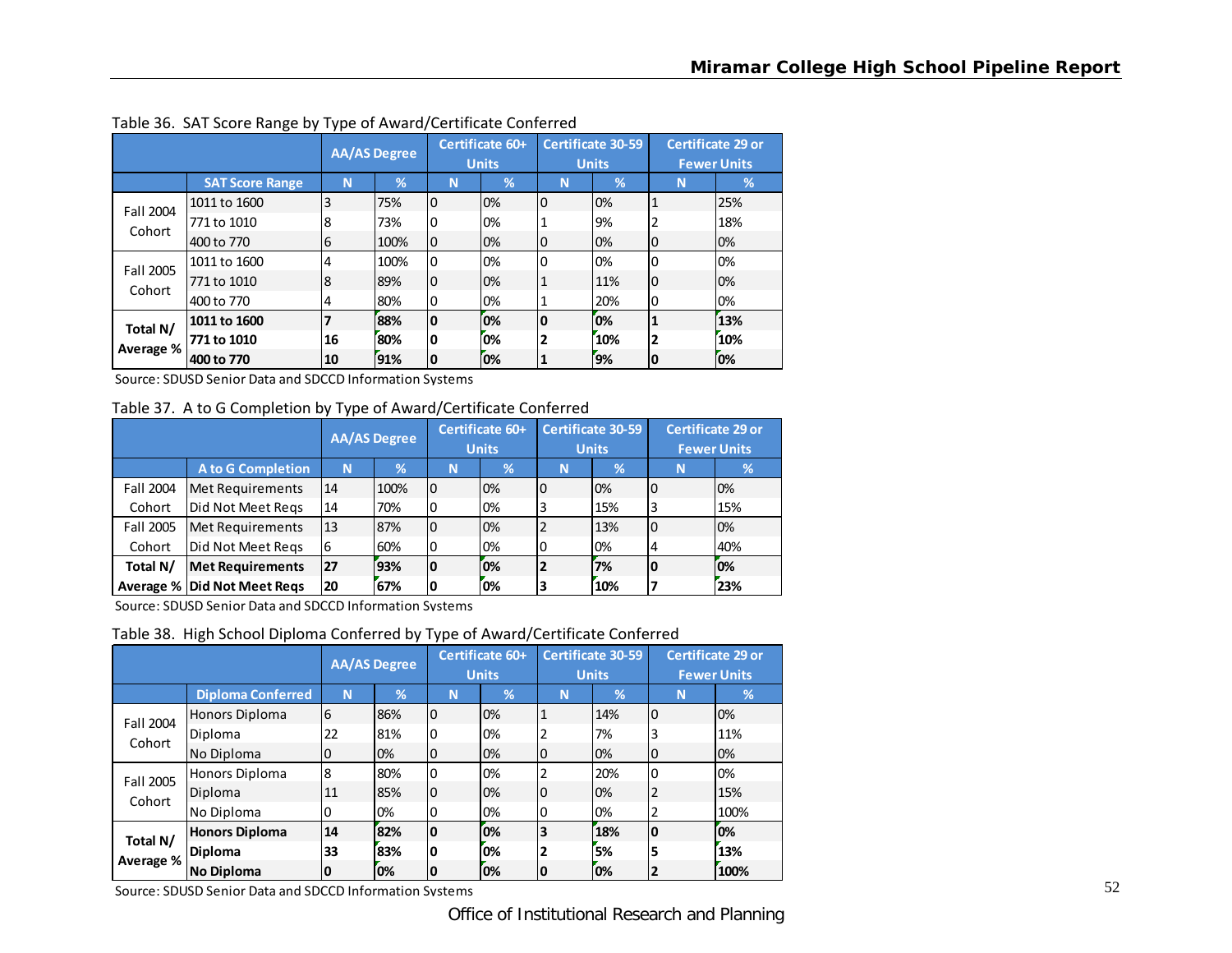# *Section 5.3: Transfer to a 4-Year University*

Table 39 shows the number and proportion of incoming SDUSD enrollees that transfer to a 4-year university up to 10 terms from initial enrollment after SDUSD senior status. Considering that the highest yields of incoming SDUSD enrollees occurred in the fall terms and that the highest yield of transfers also characteristically occurs in the fall, two cohorts of incoming SDUSD enrollees were selected to be longitudinally tracked through 10 terms of fall, summer, and spring enrollment. Tracking began with the Fall 2004 and Fall 2005 cohorts and ended in Fall 2008 or Fall 2009, respectively. Tables 40, 41, and 42 show the number and proportion of incoming SDUSD enrollees in Fall 2004 and Fall 2005 that transfer to a 4-year university disaggregated by incoming preparation levels.

 On average, 15% of the Fall 2004 and 2005 cohorts of incoming SDUSD enrollees transferred to a 4-year university within 10 terms of enrollment at Miramar College (see Table 39).

Transfer by Preparation Level

- Across 10 terms, students who scored in the highest SAT score range (1011-1600) transferred at a greater rate on average (37%) than students who scored in the mid-level (771-1010) and lowest level (400-770) of the SAT score ranges (23% and 17%, respectively; see Table 40).
- $\bullet$  A similar pattern emerges for transfer by A to G completion and transfer by diploma conferred. Over 10 terms, 31% of students who met the A to G requirements transferred to a 4-year university and 10% of students who did not meet the A to G requirements transferred to a 4-year university (see Table 41). Across 10 terms, students who earned honors diplomas had the highest transfer rate on average (38%), followed by students who earned standard diplomas (14%), and students who did not earn a diploma (0%; see Table 42).